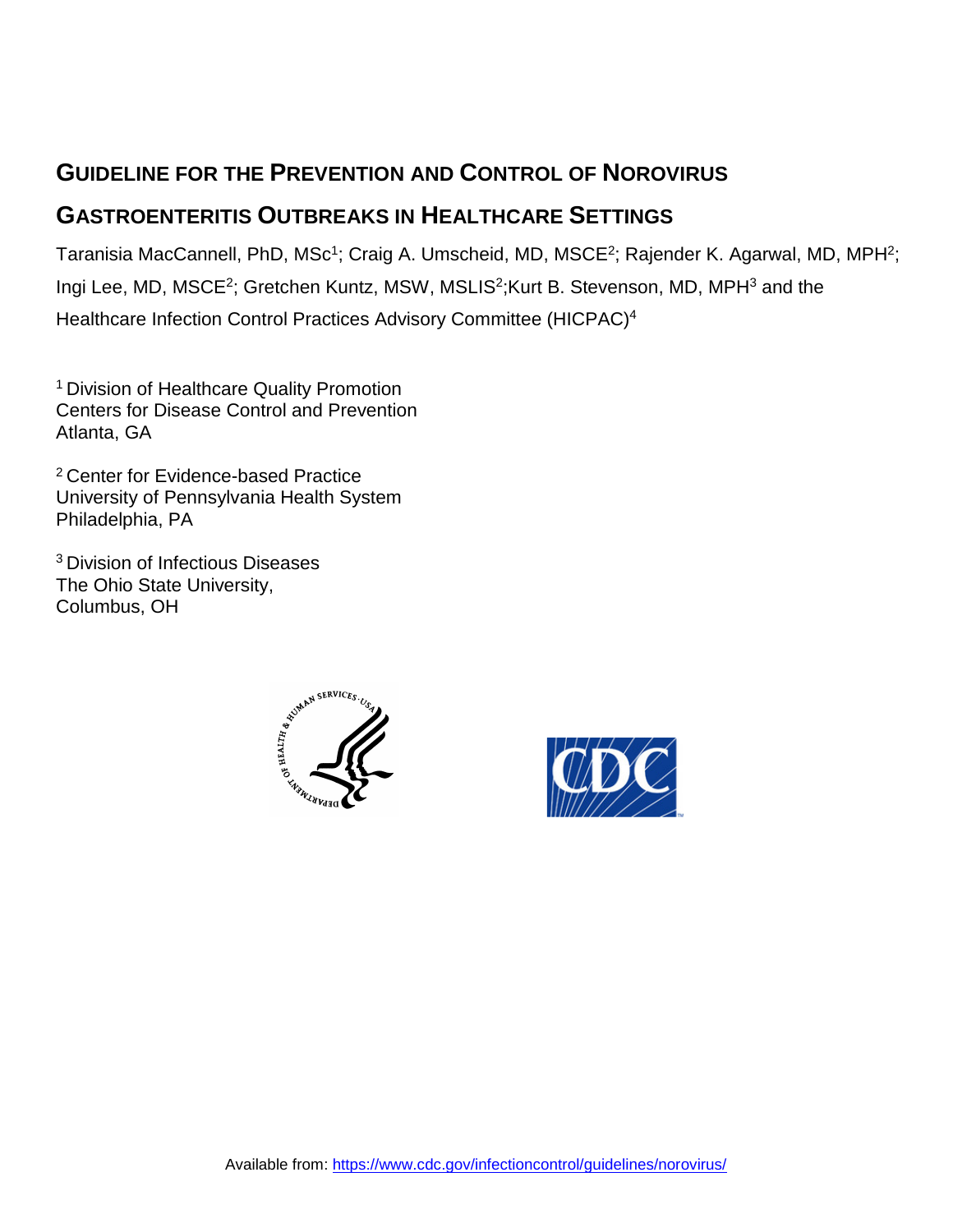### **4 Healthcare Infection Control Practices Advisory Committee (HICPAC)**

### **CHAIRMAN**

BRENNAN, Patrick J., MD Chief Medical Officer Division of Infectious Diseases University of Pennsylvania Health System Philadelphia, PA

### **MEMBERS**

BRATZLER, Dale, DO, MPH President and CEO Oklahoma Foundation for Medical Quality Oklahoma City, OK

BURNS, Lillian A., MT, MPH Director Infection Control/Epidemiology Staten Island University Hospital Staten Island, NY

ELWARD, Alexis, MD Assistant Professor, Pediatrics Infectious Diseases Washington University School of Medicine St. Louis, MO

HUANG, Susan, MD, MPH UC Irvine School of Medicine Division of Infectious Diseases Orange, CA

LUNDSTROM, Tammy, MD, JD Chief Medical Officer Providence Hospital Southfield, MI

MCCARTER, Yvette S., PhD Director, Clinical Microbiology Laboratory Department of Pathology University of Florida Health Science Center Jacksonville, FL

MURPHY, Denise M. MPH, RN, CIC Vice President, Quality and Patient Safety Main Line Health System Bryn Mawr, PA

### **EXECUTIVE SECRETARY**

BELL, Michael R., MD Deputy Director Division of Healthcare Quality Promotion Centers for Disease Control and Prevention Atlanta, GA

OLMSTED, Russell N. MPH Epidemiologist Infection Control Services St. Joseph Mercy Health System Ann Arbor, MI

OSTROFF, Stephen, M.D. Director, Bureau of Epidemiology Pennsylvania Department of Health Harrisburg, PA

PEGUES, David Alexander, MD Professor of Medicine, Hospital Epidemiologist David Geffen School of Medicine at UCLA Los Angeles, CA

PRONOVOST, Peter J. M.D., Ph.D., F.C.C.M. Director, Johns Hopkins Quality and Safety Research Group Department of Anesthesiology & Critical Care **Medicine** Johns Hopkins University Baltimore, Maryland

SCHECTER, William, P., MD Professor of Surgery Department of Surgery San Francisco General Hospital San Francisco, CA

SOULE, Barbara M., RN, MPA, CIC Practice Leader Infection Prevention and Control Services Joint Commission Resources/Joint Commission International Olympia, Washington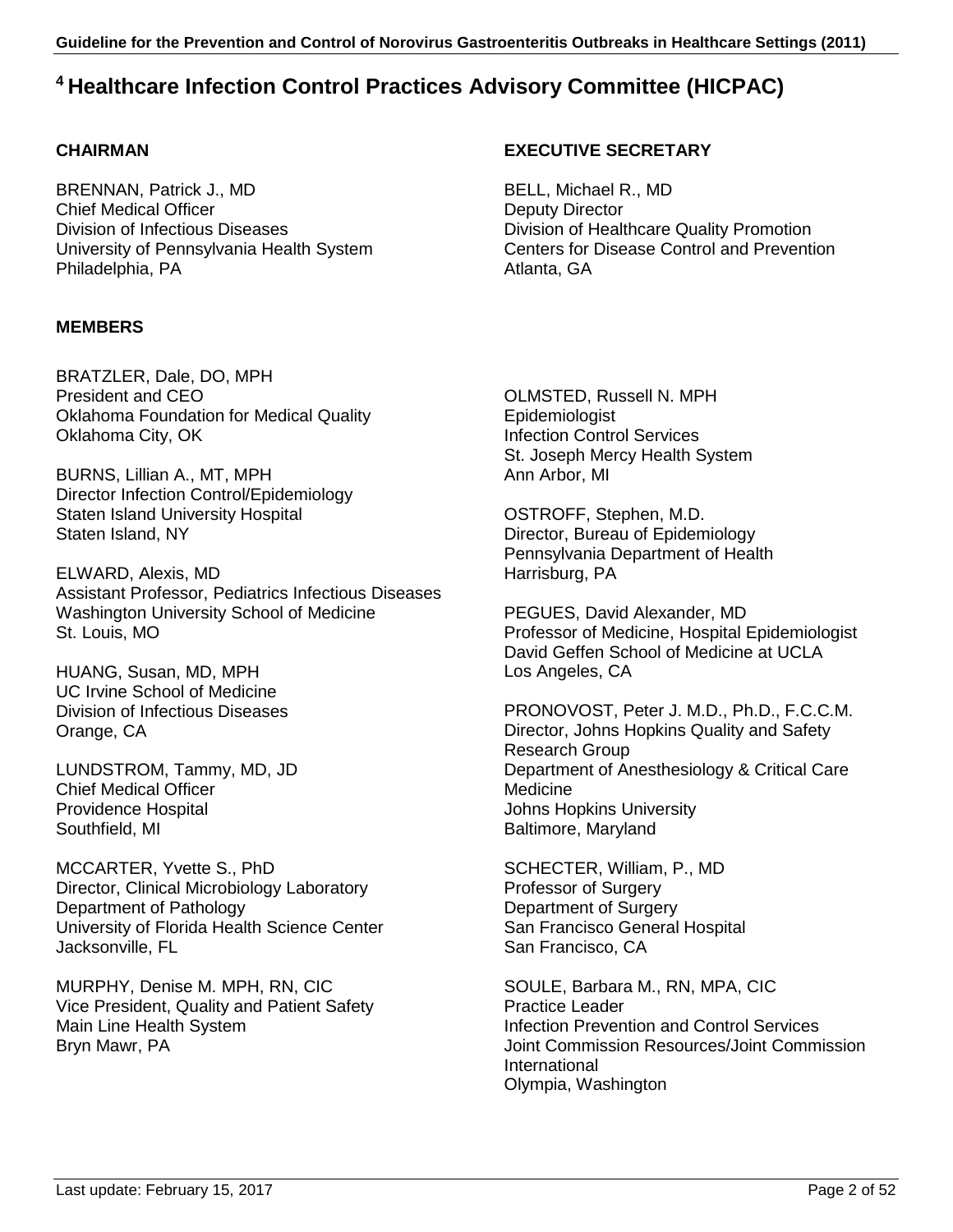### **EX-OFFICIO MEMBERS**

#### **Agency for Healthcare Research and Quality (AHRQ)**

BAINE, William B., MD Senior Medical Advisor Center for Outcomes and Evidence Rockville, MD

### **Center for Medicare & Medicaid Services (CMS)**

MILLER, Jeannie, RN, MPH Deputy Director, Clinical Standards Group Baltimore, MD

### **Food and Drug Administration (FDA)**

MURPHEY, Sheila A., MD Infection Control Devices Branch Division of Anesthesiology, General Hospital Infection Control Dental Devices Center for Devices and Radiology Health Rockville, MD

#### **Health Resources and Services Administration (HRSA)**

MOORE, Paul D., Ph.D Senior Health Policy Advisor Health Resources and Services Administration U.S. Department of Health and Human Services Office of Rural Health Policy Rockville, MD

#### **National Institutes of Health (NIH)**

HENDERSON, David, MD Deputy Director for Clinical Care Associate Director for Hospital Epidemiology and Quality Improvement NIH Clinical Center Bethesda, MD

#### **Department of Veterans Affairs (VA)**

ROSELLE, Gary A., MD National Program Director, Infectious Diseases VA Central Office Cincinnati VA Medical Center Cincinnati, OH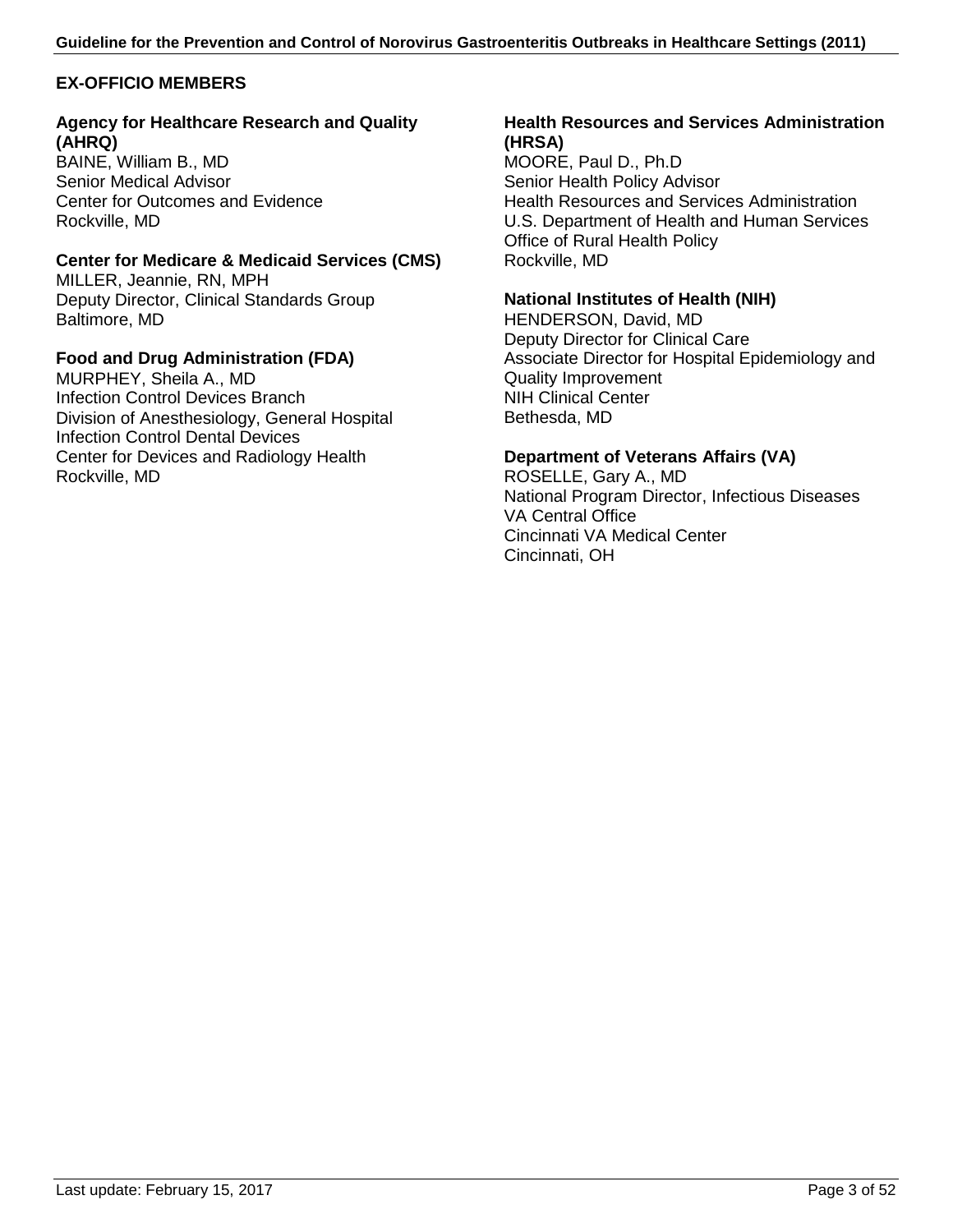### **LIAISONS**

#### **Advisory Council for the Elimination of Tuberculosis (ACET)** STRICOF, Rachel L., MPH Albany, New York

#### **American College of Occupational and Environmental Medicine**

RUSSI, Mark, MD, MPH Professor of Medicine Yale University School of Medicine Director, Occupational Health Yale-New Haven Hospital New Haven, CT

### **American Health Care Assn (AHCA)**

FITZLER, Sandra L., RN Senior Director of Clinical Services Washington, DC

### **American Hospital Association (AHA)**

SCHULMAN, Roslyne, MHA, MBA Senior Associate Director, Policy Development Washington, DC

### **Association of periOperative Registered Nursed (AORN)**

BLANCHARD, Joan C., RN, BSN, MSS, CNOR, CIC Denver, CO

### **Association of Professionals of Infection Control and Epidemiology, Inc. (APIC)**

DeBAUN, Barbara, MSN, RN, CIC San Francisco, CA

### **Council of State and Territorial Epidemiologists (CSTE)**

KAINER, Marion MD, MPH Director, Hospital Infections and Antimicrobial Resistance Program Tennessee Department Health Nashville, TN

### **Consumers Union**

MCGIFFERT, Lisa Senior Policy Analyst on Health Issues Project Director, Stop Hospital Infections **Organization** Yonkers, NY

### **Infectious Diseases Society of America (IDSA)**

HUSKINS, W. Charles M.D., M.Sc. Division of Pediatric Infectious Diseases Assistant Professor of Pediatrics College of Medicine Rochester, MN

### **Public Health Agency of Canada**

PATON, Shirley, RN, MN Senior Technical Advisor Healthcare Acquired Infections Center for Communicable Diseases and Infection **Control** Ottawa, Ontario

### **Society for Healthcare Epidemiology of America (SHEA)**

MARAGAKIS, Lisa, MD Assistant Professor of Medicine John Hopkins Medical Institutions Baltimore, MD

### **Society of Critical Care Medicine**

William A. Brock, MD, FCCM, FCCP, FACP Mount Prospect, IL

### **Society of Hospital Medicine**

SAINT, Sanjay, MD, MPH Director, Ann Arbor VA Medical Center/University of Michigan Patient Safety Enhancement Program Ann Arbor VA Medical Center Ann Arbor, Michigan

### **The Joint Commission**

WISE, Robert A., MD Vice President Division of Standards & Survey Methods Oakbrook Terrace, IL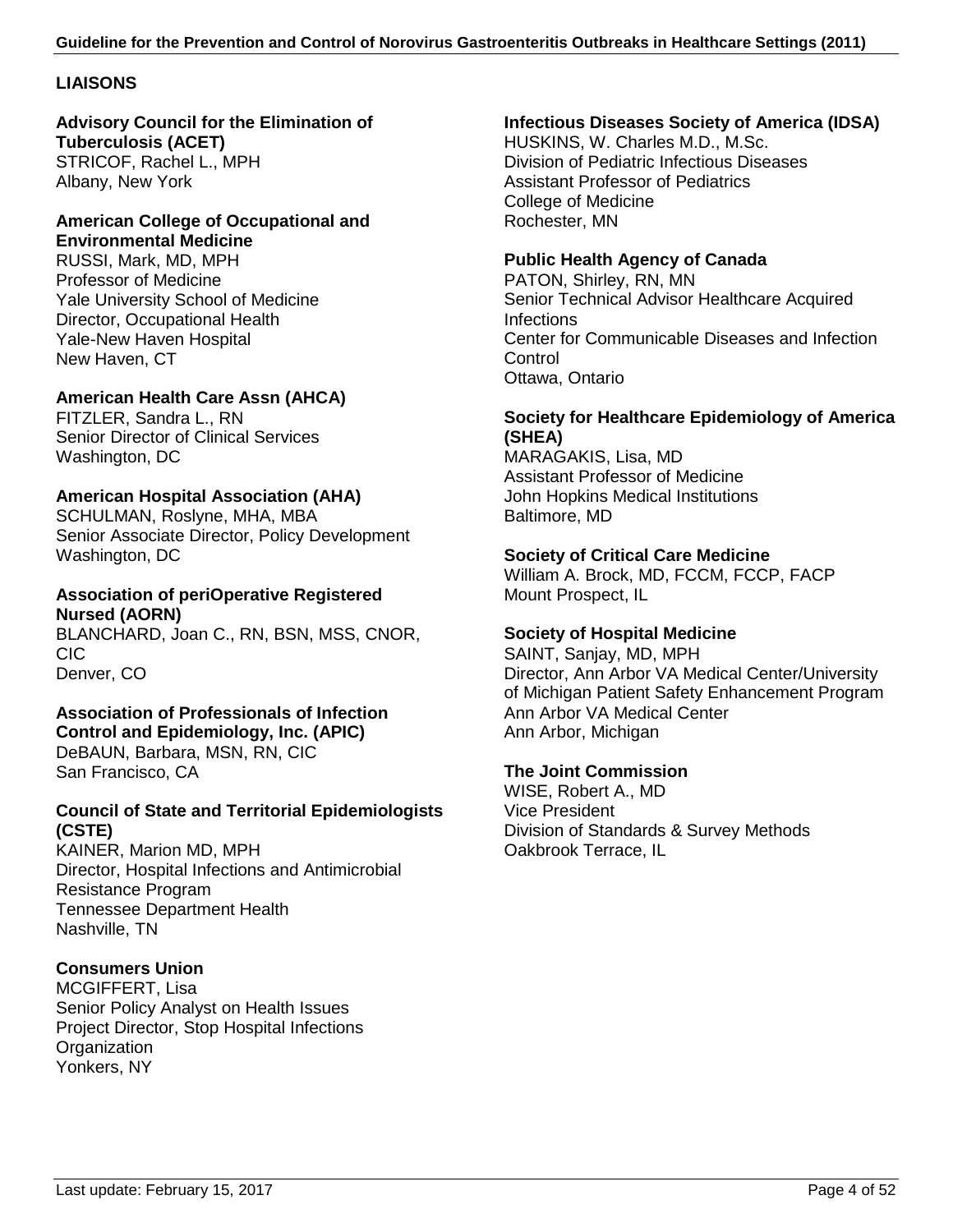### **Acknowledgement**

HICPAC thanks the following members who served on the HICPAC Norovirus Gastroenteritis Guideline writing group during the guideline development process: Alexis Elward and Keith M. Ramsey.

HICPAC thanks the following experts for reviewing a draft of this guideline: John Boyce, Hospital of St. Raphael, New Haven, CT; Aron Hall, NCIRD, CDC; L. Clifford McDonald, DHQP, CDC; and Umesh Parashar, NCIRD, CDC. The opinions of the reviewers might not be reflected in all of the recommendations contained in this document.

### **Disclosure of Financial Interests and Relationships**

The authors T.M., C.A.U., R.K.A., I.L., G.K., and K.B.S. report no actual or potential conflicts of interest. C.A.U., R.K.A. and I.L. received funding from the CDC to support the guideline development process.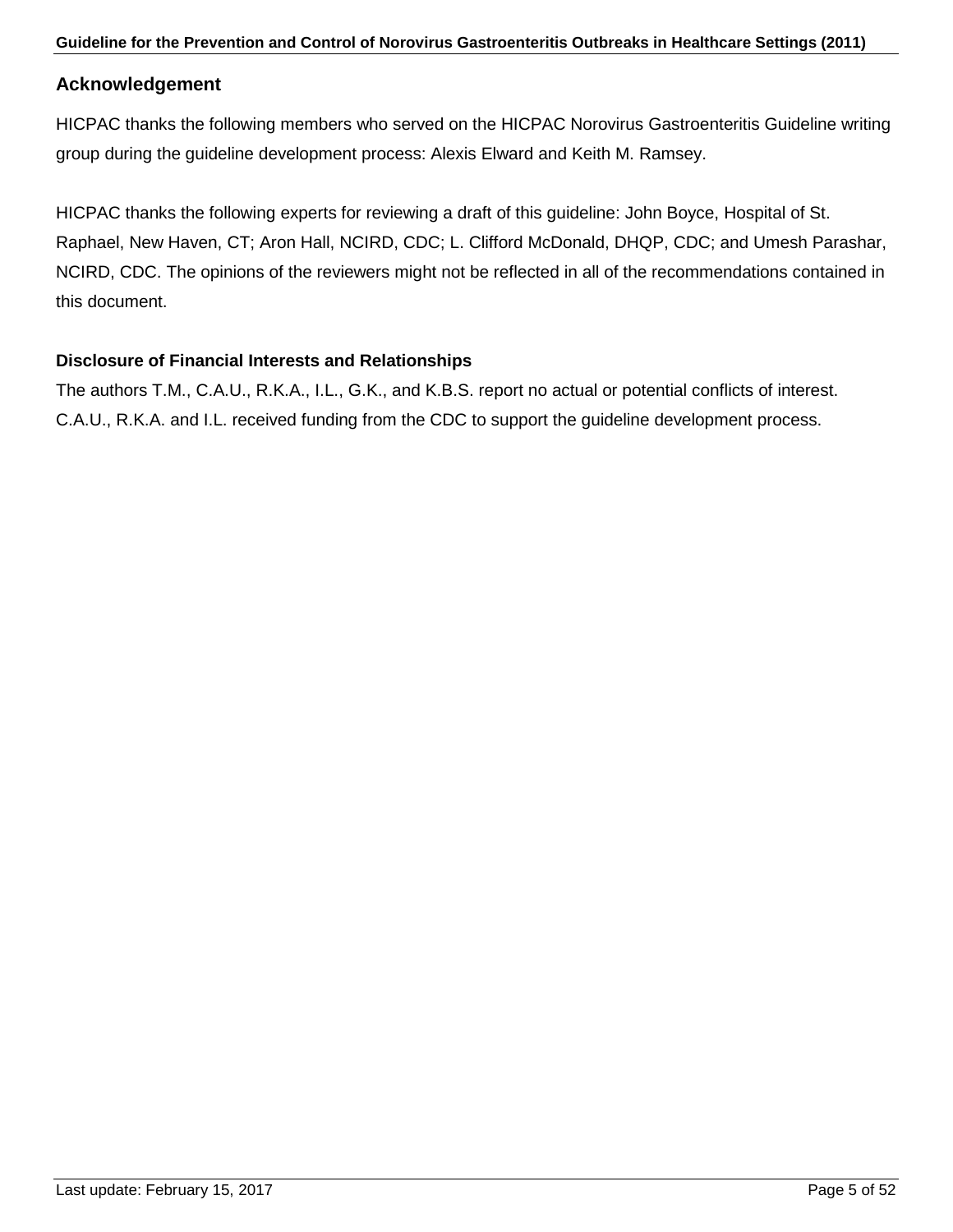## **Table of Contents**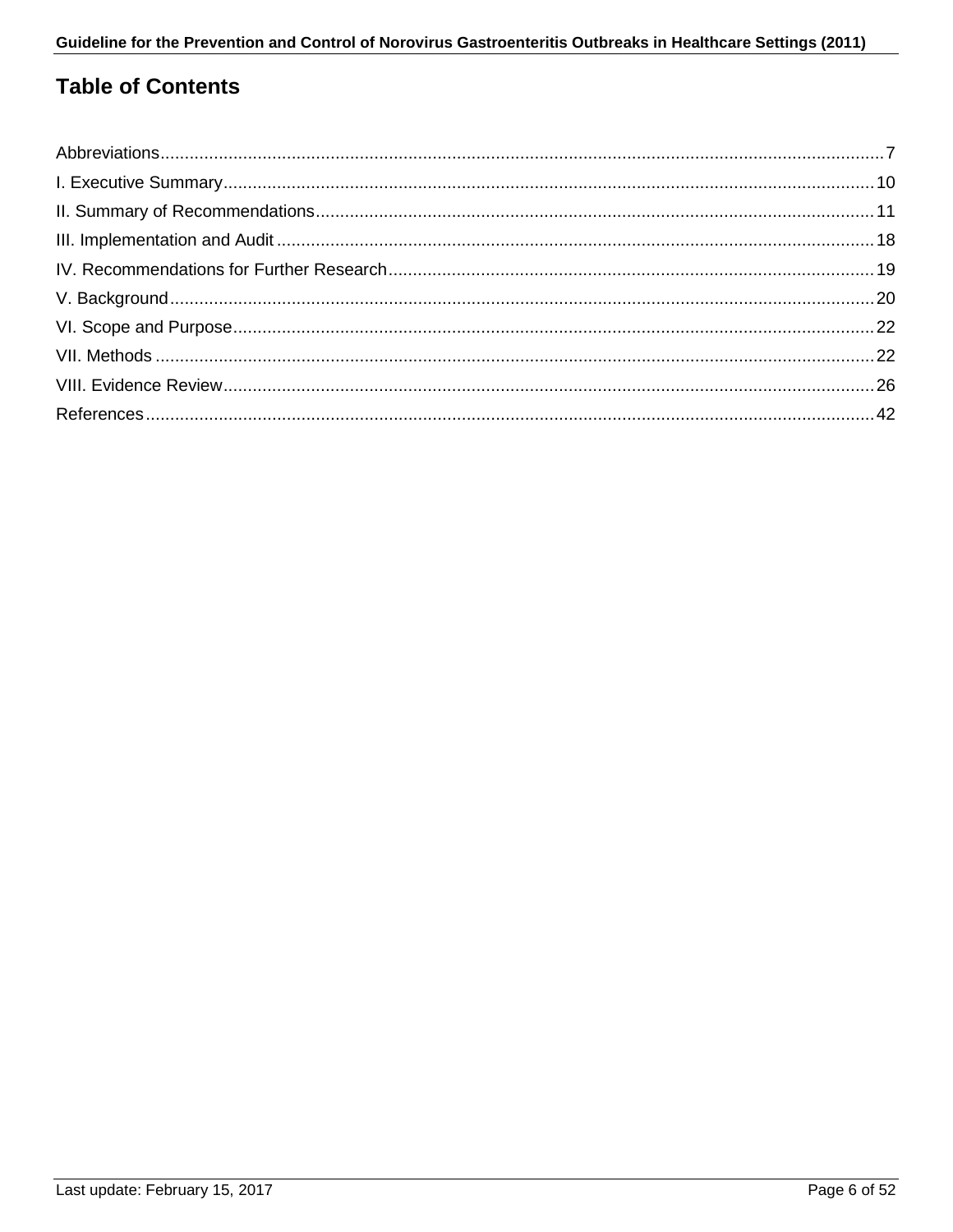# <span id="page-6-0"></span>**Abbreviations**

| <b>Acronym</b>  | <b>Meaning</b>                                                     |
|-----------------|--------------------------------------------------------------------|
| <b>AIDS</b>     | Acquired immune deficiency syndrome                                |
| <b>BAS</b>      | Basic science study                                                |
| $\rm ^{\circ}C$ | Celsius                                                            |
| CaCV            | Calicivirus                                                        |
| CCU             | Cardiac/coronary care unit                                         |
| CDC             | Centers for Disease Control and Prevention                         |
| CI              | Confidence interval                                                |
| CICU            | Cardiac/coronary intensive care unit                               |
| <b>CSTE</b>     | <b>Council of State and Territorial Epidemiologists</b>            |
| <b>DES</b>      | Descriptive study                                                  |
| <b>DHQP</b>     | Division of Healthcare Quality Promotion                           |
| <b>DIAG</b>     | Diagnostic study                                                   |
| <b>DNA</b>      | Deoxyribonucleic acid                                              |
| <b>ECL</b>      | Electrochemiluminescence                                           |
| <b>EFORS</b>    | Electronic Foodborne Outbreak Reporting System                     |
| <b>EIA</b>      | Enzyme immunoassay                                                 |
| <b>ELISA</b>    | Enzyme-linked immunoassay                                          |
| EM              | Electron microscopy                                                |
| <b>EPA</b>      | <b>Environmental Protection Agency</b>                             |
| <b>FBDSS</b>    | Foodborne Disease Outbreak Surveillance System                     |
| <b>FCV</b>      | Feline calicivirus                                                 |
| <b>FDA</b>      | Food and Drug Administration                                       |
| <b>FN</b>       | False negative                                                     |
| <b>FP</b>       | False positive                                                     |
| <b>GRADE</b>    | Grading of Recommendations Assessment, Development, and Evaluation |
| <b>HBGA</b>     | Histo-blood group antigen                                          |
| <b>HICPAC</b>   | Healthcare Infection Control Practices Advisory Committee          |
| <b>HIV</b>      | Human immunodeficiency virus                                       |
| Km              | Kilometer                                                          |
| <b>LUX</b>      | Light-upon-extension                                               |
| MI              | Milliliter                                                         |
| <b>MMWR</b>     | Morbidity and Mortality Weekly Report                              |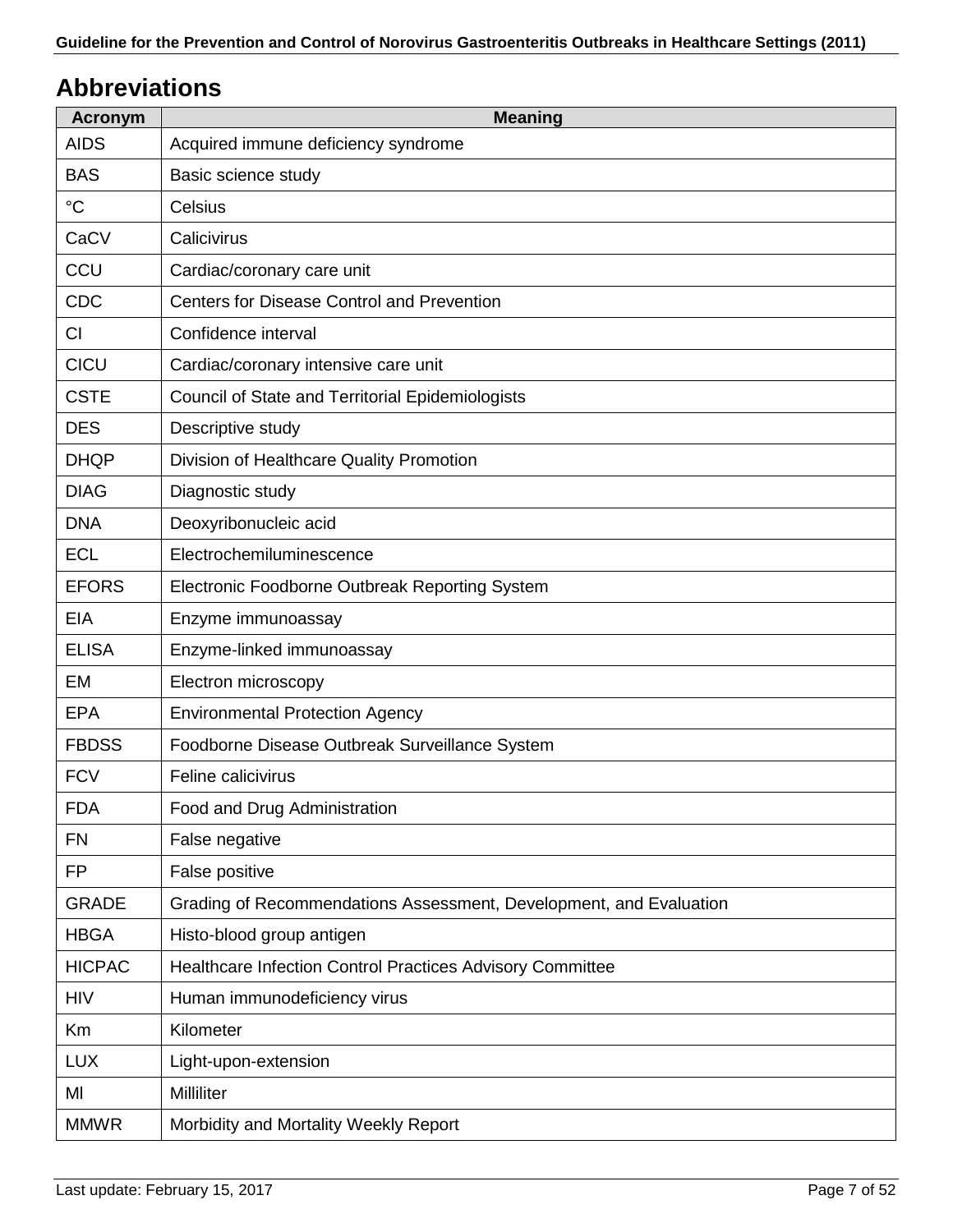| <b>Acronym</b> | <b>Meaning</b>                                            |  |  |  |  |
|----------------|-----------------------------------------------------------|--|--|--|--|
| <b>MNV</b>     | Murine norovirus                                          |  |  |  |  |
| N/A            | Not applicable                                            |  |  |  |  |
| <b>NASBA</b>   | Nucleic acid sequence-based amplification                 |  |  |  |  |
| <b>NCIRD</b>   | National Center for Immunization and Respiratory Diseases |  |  |  |  |
| <b>NIH</b>     | National Institutes of Health                             |  |  |  |  |
| <b>NLV</b>     | Norwalk-like virus                                        |  |  |  |  |
| <b>No</b>      | Number                                                    |  |  |  |  |
| <b>NORS</b>    | National Outbreak Reporting System                        |  |  |  |  |
| <b>NPV</b>     | Negative predictive value                                 |  |  |  |  |
| <b>OBS</b>     | Observational study                                       |  |  |  |  |
| <b>OR</b>      | Odds ratio                                                |  |  |  |  |
| <b>ORF</b>     | Open reading frame                                        |  |  |  |  |
| P              | P value                                                   |  |  |  |  |
| <b>PCR</b>     | Polymerase chain reaction                                 |  |  |  |  |
| <b>PPE</b>     | Personal protective equipment                             |  |  |  |  |
| <b>PPM</b>     | Part per million                                          |  |  |  |  |
| <b>PPV</b>     | Positive predictive value                                 |  |  |  |  |
| <b>RCT</b>     | Randomized controlled trial                               |  |  |  |  |
| <b>RHD</b>     | Rapid humidifying device                                  |  |  |  |  |
| <b>RIA</b>     | Radioimmunoassay                                          |  |  |  |  |
| <b>RF</b>      | <b>Reduction factor</b>                                   |  |  |  |  |
| <b>RR</b>      | Relative risk                                             |  |  |  |  |
| <b>RT</b>      | Room temperature                                          |  |  |  |  |
| RT-LAMP        | Reverse transcription loop-mediated amplification assay   |  |  |  |  |
| RT-PCR         | Reverse transcriptase polymerase chain reaction           |  |  |  |  |
| <b>SD</b>      | Standard deviation                                        |  |  |  |  |
| <b>SPIEM</b>   | Solid-phase immune electron microscopy                    |  |  |  |  |
| <b>SR</b>      | Systematic review                                         |  |  |  |  |
| <b>SRFV</b>    | Small round featureless virus                             |  |  |  |  |
| <b>SRSV</b>    | Small round structured virus                              |  |  |  |  |
| <b>TCID</b>    | Tissue culture infective dose                             |  |  |  |  |
| <b>TE</b>      | Transcriptional enhancement                               |  |  |  |  |
| <b>TEM</b>     | Transmission electron microscopy                          |  |  |  |  |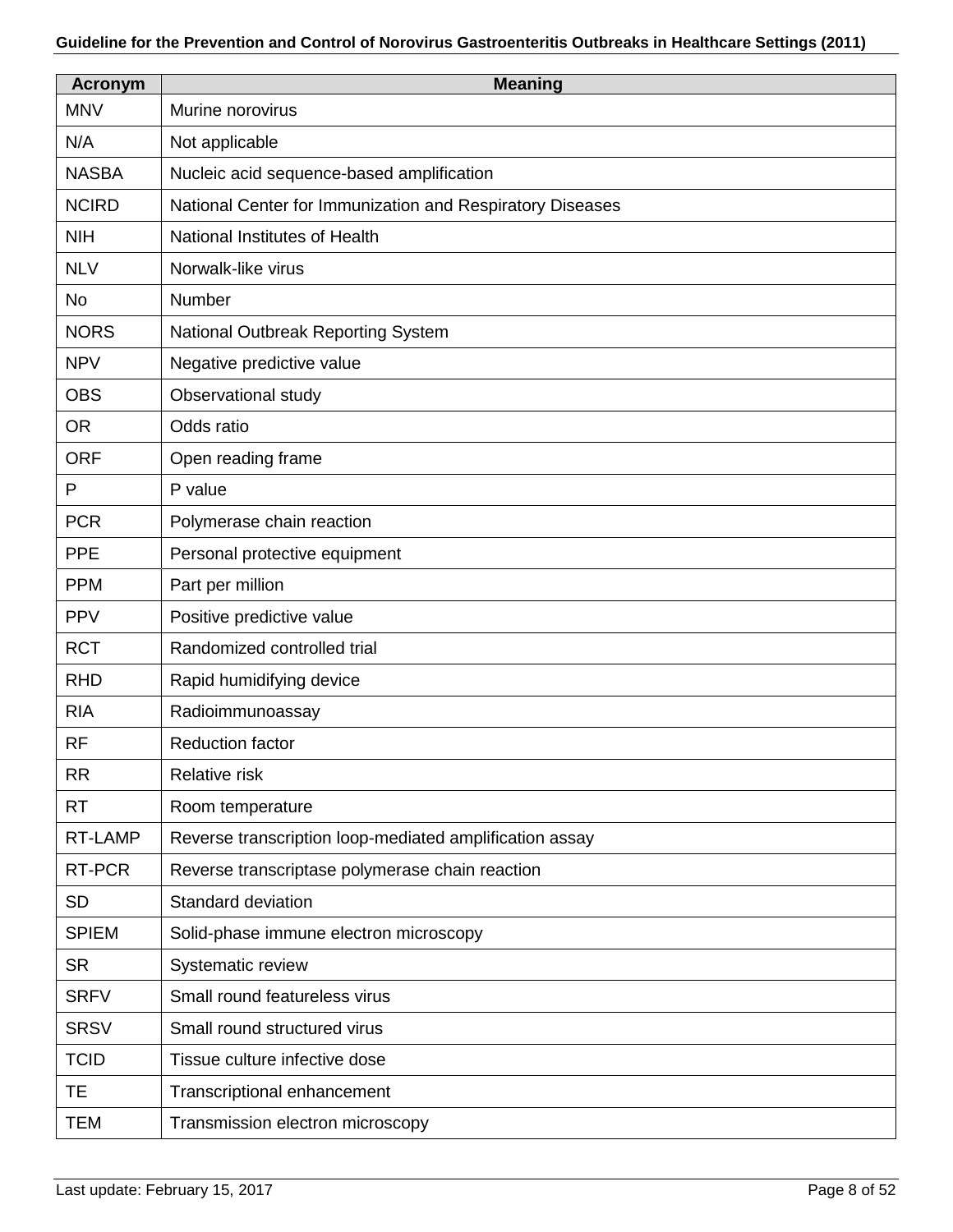| Acronym   | <b>Meaning</b>     |  |  |  |  |
|-----------|--------------------|--|--|--|--|
| <b>TN</b> | True negative      |  |  |  |  |
| <b>TP</b> | True positive      |  |  |  |  |
| UV        | <b>Ultraviolet</b> |  |  |  |  |
| Vs        | Versus             |  |  |  |  |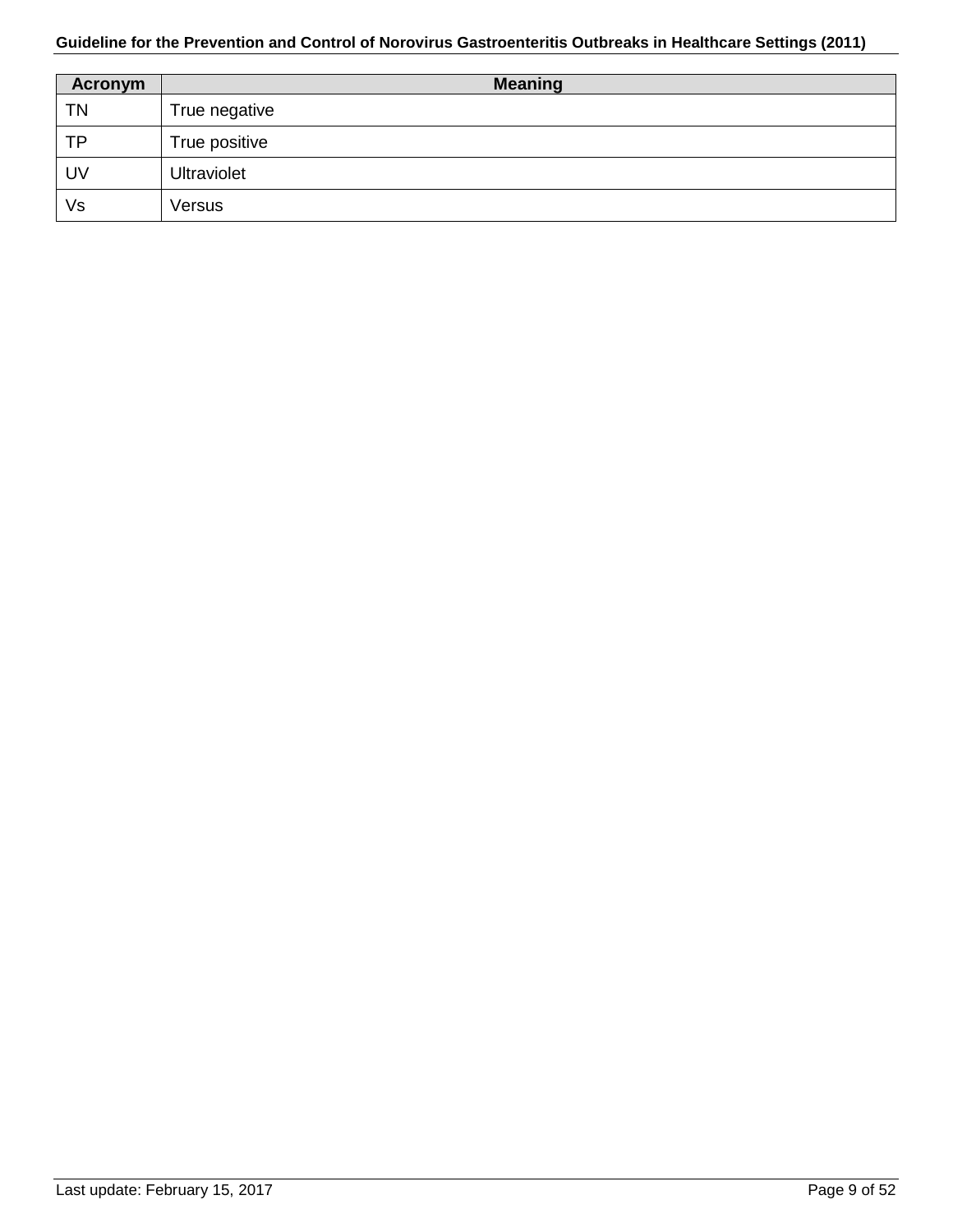# <span id="page-9-0"></span>**I. Executive Summary**

Norovirus gastroenteritis infections and outbreaks have been increasingly described and reported in both nonhealthcare and healthcare settings during the past several years. In response, several states have developed guidelines to assist both healthcare institutions and communities on preventing the transmission of norovirus infections and helped develop the themes and key questions to answer through an evidence-based review. This guideline addresses prevention and control of norovirus gastroenteritis outbreaks in healthcare settings. The guideline also includes specific recommendations for implementation, performance measurement, and surveillance. Recommendations for further research are provided to address knowledge gaps identified during the literature review in the prevention and control of norovirus gastroenteritis outbreaks. Guidance for norovirus outbreak management and disease prevention in non-healthcare settings can be found at [Updated Norovirus](http://www.cdc.gov/mmwr/pdf/rr/rr6003.pdf)  [Outbreak Management and Disease Prevention Guidelines](http://www.cdc.gov/mmwr/pdf/rr/rr6003.pdf) [\(https://www.cdc.gov/mmwr/pdf/rr/rr6003.pdf\)](https://www.cdc.gov/mmwr/pdf/rr/rr6003.pdf).

This document is intended for use by infection prevention staff, physicians, healthcare epidemiologists, healthcare administrators, nurses, other healthcare providers, and persons responsible for developing, implementing, and evaluating infection prevention and control programs for healthcare settings across the continuum of care. The guideline can also be used as a resource for societies or organizations that wish to develop more detailed implementation guidance for prevention and control of norovirus gastroenteritis outbreaks for specialized settings or populations.

To evaluate the evidence on preventing and controlling norovirus gastroenteritis outbreaks in healthcare settings, published material addressing three key questions were examined:

- 1. What host, viral, or environmental characteristics increase or decrease the risk of norovirus infection in healthcare settings?
- 2. What are the best methods to identify an outbreak of norovirus gastroenteritis in a healthcare setting?
- 3. What interventions best prevent or contain outbreaks of norovirus gastroenteritis in the healthcare setting?

Key questions are described within the Evidence Review section (p.26).

Explicit links between the evidence and recommendations are available in the *Evidence Review* in the body of the guideline and *Evidence Tables* and *GRADE Tables* in the *Appendices*. **It is important to note that the Category I recommendations are all considered strong and should be implemented;** it is only the *quality* of the evidence underlying the recommendation that distinguishes between levels A and B. Category IC recommendations are required by state or federal regulation and may have any level of supporting evidence. The categorization scheme used in this guideline is presented in Table 1 under *Summary of Recommendations* and described further in the *Methods* section (p.22) and Umscheid et al. [This link is no longer active: "Updating the Guideline Methodology of the Healthcare Infection Control Practices Advisory Committee (HICPAC)". Similar information may be found at Umscheid CA, Agarwal RK, Brennan PJ, Healthcare Infection Control Practices Advisory Committee. Updating the guideline development methodology of the Healthcare Infection Control Practices Advisory Committee (HICPAC). American journal of infection control. 2010;38(4):264-273.] for the process used to grade quality of evidence and implications of category designation. The *Implementation and Audit* section includes a prioritization of recommendations (i.e., highpriority recommendations that are essential for every healthcare facility) in order to provide facilities more guidance on implementation of these guidelines. A list of recommended performance measures that can potentially be used for reporting purposes is also included.

Evidence-based recommendations were cross-checked with those from other guidelines identified in an initial systematic search. Recommendations from other guidelines on topics not directly addressed by this systematic review of the evidence were included in the *Summary of Recommendations* if they were deemed critical to the target users of this guideline. Unlike recommendations informed by the search of primary studies, these recommendations are stated independently of a key question.

The *Summary of Recommendations* includes recommendations organized into the following categories:

- 1. Patient Cohorting and Isolation Precautions,
- 2. Hand Hygiene,
- 3. Patient Transfer and Ward Closure,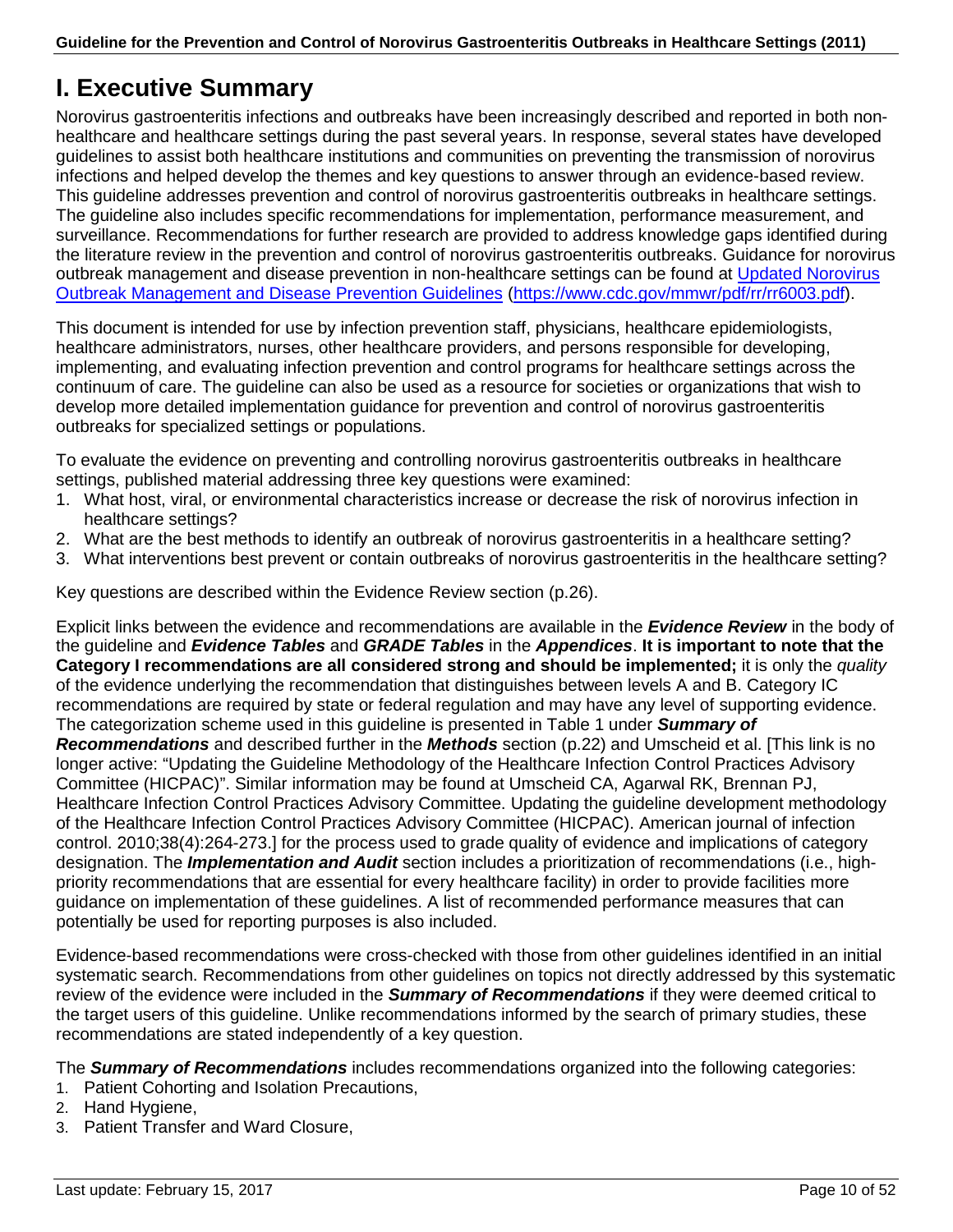- 4. Indirect Patient Care Staff Food Handlers in Healthcare,
- 5. Diagnostics,
- 6. Personal Protective Equipment,
- 7. Environmental Cleaning,
- 8. Staff Leave and Policy,
- 9. Visitors,
- 10. Education,
- 11. Active Case-finding, and
- 12. Communication and Notification.

Areas for further research identified during the evidence review are outlined in the *Recommendations for Further Research*. This section includes gaps that were identified during the literature review where specific recommendations could not be supported because of the absence of available information that matched the inclusion criteria for GRADE. These recommendations provide guidance for new research or methodological approaches that should be prioritized for future studies.

Readers who wish to examine the primary evidence underlying the recommendations are referred to the *Evidence Review* in the body of the guideline, and the *Evidence* and *GRADE Tables* in the *Appendices*. The *Evidence Review* includes narrative summaries of the data presented in the *Evidence* and *GRADE Tables*. The *Evidence Tables* include all study-level data used in the guideline, and the *GRADE Tables* assess the overall quality of evidence for each question. The *Appendices* also contain a defined search strategy that will be used for periodic reviews to ensure that the guideline is updated as new information becomes available.

# <span id="page-10-0"></span>**II. Summary of Recommendations**

### **Table 1. HICPAC Categorization Scheme for Recommendations**

| Rating                                 | <b>Description</b>                                                                                                                                                                                          |
|----------------------------------------|-------------------------------------------------------------------------------------------------------------------------------------------------------------------------------------------------------------|
| Category IA                            | A strong recommendation supported by high to moderate quality evidence<br>suggesting net clinical benefits or harms.                                                                                        |
| Category IB                            | A strong recommendation supported by low-quality evidence suggesting net<br>clinical benefits or harms, or an accepted practice (e.g., aseptic technique)<br>supported by low to very low-quality evidence. |
| Category IC                            | A strong recommendation required by state or federal regulation.                                                                                                                                            |
| Category II                            | A weak recommendation supported by any quality evidence suggesting a tradeoff<br>between clinical benefits and harms.                                                                                       |
| Recommendation for<br>further research | An unresolved issue for which there is low to very low-quality evidence with<br>uncertain tradeoffs between benefits and harms.                                                                             |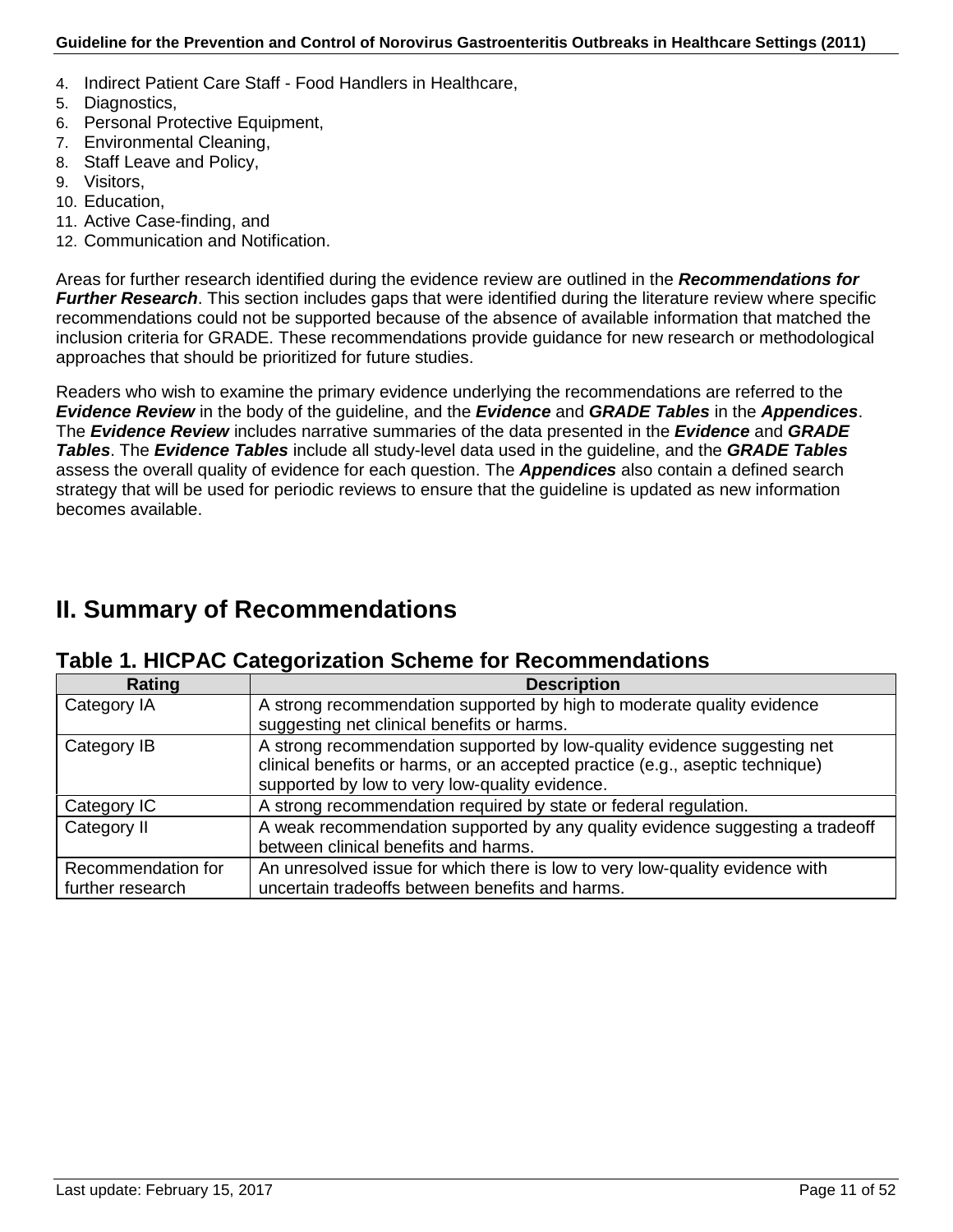### **Patient Cohorting and Isolation Precautions**

- 1. Avoid exposure to vomitus or diarrhea. Place patients on Contact Precautions in a single occupancy room if they have symptoms consistent with norovirus gastroenteritis. **(Category IB)** (Key Question 1.A.1)
	- 1a. When patients with norovirus gastroenteritis cannot be accommodated in single occupancy rooms, efforts should be made to separate them from asymptomatic patients. Dependent upon facility characteristics, approaches for cohorting patients during outbreaks may include placing patients in multi-occupancy rooms, or designating patient care areas or contiguous sections within a facility for patient cohorts. **(Category IB)** (Key Question 3C.4.b)
- 2. During outbreaks, place patients with norovirus gastroenteritis on Contact Precautions for a minimum of 48 hours after the resolution of symptoms to prevent further exposure of susceptible patients **(Category IB)**  (Key Question 3.C.4.a)
	- 2a. Consider longer periods of isolation or cohorting precautions for complex medical patients (e.g., those with cardiovascular, autoimmune, immunosuppressive, or renal disorders) as they can experience protracted episodes of diarrhea and prolonged viral shedding. Patients with these or other comorbidities have the potential to relapse, and facilities may choose longer periods of isolation based on clinical judgment. **(Category II)** (Key Question 1.A.2.a)
	- 2b. Consider extending the duration of isolation or cohorting precautions for outbreaks among infants and young children (e.g., under 2 years), even after resolution of symptoms, as there is a potential for prolonged viral shedding and environmental contamination. Among infants, there is evidence to consider extending contact precautions for up to 5 days after the resolution of symptoms. **(Category II)** (Key Question 3.A.1)
- 3. Further research is needed to understand the correlation between prolonged shedding of norovirus and the risk of infection to susceptible patients **(No recommendation/unresolved issue)** (Key Question 3.A.2)
- 4. Consider minimizing patient movements within a ward or unit during norovirus gastroenteritis outbreaks. **(Category II)** (Key Question 3.C.4.c)
	- 4a. Consider restricting symptomatic and recovering patients from leaving the patient-care area unless it is for essential care or treatment to reduce the likelihood of environmental contamination and transmission of norovirus in unaffected clinical areas. **(Category II)** (Key Question 3.C.4.c.1)
- 5. Consider suspending group activities (e.g., dining events) for the duration of a norovirus outbreak. **(Category II)** (Key Question 3.C.4.d)
- 6. Staff who have recovered from recent suspected norovirus infection associated with an outbreak may be best suited to care for symptomatic patients until the outbreak resolves. **(Category II)**(Key Question 3.C.5.b)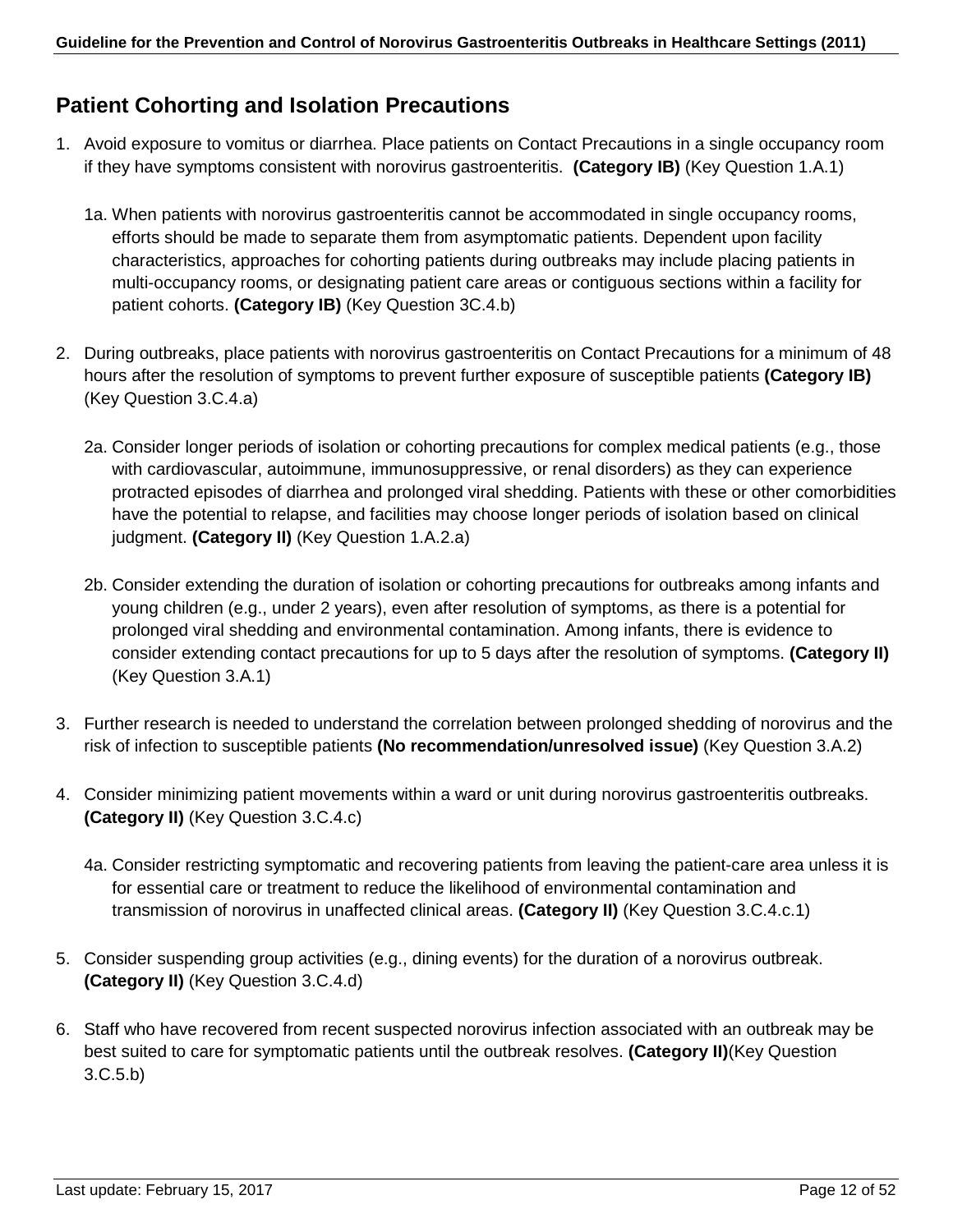## **Hand Hygiene**

- 7. Actively promote adherence to hand hygiene among healthcare personnel, patients, and visitors in patient care areas affected by outbreaks of norovirus gastroenteritis. **(Category IB)** (Key Question 3.C.1.a)
- 8. During outbreaks, use soap and water for hand hygiene after providing care or having contact with patients suspected or confirmed with norovirus gastroenteritis. **(Category IB)** (Key Question 3.C.1.b)
	- 8a. For all other hand hygiene indications (e.g., before having contact with norovirus patients) refer to the 2002 HICPAC [Guideline for Hand Hygiene in Health-Care Settings](http://www.cdc.gov/mmwr/PDF/rr/rr5116.pdf) [\(https://www.cdc.gov/mmwr/PDF/rr/rr5116.pdf\)](https://www.cdc.gov/mmwr/PDF/rr/rr5116.pdf), which includes the indications for use of FDA-compliant alcohol-based hand sanitizer. **(Category IB)** (Key Question 3.C.1.b.1)
		- 8a.1 Consider ethanol-based hand sanitizers (60-95%) as the preferred active agent compared to other alcohol or non-alcohol based hand sanitizer products during outbreaks of norovirus gastroenteritis. **(Category II)** (Key Question 3.C.1.b.2)
	- 8b. Further research is required to directly evaluate the efficacy of alcohol-based hand sanitizers against human strains of norovirus, or against a surrogate virus with properties convergent with human strains of norovirus. **(No recommendation/unresolved issue)** (Key Question 3.C.1.b.3)
- 9. More research is required to evaluate the virucidal capabilities of alcohol-based as well as non-alcohol based hand sanitizers against norovirus. **(No recommendation/unresolved issue)** (Key Question 3.C.12.e.4)

## **Patient Transfer and Ward Closure**

- 10. Consider the closure of wards to new admissions or transfers as a measure to attenuate the magnitude of an outbreak of norovirus gastroenteritis. The threshold for ward closure varies and depends on risk assessments by infection prevention personnel and facility leadership. **(Category II)** (Key Question 3.C.6)
- 11. Consider limiting transfers to those for which the receiving facility is able to maintain Contact Precautions; otherwise, it may be prudent to postpone transfers until patients no longer require Contact Precautions. During outbreaks, medically suitable individuals recovering from norovirus gastroenteritis can be discharged to their place of residence. **(Category II)** (Key Question 3.C.11)
- 12. Implement systems to designate patients with symptomatic norovirus and to notify receiving healthcare facilities or personnel prior to transfer of such patients within or between facilities. **(Category IC)**

### **Indirect Patient Care Staff – Food Handlers in Healthcare**

13. To prevent food-related outbreaks of norovirus gastroenteritis in healthcare settings, food handlers must perform hand hygiene prior to contact with or the preparation of food items and beverages (This link no longer active: http://www.fda.gov/Food/GuidanceRegulation/RetailFoodProtection/FoodCode/). **(Category IC)** (Key Question 1.C.3.a)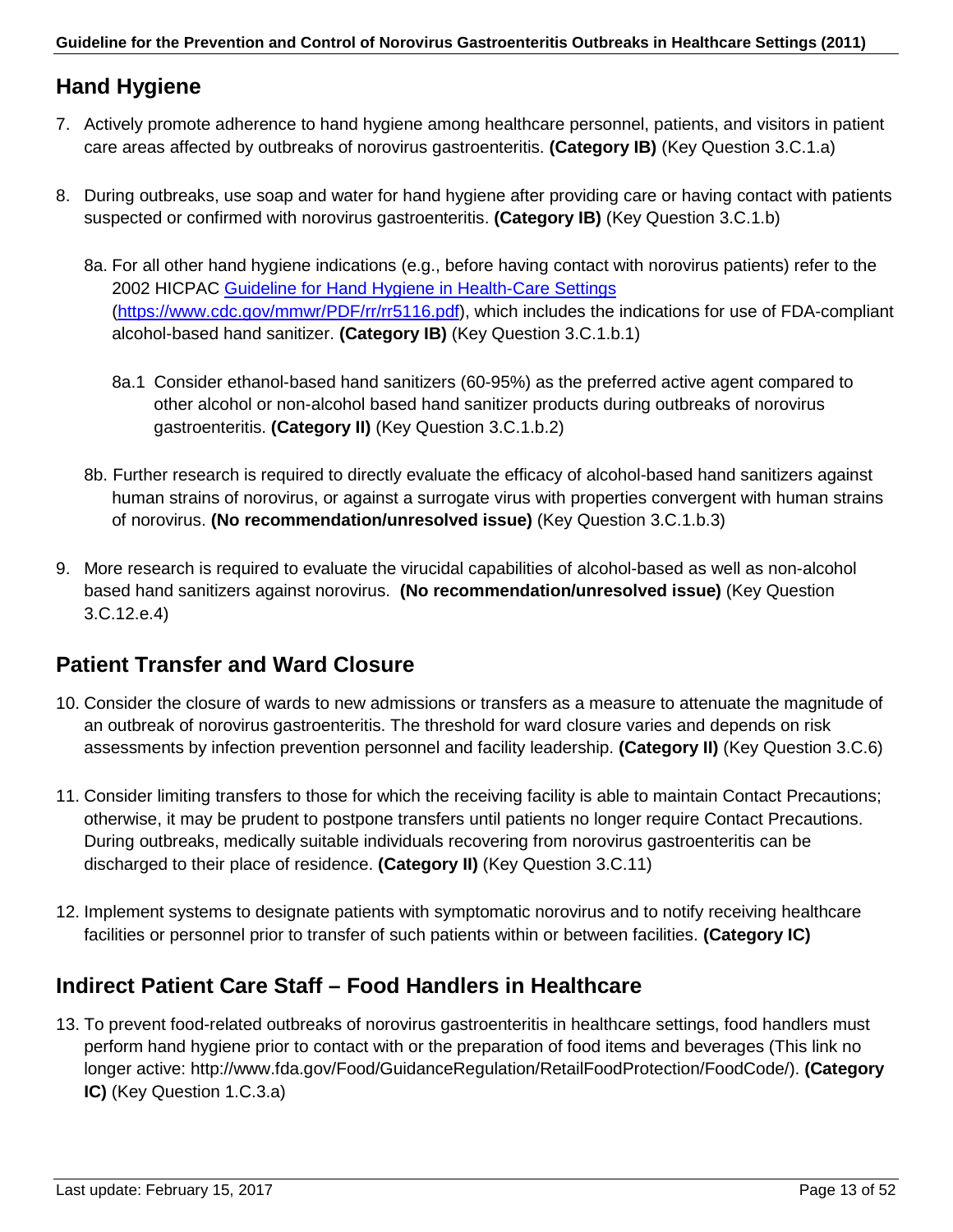- 14. Personnel who work with, prepare or distribute food must be excluded from duty if they develop symptoms of acute gastroenteritis. Personnel should not return to these activities until a minimum of 48 hours after the resolution of symptoms or longer as required by local health regulations (This link no longer active: http://www.fda.gov/Food/GuidanceRegulation/RetailFoodProtection/FoodCode/). **(Category IC)** (Key Question 1.C.3.b)
- 15. Remove all shared or communal food items for patients or staff from clinical areas for the duration of the outbreak. **(Category IB)** (Key Question 3.B.2)

### **Diagnostics**

- 16. Consider the development and adoption of facility policies to enable rapid clinical and virological confirmation of suspected cases of symptomatic norovirus infection while implementing prompt control measures to reduce the magnitude of a potential norovirus outbreak. **(Category II)** (Key Question 1.C.1)
- 17. In the absence of clinical laboratory diagnostics or in the case of delay in obtaining laboratory results, use Kaplan's clinical and epidemiologic criteria to identify a norovirus gastroenteritis outbreak (see Table 3 for Kaplan's criteria). **(Category IA**) (Key Question 2.A.1)
- 18. Further research is needed to compare the Kaplan criteria with other early detection criteria for outbreaks of norovirus gastroenteritis in healthcare settings, and to assess whether additional clinical or epidemiologic criteria can be applied to detect norovirus clusters or outbreaks in healthcare settings. **(No recommendation/unresolved issue)** (Key Question 2.A.1)
- 19. Consider submitting stool specimens as early as possible during a suspected norovirus gastroenteritis outbreak and ideally from individuals during the acute phase of illness (within 2-3 days of onset). It is suggested that healthcare facilities consult with state or local public health authorities regarding the types of and number of specimens to obtain for testing. **(Category II**) (Key Question 2.B)
- 20. Use effective laboratory diagnostic protocols for testing of suspected cases of viral gastroenteritis (e.g., refer to the Centers for Disease Control and Prevention (CDC)'s [Updated Norovirus Outbreak Management](http://www.cdc.gov/mmwr/pdf/rr/rr6003.pdf)  [and Disease Prevention Guidelines](http://www.cdc.gov/mmwr/pdf/rr/rr6003.pdf) [\(https://www.cdc.gov/mmwr/pdf/rr/rr6003.pdf\)](https://www.cdc.gov/mmwr/pdf/rr/rr6003.pdf)). **(Category IB)** (Key Question 2.C)
- 21. Routine collecting and processing of environmental swabs during a norovirus outbreak is not required. When supported by epidemiologic evidence, environmental sampling can be considered useful to confirm specific sources of contamination during investigations. **(Category II)**
- 22. Specimens obtained from vomitus can be submitted for laboratory identification of norovirus when fecal specimens are unavailable. Testing of vomitus as compared to fecal specimens can be less sensitive due to lower detectable viral concentrations. **(Category II)**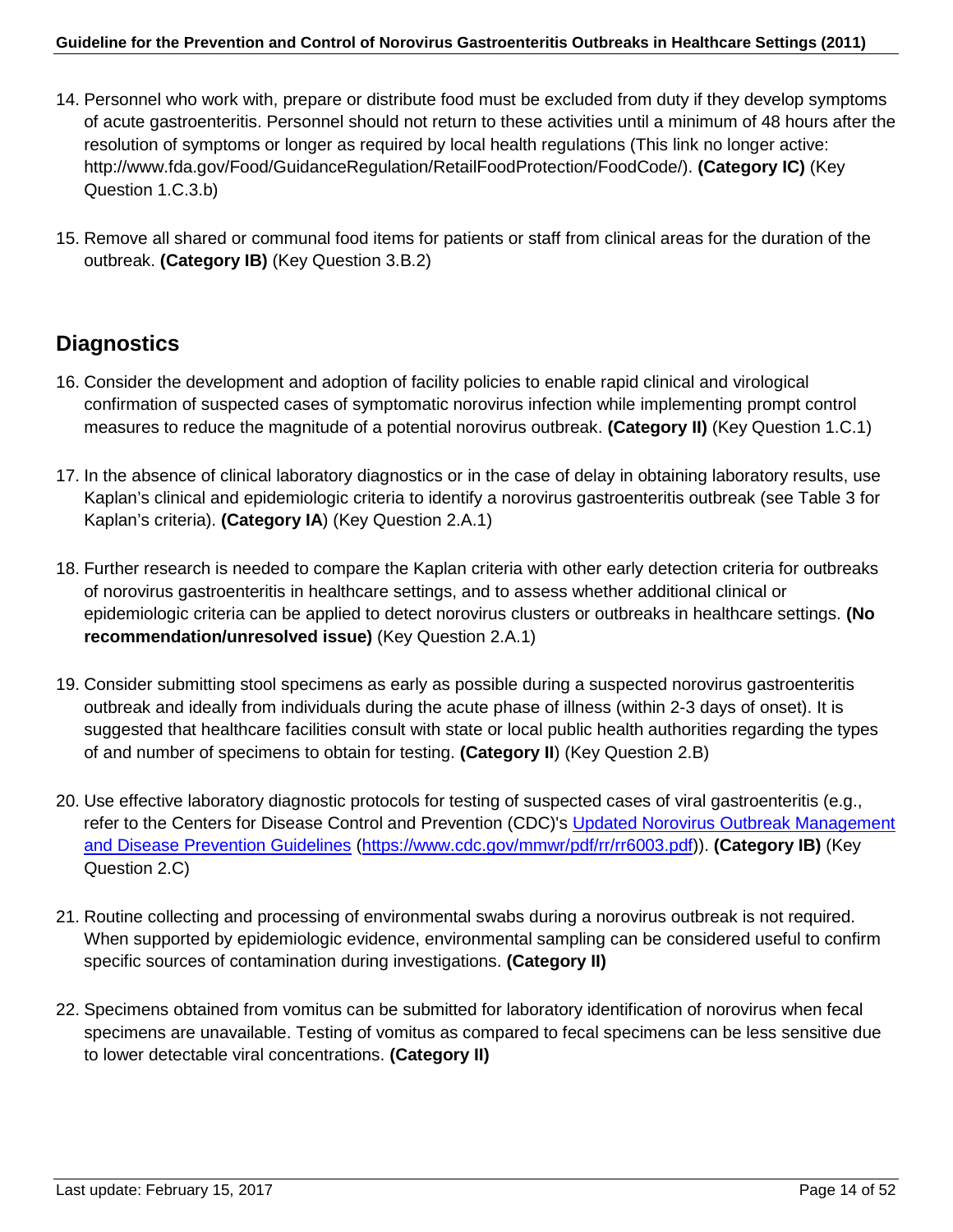## **Personal Protective Equipment**

- 23. If norovirus infection is suspected, adherence to PPE use according to Contact and Standard Precautions is recommended for individuals entering the patient care area (i.e., gowns and gloves upon entry) to reduce the likelihood of exposure to infectious vomitus or fecal material. **(Category IB)** (Key Question 1.C.4)
- 24. Use a surgical or procedure mask and eye protection or a full face shield if there is an anticipated risk of splashes to the face during the care of patients, particularly among those who are vomiting. **(Category IB)** (Key Question 3.C.2.a)
- 25. More research is needed to evaluate the utility of implementing Universal Gloving (e.g., routine use of gloves for all patient care) during norovirus outbreaks. **(No recommendation/unresolved issue)**

## **Environmental Cleaning**

- 26. Perform routine cleaning and disinfection of frequently touched environmental surfaces and equipment in isolation and cohorted areas, as well as high-traffic clinical areas. Frequently touched surfaces include, but are not limited to, commodes, toilets, faucets, hand/bedrailing, telephones, door handles, computer equipment, and kitchen preparation surfaces. **(Category IB)** (Key Question 3.B.1)
- 27. Clean and disinfect shared equipment between patients using EPA-registered products with label claims for use in healthcare. Follow the manufacturer's recommendations for application and contact times. The EPA lists products with activity against norovirus on their website [\(Selected EPA-registered Disinfectants](https://www.epa.gov/pesticide-registration/selected-epa-registered-disinfectants) [\(https://www.epa.gov/pesticide-registration/selected-epa-registered-disinfectants\)](https://www.epa.gov/pesticide-registration/selected-epa-registered-disinfectants)). **(Category IC)** (Key Question 3.C.12.a)
- 28. Increase the frequency of cleaning and disinfection of patient care areas and frequently touched surfaces during outbreaks of norovirus gastroenteritis (e.g., increase ward/unit level cleaning to twice daily to maintain cleanliness, with frequently touched surfaces cleaned and disinfected three times daily using EPA-approved products for healthcare settings). **(Category IB)** (Key Question 3.C.12.b.1)
- 29. Clean and disinfect surfaces starting from the areas with a lower likelihood of norovirus contamination (e.g., tray tables, counter tops) to areas with highly contaminated surfaces (e.g., toilets, bathroom fixtures). Change mop heads when a new bucket of cleaning solution is prepared, or after cleaning large spills of emesis or fecal material. **(Category IB)** (Key Question 3.C.12.b.2)
- 30. Consider discarding all disposable patient-care items and laundering unused linens from patient rooms after patients on isolation for norovirus gastroenteritis are discharged or transferred. Facilities can minimize waste by limiting the number of disposable items brought into rooms/areas on Contact Precautions. **(Category II)** (Key Question 3.C.12.c.1)
- 31. No additional provisions for using disposable patient service items such as utensils or dishware are suggested for patients with symptoms of norovirus infection. Silverware and dishware may undergo normal processing and cleaning using standard procedures. **(Category II)** (Key Question 3.C.12.c.2)
- 32. Use Standard Precautions for handling soiled patient-service items or linens, including the use of appropriate PPE. **(Category IB)** (Key Question 3.C.12.c.3)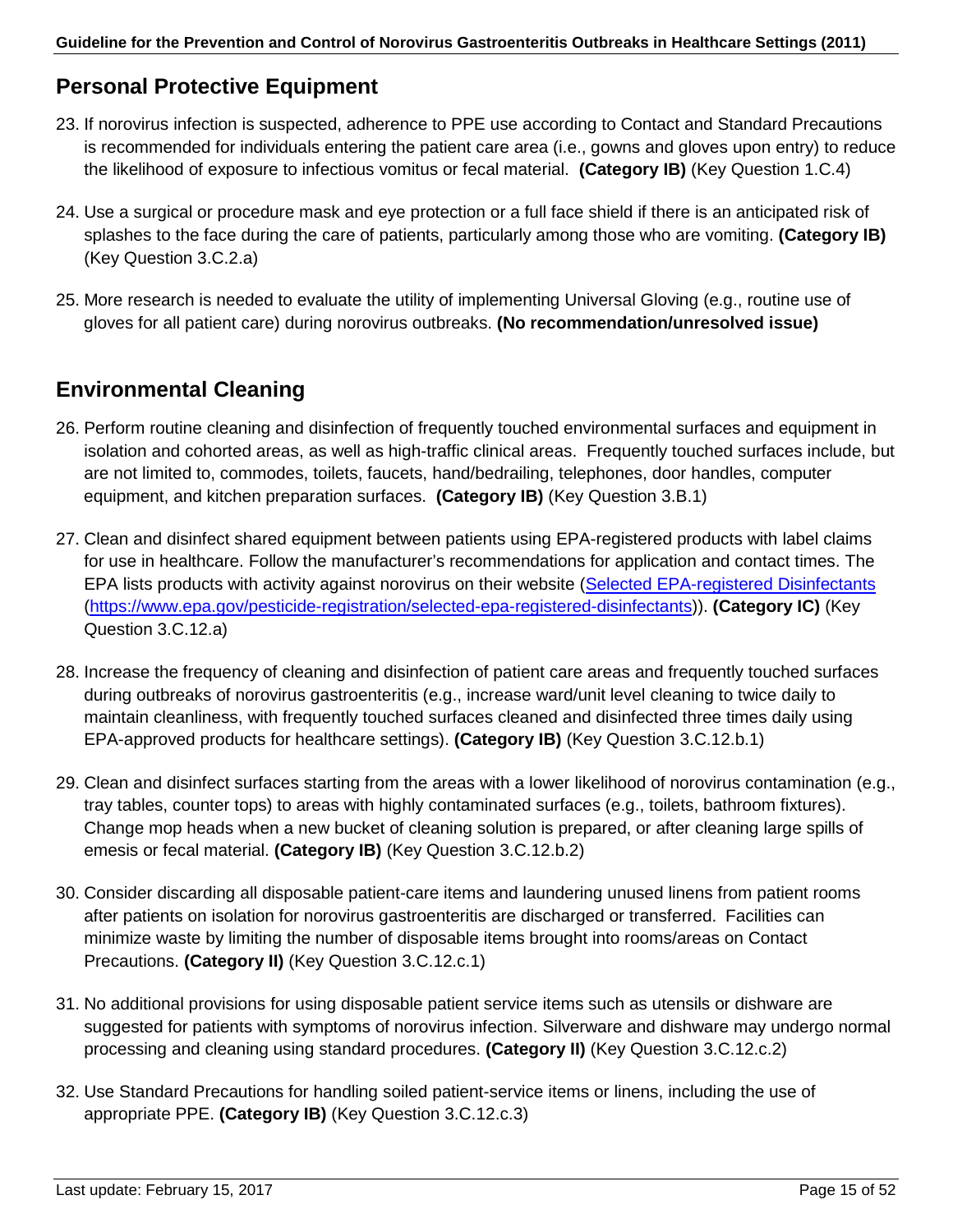- 33. Consider avoiding the use of upholstered furniture and rugs or carpets in patient care areas, as these objects are difficult to clean and disinfect completely. If this option is not possible, immediately clean soilage, such as emesis or fecal material, from upholstery, using a manufacturer-approved cleaning agent or detergent. Opt for seating in patient-care areas that can withstand routine cleaning and disinfection. **(Category II)** (Key Question 3.C.12.d.1)
- 34. Consider steam cleaning of upholstered furniture in patient rooms upon discharge. Consult with manufacturer's recommendations for cleaning and disinfection of these items. Consider discarding items that cannot be appropriately cleaned/disinfected. **(Category II)**(Key Question 3.C.12.d.2)
- 35. During outbreaks, change privacy curtains when they are visibly soiled and upon patient discharge or transfer. **(Category IB)** (Key Question 3.C.12.d.3)
- 36. Handle soiled linens carefully, without agitating them, to avoid dispersal of virus. Use Standard Precautions, including the use of appropriate PPE (e.g., gloves and gowns), to minimize the likelihood of cross-contamination. **(Category IB)** (Key Question 3.C.12.d.4)
- 37. Double bagging, incineration, or modifications for laundering are not indicated for handling or processing soiled linen. **(Category II)** (Key Question 3.C.12.d.5)
- 38. Clean surfaces and patient equipment prior to the application of a disinfectant. Follow the manufacturer's recommendations for optimal disinfectant dilution, application, and surface contact time with an EPAapproved product with claims against norovirus. **(Category IC)** (Key Question 3.C.12.e.1)
- 39. More research is required to clarify the effectiveness of cleaning and disinfecting agents against norovirus, either through the use of surrogate viruses or the development of human norovirus culture system. **(No recommendation/unresolved issue)** (Key Question 3.C.12.e.2)
- 40. More research is required to clarify the effectiveness and reliability of fogging, UV irradiation, and ozone mists to reduce norovirus environmental contamination. **(No recommendation/unresolved issue)** (Key Question 3.C.12.e.3)
- 41. Further research is required to evaluate the utility of medications that might attenuate the duration and severity of norovirus illness. **(No recommendation/unresolved issue )**(Key Question 3.D)

## **Staff Leave and Policy**

- 42. Develop and adhere to sick leave policies for healthcare personnel who have symptoms consistent with norovirus infection. **(Category IB)** (Key Question 3.C.3)
	- 42a. Exclude ill personnel from work for a minimum of 48 hours after the resolution of symptoms. Once personnel return to work, the importance of performing frequent hand hygiene should be reinforced, especially before and after each patient contact. **(Category IB)** (Key Question 3.C.3.a)
- 43. Establish protocols for staff cohorting in the event of an outbreak of norovirus gastroenteritis. Ensure staff care for one patient cohort on their ward and do not move between patient cohorts (e.g., patient cohorts may include symptomatic, asymptomatic exposed, or asymptomatic unexposed patient groups). **(Category IB)** (Key Question 3.C.5.a)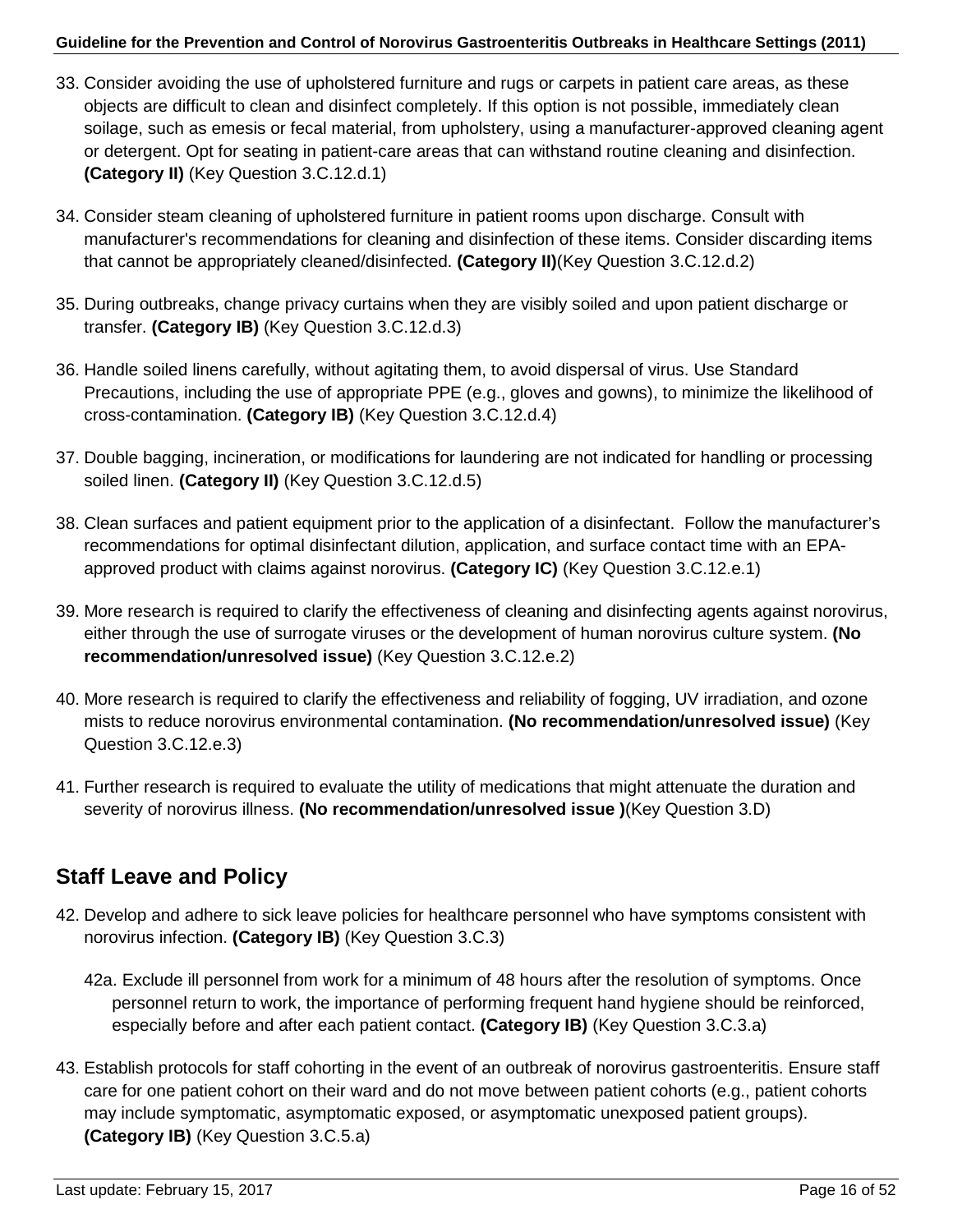44. Exclude non-essential staff, students, and volunteers from working in areas experiencing outbreaks of norovirus gastroenteritis. **(Category IB)** (Key Question 3.C.5.c)

## **Visitors**

- 45. Establish visitor policies for acute gastroenteritis (e.g., norovirus) outbreaks. **(Category IB)** (Key Question 3.C.7.a)
- 46. Restrict non-essential visitors from affected areas of the facility during outbreaks of norovirus gastroenteritis. **(Category IB)** (Key Question 3.C.7.b)

46a.For those affected areas where it is necessary to have continued visitor privileges during outbreaks, screen and exclude visitors with symptoms consistent with norovirus infection and ensure that they comply with hand hygiene and Contact Precautions. **(Category IB)** (Key Question 3.C.7.b.1)

## **Education**

- 47. Provide education to staff, patients, and visitors, including recognition of norovirus symptoms, preventing infection, and modes of transmission upon the recognition and throughout the duration of a norovirus gastroenteritis outbreak. **(Category IB)** (Key Question 3.C.8.a)
- 48. Consider providing educational sessions and making resources available on the prevention and management of norovirus before outbreaks occur, as part of annual trainings, and when sporadic cases are detected. **(Category II)** (Key Question 3.C.8.b)

## **Active Case-Finding**

49. Begin active case-finding when a cluster of acute gastroenteritis cases is detected in the healthcare facility. Use a specified case definition, and implement line lists to track both exposed and symptomatic patients and staff. Collect relevant epidemiological, clinical, and demographic data as well as information on patient location and outcomes. **(Category IB)** (Key Question 3.C.9.a)

## **Communication and Notification**

- 50. Develop written policies that specify the chains of communication needed to manage and report outbreaks of norovirus gastroenteritis. Key stakeholders such as clinical staff, environmental services, laboratory administration, healthcare facility administration and public affairs, as well as state or local public health authorities, should be included in the framework. **(Category IB)** (Key Question 3.C.10)
	- 50a.Provide timely communication to personnel and visitors when an outbreak of norovirus gastroenteritis is suspected and outline what policies and provisions need to be followed to prevent further transmission **(Category IB)** (Key Question 3.C.10.a)
- 51. As with all outbreaks, notify appropriate local and state health departments, as required by state and local public health regulations, if an outbreak of norovirus gastroenteritis is suspected. **(Category IC)** (Key Question 3.C.9.b)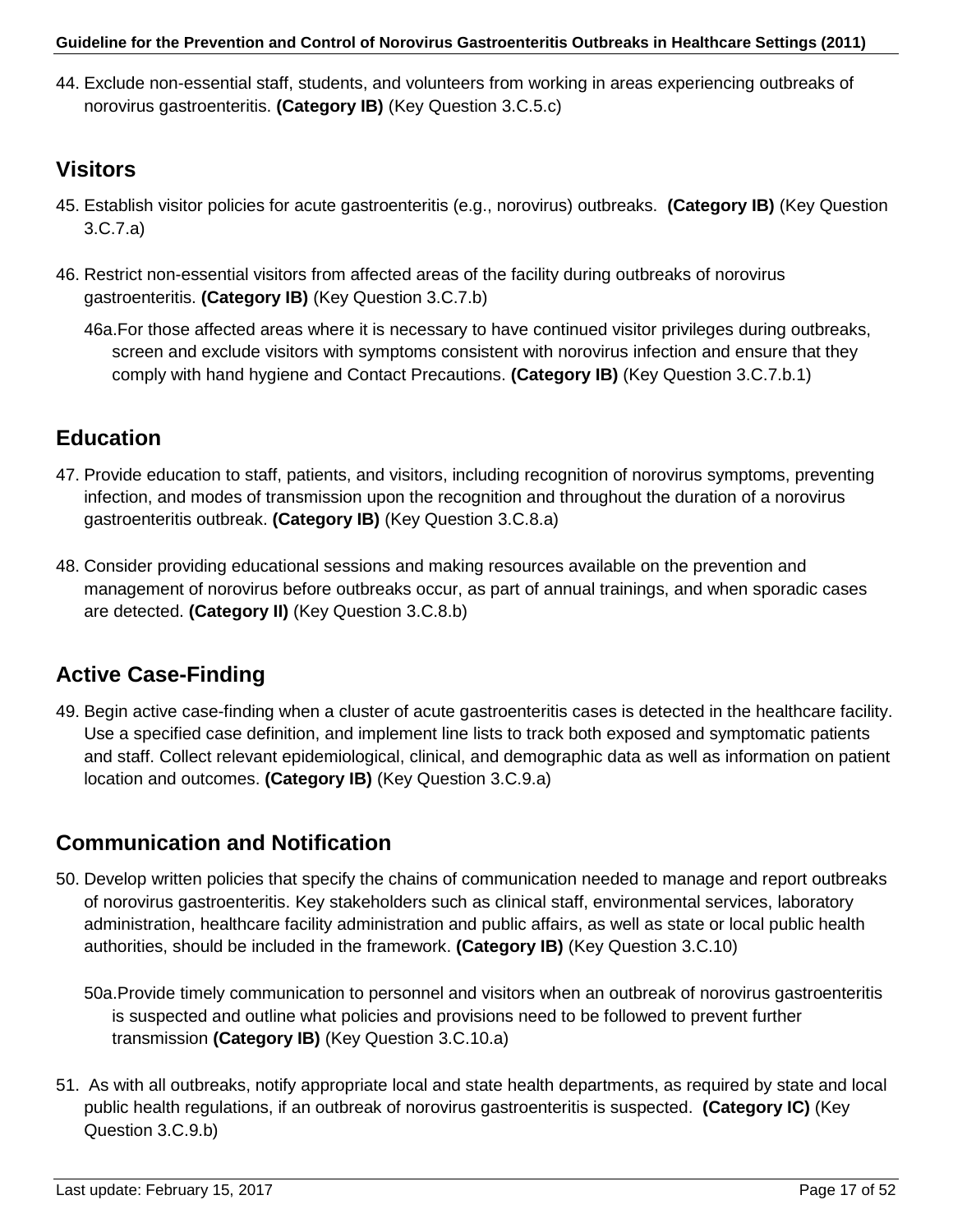# <span id="page-17-0"></span>**III. Implementation and Audit**

### **Prioritization of Recommendations**

Category I recommendations in this guideline are all considered strong recommendations and should be implemented. If it is not feasible to implement all of these recommendations concurrently, e.g., due to differences in facility characteristics such as nursing homes and other non-hospital settings, priority should be given to the recommendations below. A limited number of Category II recommendations are included, and while these currently are limited by the strength of the available evidence, they are considered key activities in preventing further transmission of norovirus in healthcare settings.

### **Patient Cohorting and Isolation Precautions**

1. Avoid exposure to vomitus or diarrhea. Place patients on Contact Precautions in a single occupancy room if they present with symptoms consistent with norovirus gastroenteritis. **(Category IB)** (Key Question 1.A.1)

### **Hand Hygiene**

8. During outbreaks, use soap and water for hand hygiene after providing care or having contact with patients suspected or confirmed with norovirus gastroenteritis. **(Category IB)** (Key Question 3.C.1.b)

### **Patient Transfer and Ward Closure**

11. Consider limiting transfers to those for which the receiving facility is able to maintain Contact Precautions; otherwise, it may be prudent to postpone transfers until patients no longer require Contact Precautions. During outbreaks, medically suitable individuals recovering from norovirus gastroenteritis can be discharged to their place of residence. **(Category II)** (Key Question 3.C.11)

### **Diagnostics**

17. In the absence of clinical laboratory diagnostics or in the case of delay in obtaining laboratory results, use Kaplan's clinical and epidemiologic criteria to identify a norovirus gastroenteritis outbreak. **(Category IA**) (Key Question 2.A.1)

### **Environmental Cleaning**

28. Increase the frequency of cleaning and disinfection of patient care areas and frequently touched surfaces during outbreaks of norovirus gastroenteritis (e.g., consider increasing ward/unit level cleaning to twice daily to maintain cleanliness, with frequently touched surfaces cleaned and disinfected three times daily using EPA-approved products for healthcare settings). **(Category IB)** (Key Question 3.C.12.b.1)

### **Staff Leave and Policy**

- 42. Develop and adhere to sick leave policies for healthcare personnel who have symptoms consistent with norovirus infection. **(Category IB)** (Key Question 3.C.3)
	- 42a. Exclude ill personnel from work for a minimum of 48 hours after the resolution of symptoms. Once personnel return to work, the importance of performing frequent hand hygiene should be reinforced, especially before and after each patient contact. **(Category IB)** (Key Question 3.C.3.a)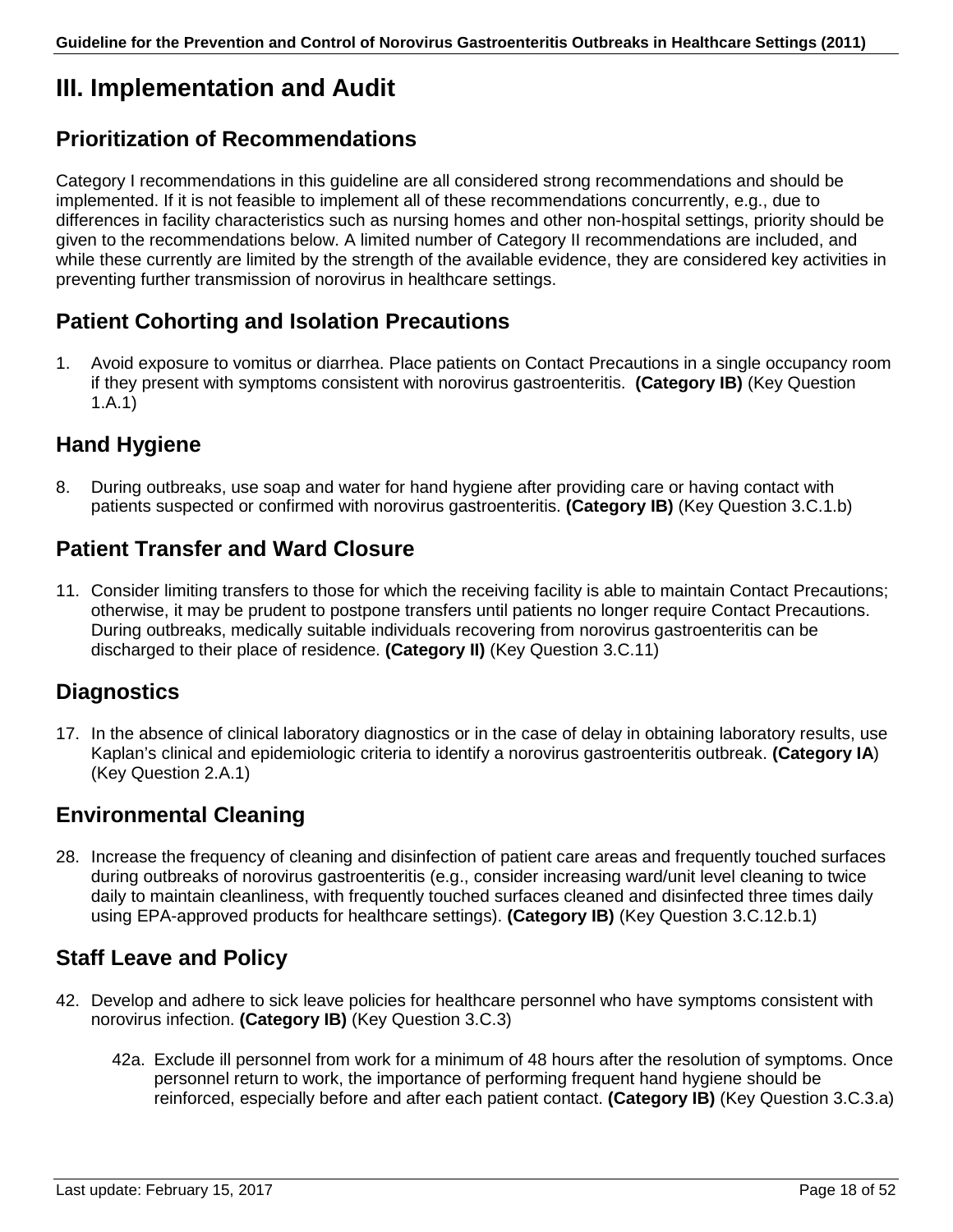43. Establish protocols for staff cohorting in the event of an outbreak of norovirus gastroenteritis. Ensure staff care for one patient cohort on their ward and do not move between patient cohorts (e.g., patient cohorts may include symptomatic, asymptomatic exposed, or asymptomatic unexposed patient groups). **(Category IB)**(Key Question 3.C.5.a)

### **Communication and Notification**

51. As with all outbreaks, notify appropriate local and state health departments, as required by state and local public health regulations, if an outbreak of norovirus gastroenteritis is suspected. **(Category IC)** (Key Question 3.C.9.b)

### **Performance Measures for Health Departments**

Use of performance measures may assist individual healthcare facilities, as well as local and state health departments to recognize increasing and peak activities of norovirus infection, and may allow for prevention and awareness efforts to be implemented rapidly or as disease incidence escalates. Evaluate fluctuations in the incidence of norovirus in healthcare settings using the [National Outbreak Reporting System \(NORS\)](http://www.cdc.gov/nors/index.html) [\(https://www.cdc.gov/nors/index.html\)](https://www.cdc.gov/nors/index.html) [Current version of this document may differ from original.]. This system monitors the reporting of waterborne, foodborne, enteric person-to-person, and animal contact-associated disease outbreaks to CDC by state and territorial public health agencies. This surveillance program was previously used only for reporting foodborne disease outbreaks, but it has now expanded to include all enteric outbreaks, regardless of mode of transmission. Additionally, CDC is currently implementing a national surveillance system (CaliciNet) for genetic sequences of noroviruses; this system may also be used to measure changes in the epidemiology of healthcare-associated norovirus infections.

## <span id="page-18-0"></span>**IV. Recommendations for Further Research**

The literature review for this guideline revealed that many of the studies addressing strategies to prevent norovirus gastroenteritis outbreaks in healthcare facilities were not of sufficient quality to allow firm conclusions regarding the benefit of certain interventions. Future studies of norovirus gastroenteritis prevention in healthcare settings should include:

- 1. Analyses of the impact of specific or bundled infection control interventions,
- 2. Use of controls or comparison groups in both clinical and laboratory trials,
- 3. Comparisons of surrogate and human norovirus strains, focusing on the differences in their survival and persistence after cleaning and disinfection, and compare the natural history of disease in animal models to that in human norovirus infections,
- 4. Assessment of healthcare-focused risk factors (e.g., the impact of isolation vs. cohorting practices, duration of isolation, hand hygiene policies during outbreaks of norovirus, etc.)
- 5. Statistically powerful studies able to detect small but significant effects of norovirus infection control strategies or interventions, and
- 6. Quantitative assessments of novel, and practical methods for effective cleaning and disinfection during norovirus outbreaks.

The following are specific areas in need of further research in order to make more precise prevention recommendations (see also recommendations under the category of No recommendation/unresolved issue in the Evidence Review):

### **Measurement and Case Detection**

1. Assess the benefit of using the Kaplan criteria as an early detection tool for outbreaks of norovirus gastroenteritis in healthcare settings and examine whether the Kaplan criteria are differentially predictive of select strains of norovirus.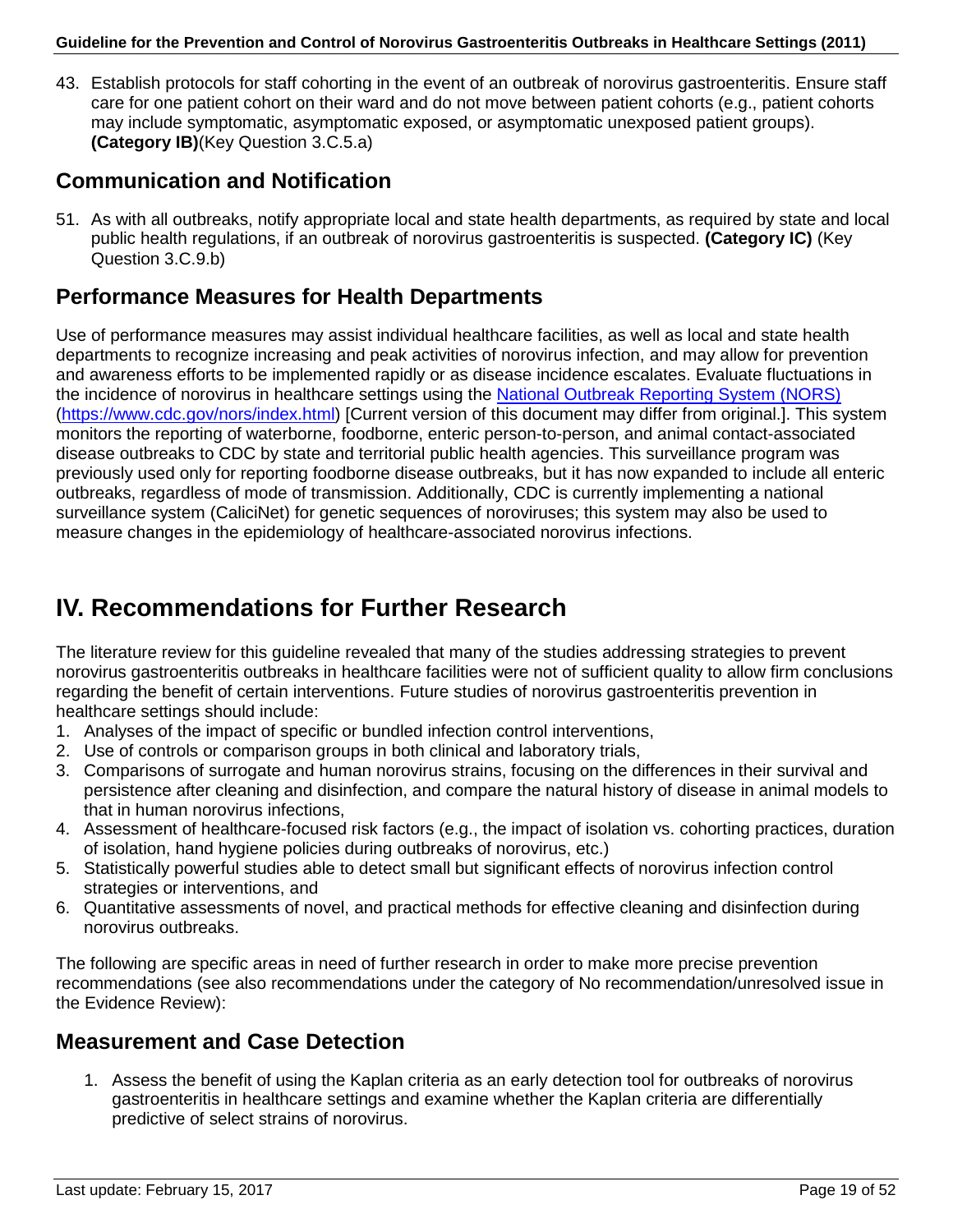### **Host Contagiousness and Transmission**

- 1. Determine correlations between prolonged shedding of norovirus after symptoms have subsided and the likelihood of secondary transmission of norovirus infection.
- 2. Assess the utility of medications that may attenuate the duration and severity of norovirus illness.
- 3. Determine the role of asymptomatic shedding (among recovered persons and carriers) in secondary transmission.
- 4. Evaluate the duration of protective immunity and other protective host factors, including histo-blood group antigens (HBGA) and secretor status.
- 5. Assess the contribution of water or food sources to outbreaks of norovirus gastroenteritis in healthcare settings.

### **Environmental Issues**

- 1. Quantify the effectiveness of cleaning and disinfecting agents against norovirus or appropriate surrogates.
- 2. Evaluate effectiveness and reliability of novel environmental disinfection strategies such as fogging, UV irradiation, vapor-phase hydrogen peroxides, and ozone mists to reduce norovirus contamination.
- 3. Develop methods to evaluate norovirus persistence in the environment, with a focus on persistent infectivity.
- 4. Identify a satisfactory animal model for surrogate testing of norovirus properties and pathogenesis. Translate laboratory findings into practical infection prevention strategies.

### **Hygiene and Infection Control**

- 1. Evaluate the effectiveness of FDA-approved hand sanitizers against norovirus or appropriate surrogates, including viral persistence after treatment with non-alcohol based products.
- 2. Assess the benefits and impact of implementing Universal Gloving practices during outbreaks of norovirus gastroenteritis

# <span id="page-19-0"></span>**V. Background**

Norovirus is the most common etiological agent of acute gastroenteritis and is often responsible for outbreaks in a wide spectrum of community and healthcare settings. These single-stranded RNA viruses belong to the family *Caliciviridae*, which also includes the genera Sapovirus, Lagovirus, and Vesivirus.1 Illness is typically self-limiting, with acute symptoms of fever, nausea, vomiting, cramping, malaise, and diarrhea persisting for 2 to 5 days.<sup>2,3</sup> Noteworthy sequelae of norovirus infection include hypovolemia and electrolyte imbalance, as well as more severe medical presentations such as hypokalemia and renal insufficiency. As most healthy children and adults experience relatively mild symptoms, sporadic cases and outbreaks may be undetected or underreported. However, it is estimated that norovirus may be the causative agent in over 23 million gastroenteritis cases every year in the United States, representing approximately 60% of all acute gastroenteritis cases.4 Based on pooled analysis, it is estimated that norovirus may lead to over 91,000 emergency room visits and 23,000 hospitalizations for severe diarrhea among children under the age of five each year in the United States.<sup>5,6</sup>

Noroviruses are classified into five genogroups, with most human infections resulting from genogroups GI and GII.<sup>6</sup> Over 80% of confirmed human norovirus infections are associated with genotype GII.4.<sup>7,8</sup> Since 2002, multiple new variants of the GII.4 genotype have emerged and quickly become the predominant cause of human norovirus disease.<sup>9</sup> As recently as late 2006, two new GII.4 variants were detected across the United States and resulted in a 254% increase in acute gastroenteritis outbreaks in 2006 compared to 2005.<sup>10</sup> The increase in incidence was likely associated with potential increases in pathogenicity and transmissibility of, and depressed population immunity to these new strains.<sup>10</sup> CDC conducts surveillance for foodborne outbreaks, including norovirus or norovirus-like outbreaks, through voluntary state and local health reports using the Foodborne Disease Outbreak Surveillance System (FBDSS). CDC summary data for 2001-2005 indicate that caliciviruses (CaCV), primarily norovirus, were responsible for 29% of all reported foodborne outbreaks, while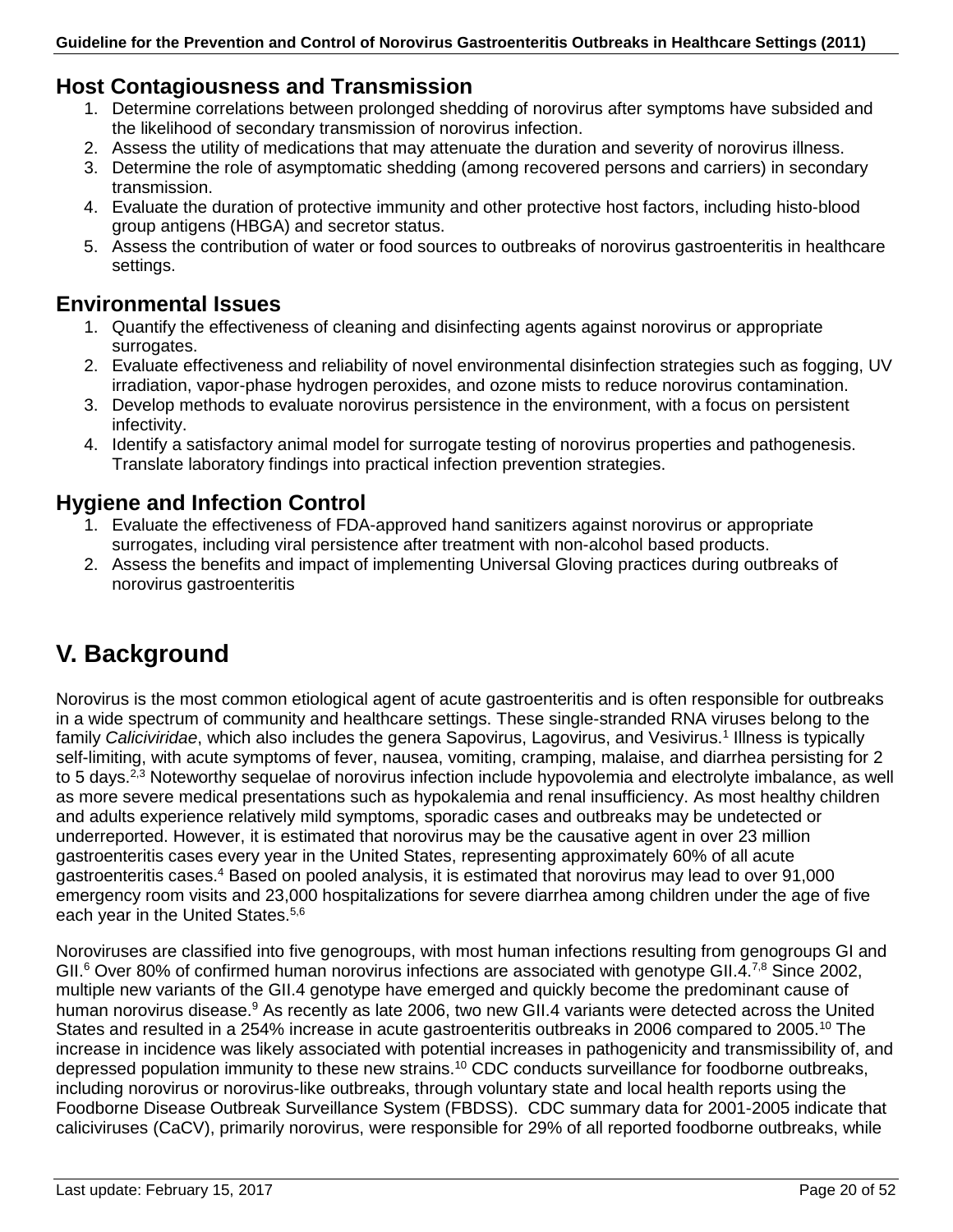in 2006, 40% of foodborne outbreaks were attributed to norovirus.<sup>11</sup> In 2009, the National Outbreak Reporting System (NORS) was launched by the CDC after the Council of State and Territorial Epidemiologists (CSTE) passed a resolution to commit states to reporting all acute gastroenteritis outbreaks, including those that involve person-to-person or waterborne transmission.

Norovirus infections are seen in all age groups, although severe outcomes and longer durations of illness are most likely to be reported among the elderly.<sup>2</sup> Among hospitalized persons who may be immunocompromised or have significant medical comorbidities, norovirus infection can directly result in a prolonged hospital stay, additional medical complications, and, rarely, death.<sup>10</sup> Immunity after infection is strain-specific and appears to be limited in duration to a period of several weeks, despite the fact that seroprevalence of antibody to this virus reaches 80-90% as populations transition from childhood to adulthood.<sup>2</sup> There is currently no vaccine available for norovirus and, generally, no medical treatment is offered for norovirus infection apart from oral or intravenous repletion of volume.<sup>2</sup>

Food or water can be easily contaminated by norovirus, and numerous point-source outbreaks are attributed to improper handling of food by infected food-handlers, or through contaminated water sources where food is grown or cultivated (e.g., shellfish and produce) (Updated Norovirus Outbreak Management and Disease [Prevention Guidelines](http://www.cdc.gov/mmwr/pdf/rr/rr6003.pdf) [\(https://www.cdc.gov/mmwr/pdf/rr/rr6003.pdf\)](https://www.cdc.gov/mmwr/pdf/rr/rr6003.pdf)) The ease of its transmission, with a very low infectious dose of <10 -100 virions, primarily by the fecal-oral route, along with a short incubation period  $(24-48$  hours)  $12,13$ , environmental persistence, and lack of durable immunity following infection, enables norovirus to spread rapidly through confined populations.<sup>6</sup>

Institutional settings such as hospitals and long-term care facilities commonly report outbreaks of norovirus gastroenteritis, which may make up over 50% of reported outbreaks.11 However, cases and outbreaks are also reported in a wide breadth of community settings such as cruise ships, schools, day-care centers, and food services, such as hotels and restaurants. In healthcare settings, norovirus may be introduced into a facility through ill patients, visitors, or staff. Typically, transmission occurs through exposure to direct or indirect fecal contamination found on fomites, by ingestion of fecally-contaminated food or water, or by exposure to aerosols of norovirus from vomiting persons.<sup>2,6</sup> Healthcare facilities managing outbreaks of norovirus gastroenteritis may experience significant costs relating to isolation precautions and PPE, ward closures, supplemental environmental cleaning, staff cohorting or replacement, and sick time.

### **The Pathogenesis of Human Norovirus Infection**

The P2 subdomain of the viral capsid is the likely binding site of norovirus, and is the most variable region on the norovirus genome.14 The P2 ligand is the natural binding site with human HBGA, which may be the point of initial viral attachment.14 HBGA is found on the surfaces of red blood cells and is also expressed in saliva, in the gut, and in respiratory epithelia. The strength of the virus binding may be dependent on the human host HBGA receptor sites, as well as on the infecting strain of norovirus. Infection appears to involve the lamina propria of the proximal portion of the small intestine,<sup>15</sup> yet the cascade of changes to the local environment is unknown.

Clinical diagnosis of norovirus gastroenteritis is common, and, under outbreak conditions, the Kaplan Criteria are often used to determine whether gastroenteritis clusters or outbreaks of unknown etiology are likely to be attributable to norovirus.<sup>16</sup> These criteria are:

- 1. Submitted fecal specimens negative for bacterial and if tested, parasitic pathogens,
- 2. Greater than 50% of cases reporting vomiting as a symptom of illness,
- 3. Mean or median duration of illness ranging between 12 and 60 hours, and
- 4. Mean or median incubation period ranging between 24 and 48 hours.

The current standard for norovirus diagnostics is reverse transcriptase polymerase chain reaction (RT-PCR), but clinical laboratories may use commercial enzyme immunoassays (EIA), or electron microscopy (EM).<sup>6</sup> ELISA and transmission electron microscopy (TEM) demonstrate high sensitivity but lower specificities against the RT-PCR gold standard. The use of enzyme-linked immunosorbent assays (ELISA) and EM together can improve the overall test characteristics—particularly test specificity.<sup>17</sup> Improvements in PCR have included the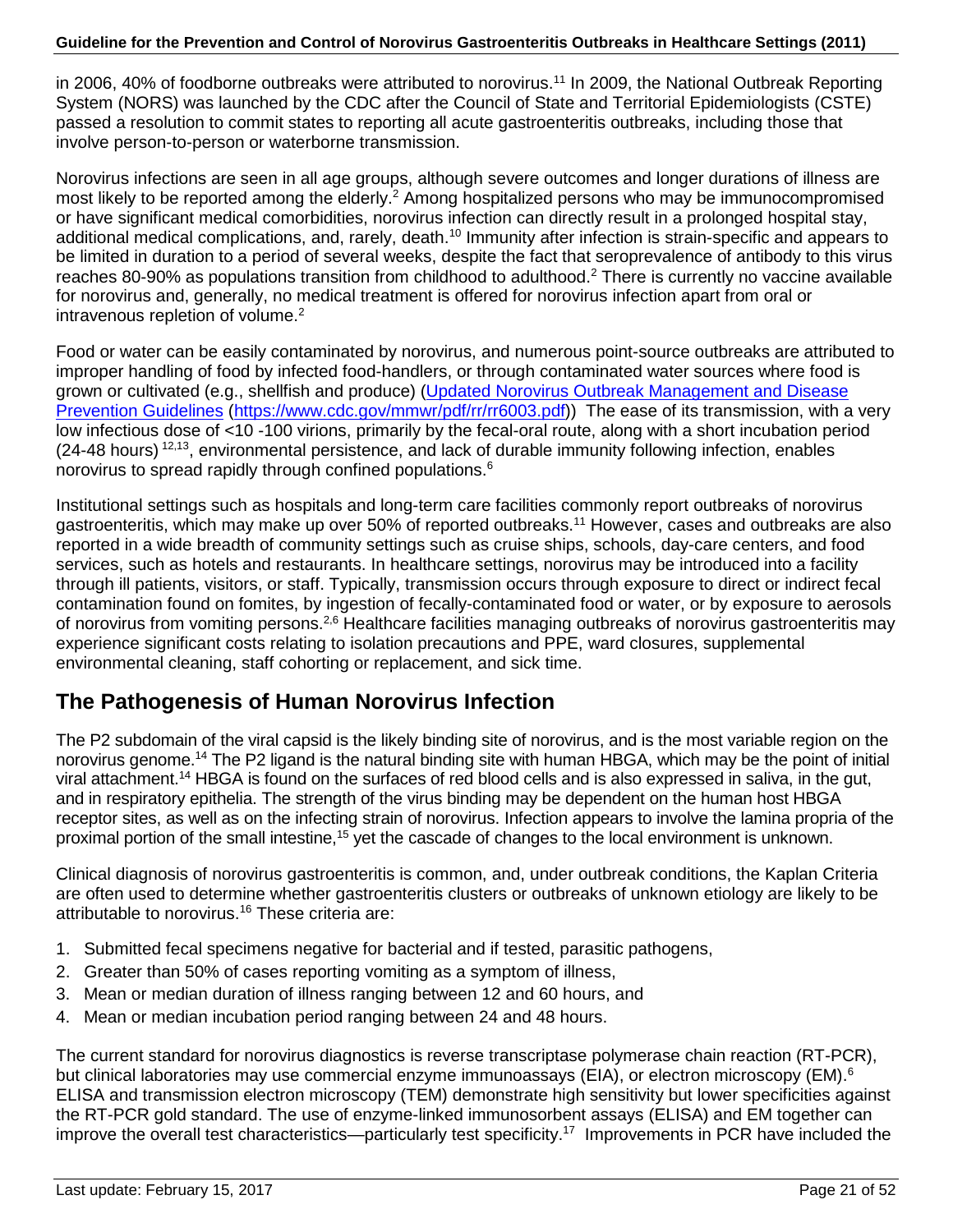development of multiple nucleotide probes to detect a spectrum of genotypes as well as methods to improve detection of norovirus from dilute samples or low viral loads and those containing PCR-inhibitors.<sup>18</sup> While the currently available diagnostic methods are capable, with differing degrees of sensitivity and specificity, of detecting the physical presence of human norovirus from a sample, its detection does not directly translate into information about residual infectivity.

A significant challenge to controlling the environmental spread of norovirus in healthcare and other settings is the paucity of data available on the ability of human strains of norovirus to persist and remain infective in environments after cleaning and disinfection.<sup>19</sup> Identifying the physical and chemical properties of norovirus is limited by the fact that human strains are presently uncultivable *in vitro*. The majority of research evaluating the efficacy of both environmental and hand disinfectants against human norovirus over the past two decades has primarily utilized feline calicivirus (FCV) as a surrogate. It is still unclear whether FCV is an appropriate surrogate for human norovirus, with some research suggesting that human norovirus may exhibit more resistance to disinfectants than does FCV.<sup>20</sup> Newer research has identified and utilized a murine norovirus (MNV) surrogate, which exhibits physical properties and pathophysiology more similar to those of human norovirus.<sup>20</sup> Currently, the Environmental Protection Agency (EPA) offers a list of approved disinfectants demonstrating efficacy against FCV, and the Federal Drug Administration (FDA) is responsible for evaluating hand disinfectants with label-claims against FCV as a surrogate for human norovirus (among other epidemiologically significant pathogens). It is unknown whether there are variations of physical and chemical tolerances to disinfectants and other virucidal agents among the various human norovirus genotypes. Other research pathways are evaluating the efficacy of fumigants, such as vapor phase hydrogen peroxides, as well as fogging methods as virucidal mechanisms to eliminate norovirus from environmental surfaces.

# <span id="page-21-0"></span>**VI. Scope and Purpose**

This guideline provides recommendations for the prevention and control of norovirus gastroenteritis outbreaks in healthcare settings. All patient populations and healthcare settings have been included in the review of the evidence. The guideline also includes specific recommendations for implementation, performance measurement, and surveillance strategies. Recommendations for further research are also included to address the knowledge gaps relating to norovirus gastroenteritis outbreak prevention and management that were identified during the literature review.

To evaluate the evidence on preventing and managing norovirus gastroenteritis outbreaks, three key questions were examined and addressed:

- 1. What host, viral, or environmental characteristics increase or decrease the risk of norovirus infection in healthcare settings?
- 2. What are the best methods to identify an outbreak of norovirus gastroenteritis in a healthcare setting?
- 3. What interventions best prevent or contain outbreaks of norovirus gastroenteritis in the healthcare setting?

This document is intended for use by infection prevention staff, healthcare epidemiologists, healthcare administrators, nurses, other healthcare providers, and persons responsible for developing, implementing, and evaluating infection prevention and control programs for healthcare settings across the continuum of care. The guideline can also be used as a resource for professional societies or organizations that wish to develop guidance on prevention or management of outbreaks of norovirus gastroenteritis for specialized settings or populations.

# <span id="page-21-1"></span>**VII. Methods**

This guideline was based on a targeted systematic review of the best available evidence on the prevention and control of norovirus gastroenteritis outbreaks in healthcare settings. The Grading of Recommendations Assessment, Development and Evaluation (GRADE) approach was used<sup>21-24</sup> to provide explicit links between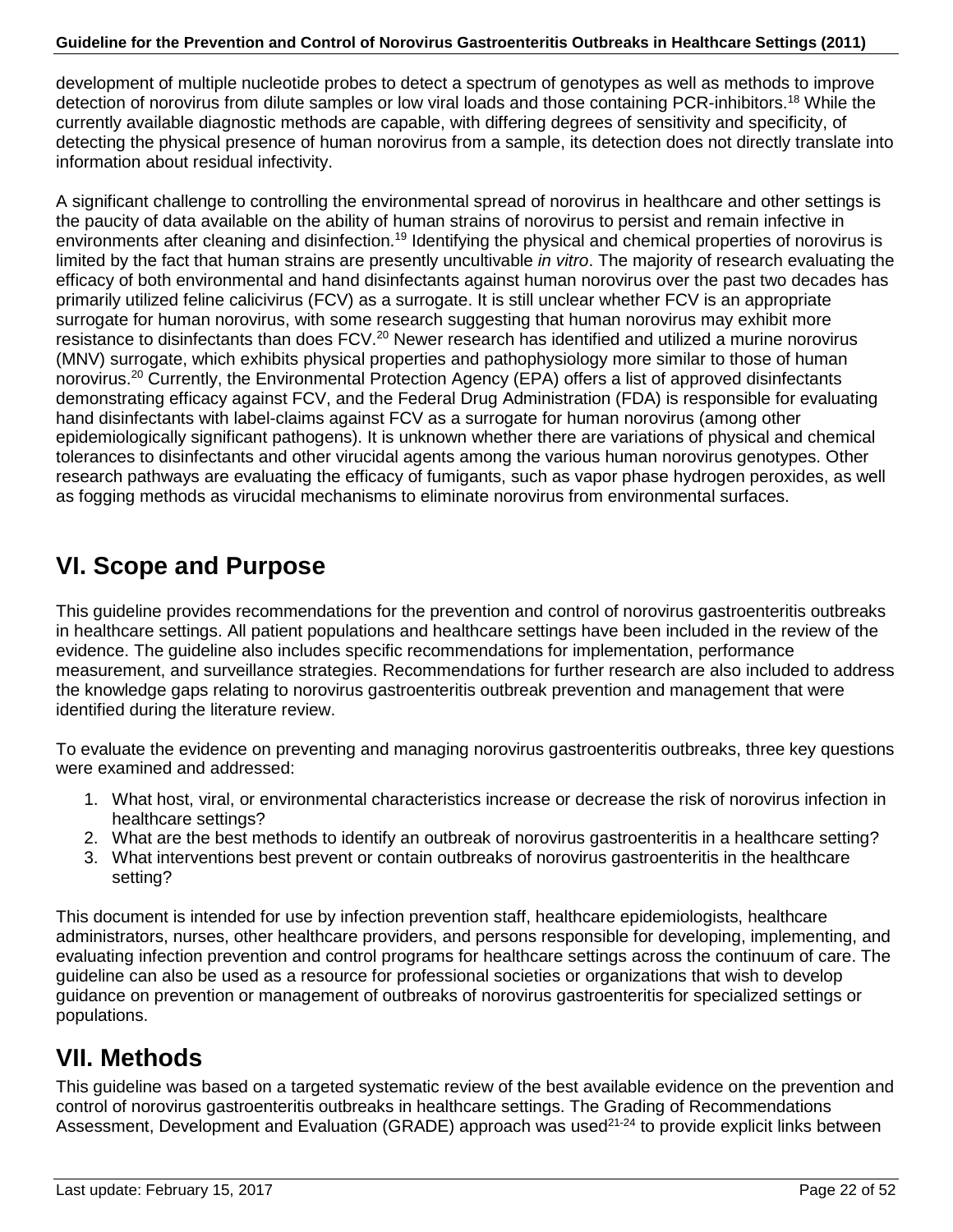the available evidence and the resulting recommendations. Methods and/or details that were unique to this guideline are included below.

### **Development of Key Questions**

First, an electronic search of the National Guideline Clearinghouse, MEDLINE, EMBASE, the Cochrane Health Technology Assessment Database, the NIH Consensus Development Program, and the National Institute for Health and Clinical Excellence, the Scottish Intercollegiate Guidelines Network and the United States Preventive Services Task Force databases was conducted for existing national and international guidelines relevant to norovirus. The strategy used for the guideline search and the search results can be found in *Appendix 1A.* A preliminary list of key questions was developed from a review of the relevant guidelines identified in the search.<sup>25-49</sup> Key questions were put in final form after vetting them with a panel of content experts and HICPAC members. An analytic framework depicting the relationship among the key questions is included in *Figure 1*.

### **Figure 1. Norovirus Analytic Framework**



### **Literature Search**

Following the development of the key questions, search terms were developed for identifying literature most relevant to those questions. For the purposes of quality assurance, these terms were compared to those used in relevant seminal studies and guidelines. These search terms were then incorporated into search strategies for the relevant electronic databases. Searches were performed in MEDLINE, EMBASE, CINAHL, the Cochrane Library, Global Health and ISI Web of Science (all databases were searched to the end of February 2008), and the resulting references were imported into a reference manager, where duplicates were resolved. The detailed search strategy used for identifying primary literature and the results of the search can be found in *Appendix 1B*.

## **Study Selection**

Titles and abstracts from references were screened by a single reviewer (T.M. or K.B.S.). Full text articles were retrieved if they were

- 1. relevant to one or more key questions,
- 2. primary research, systematic reviews or meta-analyses, and
- 3. written in English.

To be included, studies had to measure ≥ 1 clinically relevant outcome. For Key Questions 1 and 3, this included symptoms of norovirus infection, or stool antigen, virus, or EM results. For Key Question 2, this included any study published after 1997 that reported test characteristics (e.g., sensitivity, specificity, predictive values, likelihood ratios). Outbreak descriptions were included if:

1. norovirus was confirmed as the cause by EM, PCR, or antigen tests AND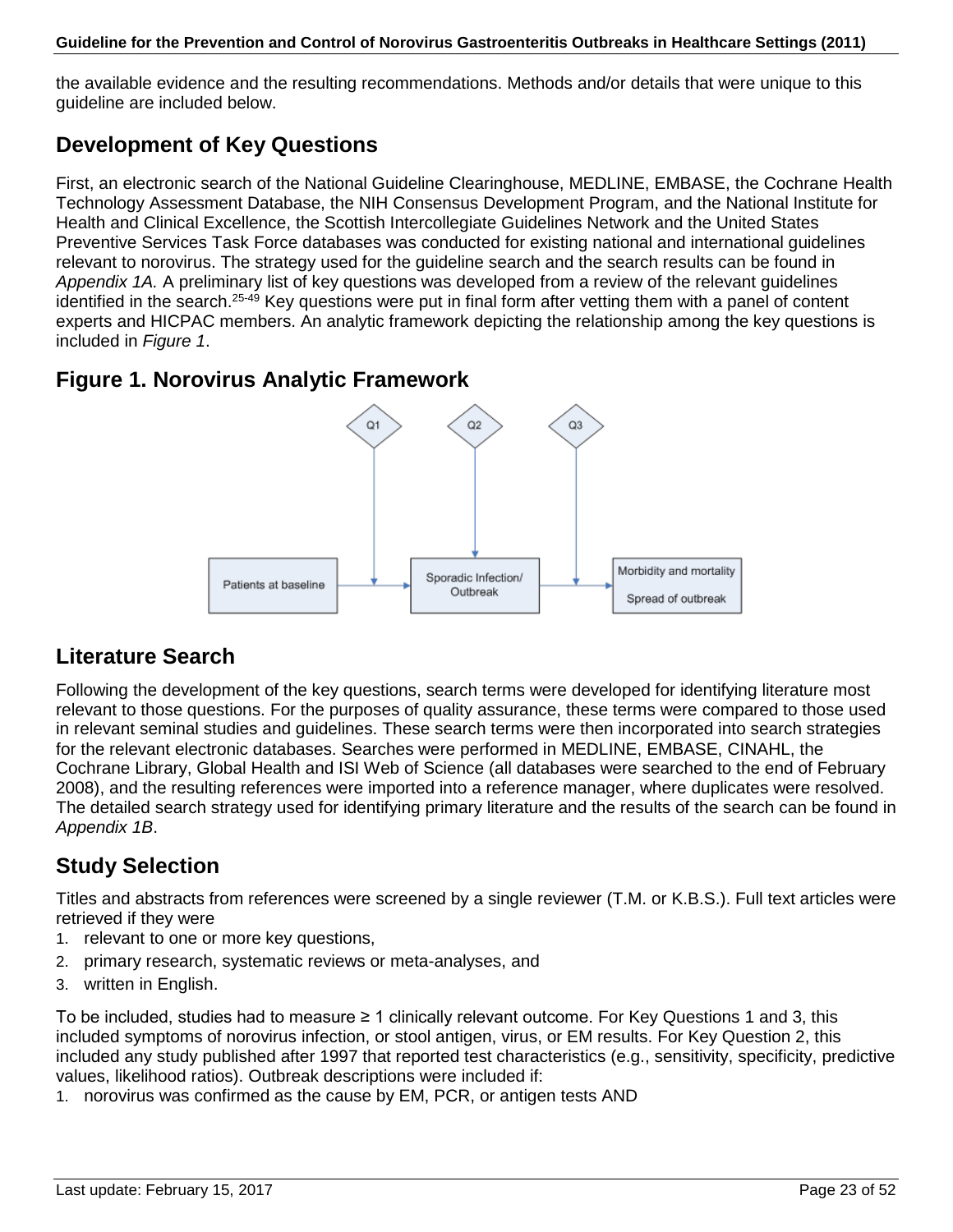- 2. the outbreak occurred in a healthcare setting and included a list of interventions or practices used to prevent or contain the outbreak OR
- 3. the outbreak occurred in any setting, but the report included statistical analyses.

Full-text articles were screened by two independent reviewers (T.M., and I.L., or K.B.S.) and disagreements were resolved by discussion. The results of this process are depicted in *Figure 2.*

### **Figure 2. Results of the Study Selection Process**



### **Data Extraction and Synthesis**

For those studies meeting inclusion criteria, data on the study author, year, design, objective, population, setting, sample size, power, follow-up, and definitions and results of clinically relevant outcomes were extracted into standardized data extraction forms (*Appendix 3*). From these, three evidence tables were developed, each of which represented one of the key questions *(Appendix 2)*. Studies were extracted into the most relevant evidence table. Then, studies were organized by the common themes that emerged within each evidence table. Data were extracted by a single author (R.K.A or I.L.) and cross-checked by another author (R.K.A or I.L.). Disagreements were resolved by the remaining authors. Data and analyses were extracted as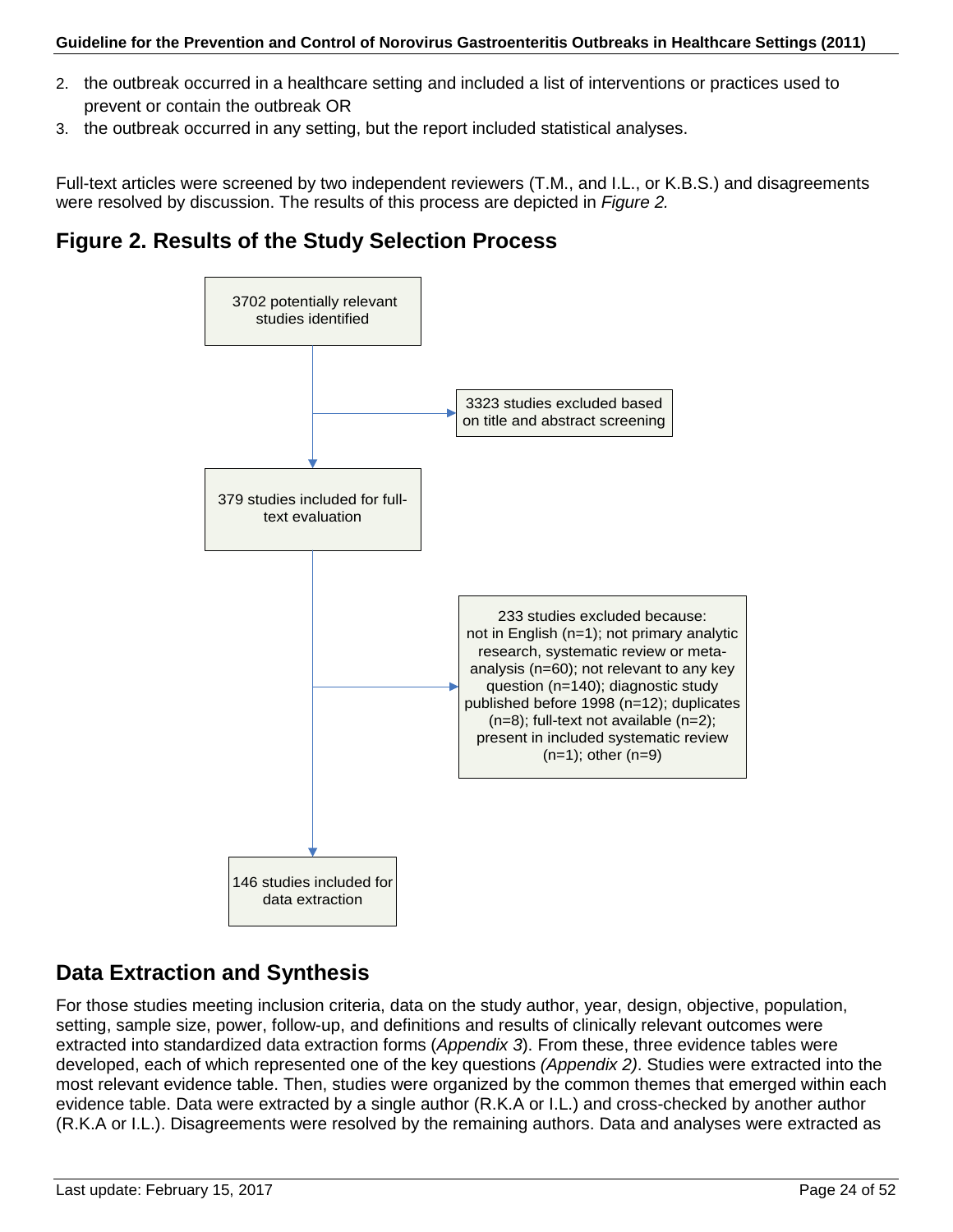originally presented in the included studies. Meta-analyses were performed only where their use was deemed critical to a recommendation and only in circumstances in which multiple studies with sufficiently homogenous populations, interventions, and outcomes could be analyzed. Systematic reviews were included in this review. To avoid duplication of data, primary studies were excluded if they were also included in a systematic review captured through the broader search strategy. The only exception to this was if the primary study also addressed a relevant question that was outside the scope of the included systematic review. Before exclusion, data from primary studies that were originally captured were abstracted into the evidence tables and reviewed. Systematic reviews that analyzed primary studies that were fully captured in a more recent systematic review were excluded. The only exception to this was if the older systematic review also addressed a relevant question that was outside the scope of the newer systematic review. To ensure that all relevant studies were captured in the search, the bibliography was vetted by a panel of content experts. For the purposes of the review, statistical significance was defined as  $p \le 0.05$ .

For all other methods (i.e., Grading of Evidence, Formulation of Recommendations, and Finalizing of the Guideline) please refer to the [This link is no longer active: "Guideline Methods supplement" Similar information may be found at Umscheid CA, Agarwal RK, Brennan PJ, Healthcare Infection Control Practices Advisory Committee. Updating the guideline development methodology of the Healthcare Infection Control Practices Advisory Committee (HICPAC). American journal of infection control. 2010;38(4):264-273.]

### **Updating the Guideline**

Future revisions to this guideline will be dictated by new research and technological advancements for preventing and managing norovirus gastroenteritis outbreaks.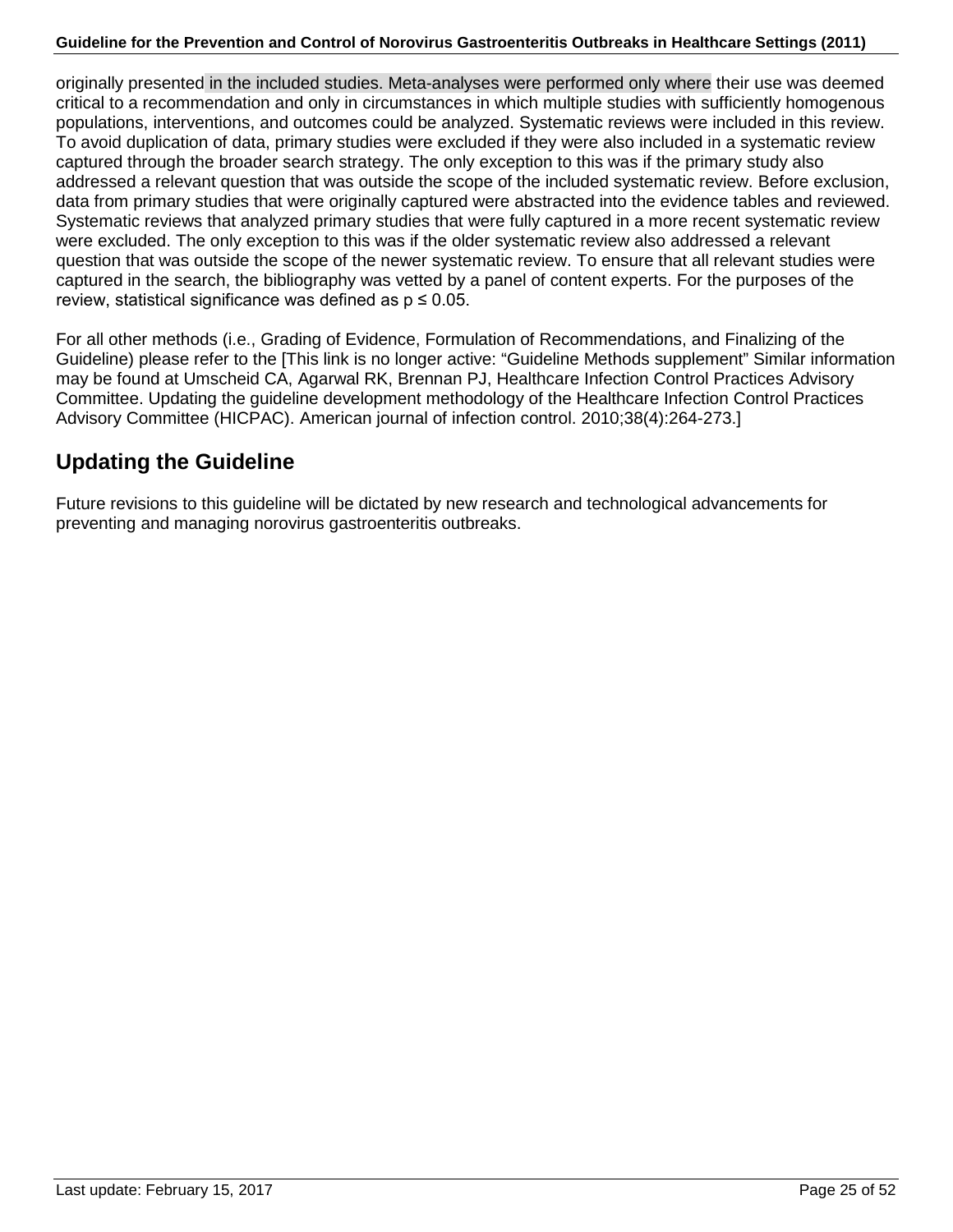# <span id="page-25-0"></span>**VIII. Evidence Review**

## **Question 1: What host, viral or environmental characteristics increase or decrease the risk of norovirus infection in healthcare settings?**

To answer this question, the quality of evidence was evaluated among risk factors identified in 57 studies. In areas for which the outcome of symptomatic norovirus infection was available, this was considered the critical outcome in decision-making. The evidence for this question consisted of one systematic review,<sup>56</sup> 51 observational,57-62,62-64,64-77,77-107 and 4 descriptive studies,108-111 as well as one basic science study.112 The paucity of randomized controlled trials (RCT) and the large number of observational studies greatly influenced the quality of evidence supporting the conclusions in the evidence review. Based on the available evidence, the risk factors were categorized as host, viral or environmental characteristics. Host characteristics were further categorized into demographics, clinical characteristics, and laboratory characteristics. Environmental characteristics were further categorized into institution, pets, diet, and exposure. The findings of the evidence review and the grades for all clinically relevant outcomes are shown in Evidence and Grade Table 1.

### **Q1.A Person Characteristics**

### *Q1.A.1 Demographic Characteristics*

Low-quality evidence was available to support age as a risk factor for norovirus infection,  $57-60,62-64$  and very low-quality evidence to support black race as a protective factor.<sup>64</sup> Three studies indicated that persons over the age of 65 may be at greater risk than younger patients for prolonged duration and recovery from diarrhea in healthcare settings.57-59 Studies including children under the age of five showed an increased risk of household transmission as well as asymptomatic infection compared with older children and adults.<sup>60,62</sup>

A single but large-scale observational study among military personnel found blacks to be at lower risk of infection than whites.64 Very low-quality evidence failed to demonstrate meaningful differences in the risk of infection corresponding to strata on the basis of educational background (in the community setting).<sup>61</sup> Based upon very low-quality evidence, outbreaks originating from patients were more likely to affect a large proportion of patients than were outbreaks originating from staff.<sup>56</sup> Exposure to vomitus and patients with diarrhea increased the likelihood that long-term care facility staff would develop norovirus infection.<sup>66</sup>

The search did not identify studies that established a clear association between sex and symptomatic norovirus infection or complications of norovirus infection.57,59, 79, 98 Low-quality evidence from one prospective controlled trial did not identify sex as a significant predictor of symptomatic norovirus in univariate analyses.<sup>57</sup> There is low-quality evidence suggesting that sex is not a risk factor for protracted illness or complications of norovirus infection including acute renal failure and hypokalemia.57

### *Q1.A.2 Clinical Characteristics*

Review of the available studies revealed very low-quality evidence identifying clinical characteristics as risk factors for norovirus infection.57,60,65,68 One small study found hospitalized children with human immunodeficiency virus (HIV) and chronic diarrhea were more likely to have symptomatic infection with small round structured virus (SRSV) than those without HIV and affected with chronic diarrhea.<sup>65,68</sup> Adult patients with symptomatic norovirus receiving immunosuppressive therapy or admitted with underlying trauma were at risk for a greater than 10% rise in their serum creatinine.<sup>57</sup> Norovirus-infected patients with cardiovascular disease or having had a renal transplant were at greater risk for a decrease in their potassium levels by greater than 20%.57 Observational, univariate study data also supported an increased duration of diarrhea (longer than two days) among hospitalized patients of advanced age and those with malignancies.<sup>57</sup> This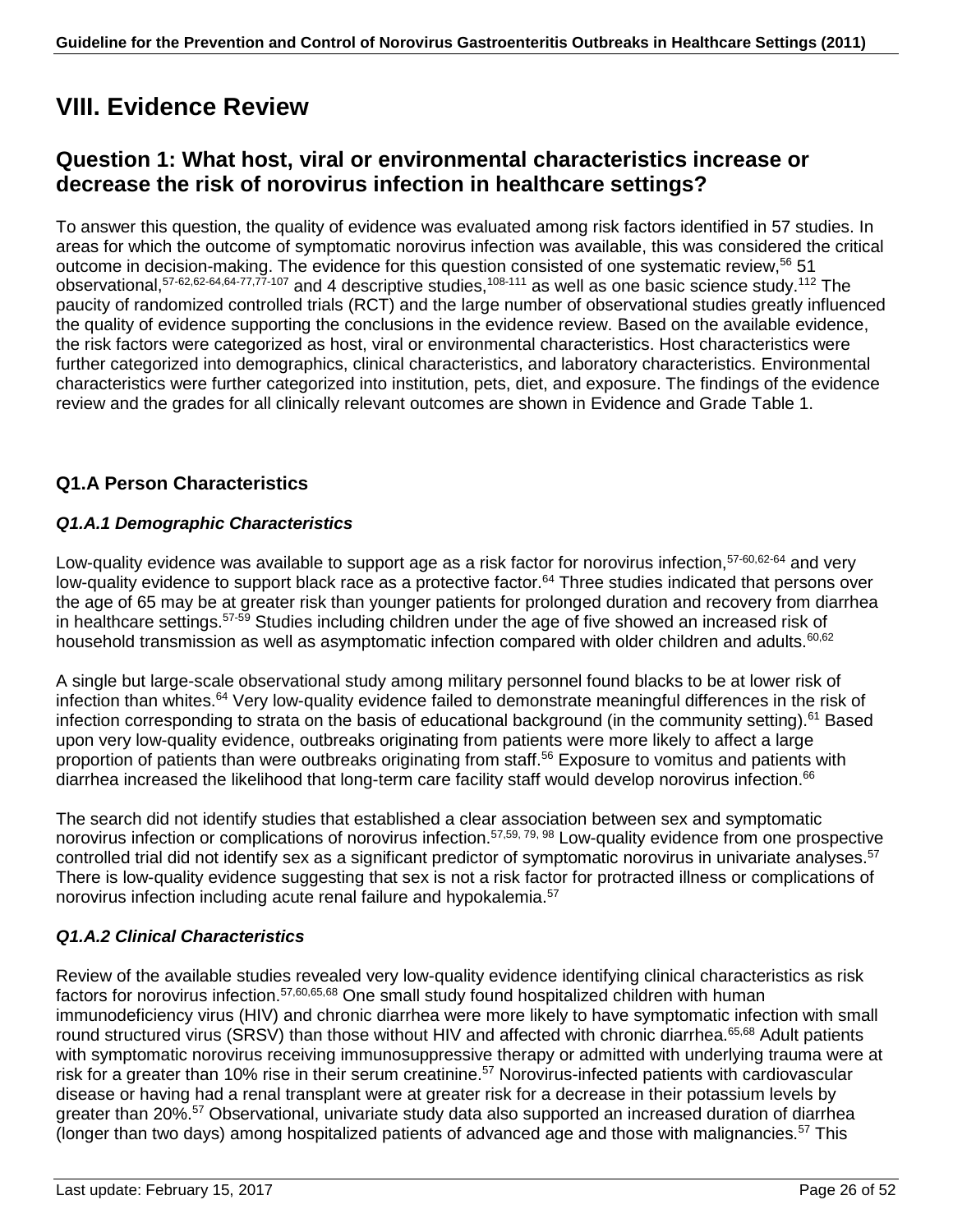search did not reveal data on the risk of norovirus acquisition among those co-infected with other acute gastrointestinal infections, such as *C. difficile*.

### *Q1.A.3 Laboratory Characteristics*

### *Q1.A.3.a Antibody levels*

There was very low-quality evidence to support limited protective effects of serum antibody levels against subsequent norovirus infection.<sup>74-76</sup> In two challenge studies, adult and pediatric subjects with prior exposure to norovirus showed higher antibody titers than found in previously unexposed subjects after initial infection and after challenge.74,76 The detection of preexisting serum antibody does not appear to correlate with protection against subsequent norovirus challenge, nor did increasing detectable pre-existing antibody titres correlate with attenuations in the clinical severity of disease.<sup>7475</sup> In one study, symptoms such as vomiting, nausea, headaches, and arthralgia were correlated with increasing antibody titres.<sup>74</sup> In a serial challenge study, 50% of participants (n=6) developed infection, and upon subsequent challenge 27-42 months later, only those same participants developed symptoms. A third challenge 4-8 weeks after the second series resulted in symptoms in just a single volunteer.<sup>76</sup> Pre-existing antibody may offer protection to susceptible persons only for a limited window of time, on the order of a few weeks. The search strategy did not reveal data on the persistence of immunity to norovirus nor elevations in antibody titers that were consistently suggestive of immunity.

### *Q1.A.3.b Secretor genotype*

Review of the outlined studies demonstrated high-quality evidence to support the protective effects of human host non-secretor genotypes against norovirus infection.<sup>70-72,113</sup> Two observational studies and one intervention study examined volunteers with and without the expression of the secretor (FUT2) genotype after norovirus challenge.70-72 Statistically significant differences were reported with secretor-negative persons demonstrating a greater likelihood of protection against, or innate resistance to symptomatic and asymptomatic norovirus infection than seen in persons with secretor-positive genotypes. This search did not reveal data on the doseresponse effects of norovirus in persons with homozygous and heterozygous secretor genotypes. Because the FUT2-mediated secretor positive phenotype appears to confer susceptibility to subsequent norovirus infection following challenge, there is an association between this phenotype and measurable circulating antibody (suggesting prior infection) in the population. One study estimated that 80% of the population is secretorpositive (or susceptible to norovirus) and 20% is secretor-negative (resistant to norovirus challenge independent of inoculum dose). Among susceptible persons, approximately 35% are protected from infection. This protection is potentially linked to a memory-mediated rapid mucosal IgA response to norovirus exposure that is not seen in the other 45% of susceptibles, who demonstrate delayed mucosal IgA and serum IgG responses.<sup>72</sup> Although elevated antibody levels following infection appear to confer some protective immunity to subsequent challenge, paradoxically, measurable antibody titers in the population may be a marker of *increased* susceptibility to norovirus because of the association between such antibodies and FUT2-positive status.

### *Q1.A.3.c ABO phenotype*

There was low-quality evidence suggesting any association of ABO blood type with the risk of norovirus infection.<sup>69,72,73,77,78,114,115</sup> An RCT suggested that persons with histo-blood group type O was associated with an increased risk of symptomatic or asymptomatic norovirus infection among secretor-positive patients.<sup>72</sup> Binding of norovirus to the mucosal epithelium may be facilitated by ligands associated with type-O blood. The other blood types—A, B, and AB—were not associated with norovirus infection after controlling for secretor status. Three studies showed no protective effect of any of the blood types against norovirus.<sup>69,77,78</sup> The search strategy did not reveal prospective cohort data to correlate the role of ABO blood types with risk of norovirus infection.

### **Q1.B Viral Characteristics**

There was very low-quality evidence to suggest an association of virus characteristics with norovirus infection.57,108-110 Very low-quality descriptive evidence suggested that increases in overall norovirus activity may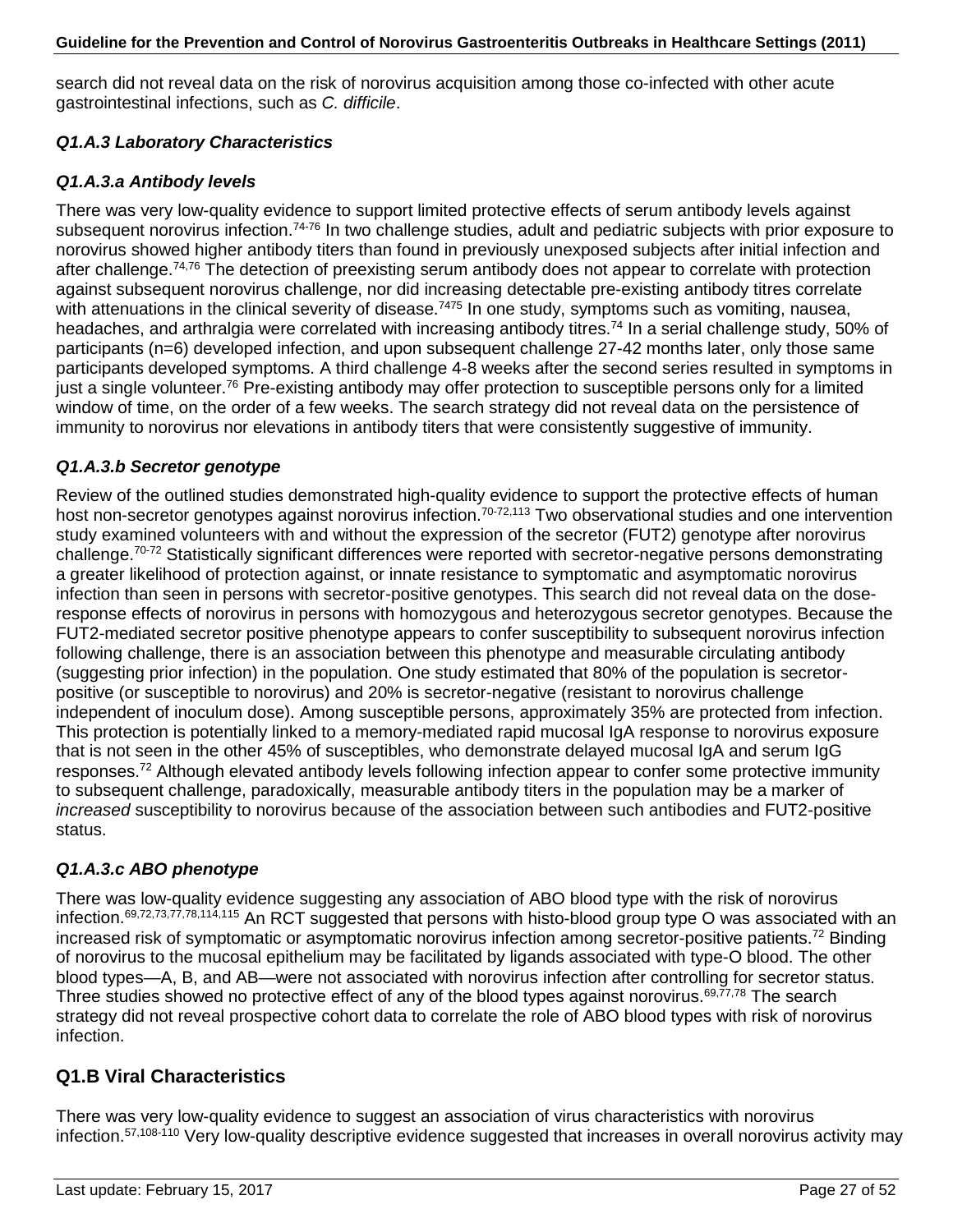result from the emergence of new variants among circulating norovirus strains, and strains may differ in pathogenicity, particularly among GII.3 and GII.4 variants.<sup>108-110</sup> In recent years, GII.4 strains are increasingly reported in the context of healthcare-associated outbreaks, but further epidemiologic and laboratory studies are required to expand on this body of information. This search did not identify studies examining genotypic characteristics of viruses associated with healthcare-acquired norovirus infection.

### **Q1.C Environmental Characteristics**

### *Q1.C.1 Institutional Characteristics*

Very low-quality evidence was available to support the association of institutional characteristics with symptomatic norovirus infection.<sup>82,99</sup> Among two observational studies, the number of beds within a ward, nurse understaffing, admission to an acute care hospital (compared to smaller community-based facilities), and having experienced a prior outbreak of norovirus gastroenteritis within the past 30 days were all possible risk factors for new infections.82,99 These increased institutional risks were identified from univariate analyses in pediatric and adult hospital populations. There were statistically significant, increased risks of infection among those admitted to geriatric, mental health, orthopedic, and general medicine wards. The review process did not reveal data on the comparative risks of infection among those admitted to private and shared patient rooms.

### *Q1.C.2 Pets*

Review of the outlined studies demonstrated very low-quality evidence to support exposure to pets (e.g., cats and dogs) as a risk factor for norovirus infection.<sup>61</sup> One case-control study examined pet exposure among households in the community and concluded that the effect of cats was negligible.<sup>61</sup> The single study did not demonstrate any evidence of transmission between pets and humans of norovirus infection. This search strategy did not reveal studies that evaluated the impact of therapy pets in healthcare settings during outbreaks of norovirus gastroenteritis or data examining domestic animals as reservoirs for human infection.

### *Q1.C.3 Diet*

There was low-quality evidence to suggest that extrinsically contaminated food items are commonly implicated as vehicles of norovirus exposure in healthcare settings.61,77,80,84,86,87,89-97,100-102,104-107,111 Nineteen observational studies itemized statistically significant food sources implicated in community outbreaks.80,81,84,86,87,89-97,100,101,104-106 Common to most of these food sources was a symptomatic or asymptomatic food-handler. Sauces, sandwiches, fruits and vegetables, salads, and other moisture-containing foods were most often cited as extrinsically contaminated sources of outbreaks of norovirus gastroenteritis. Importantly, these data reflected the breadth of foods that can become contaminated. Tap water and ice were also associated with norovirus contamination during an outbreak with an ill food-handler. This literature review did not identify studies that examined the introduction of intrinsically contaminated produce or meats as a nidus for norovirus infection and dissemination within healthcare facilities.

### *Q1.C.4 Proximity to Infected Persons*

This review demonstrated high-quality evidence to suggest that proximity to infected persons with norovirus is associated with increased risk of symptomatic infection.61,62,64,79,83,88,98,103,111 Eight observational studies found statistically significant factors such as proximate exposure to an infected source within households or in crowded quarters increased infection risk, as did exposures to any or frequent vomiting episodes 61,62,64,79,83,88,98,103. These data suggest person-to-person transmission is dependent on close or direct contact as well as short-range aerosol exposures. One observational study established a linear relationship between a point source exposure and attack rate based on proximity to an infected and vomiting source.<sup>88</sup> This search process did not identify studies that quantified the spatial radius necessary for transmission to successfully occur.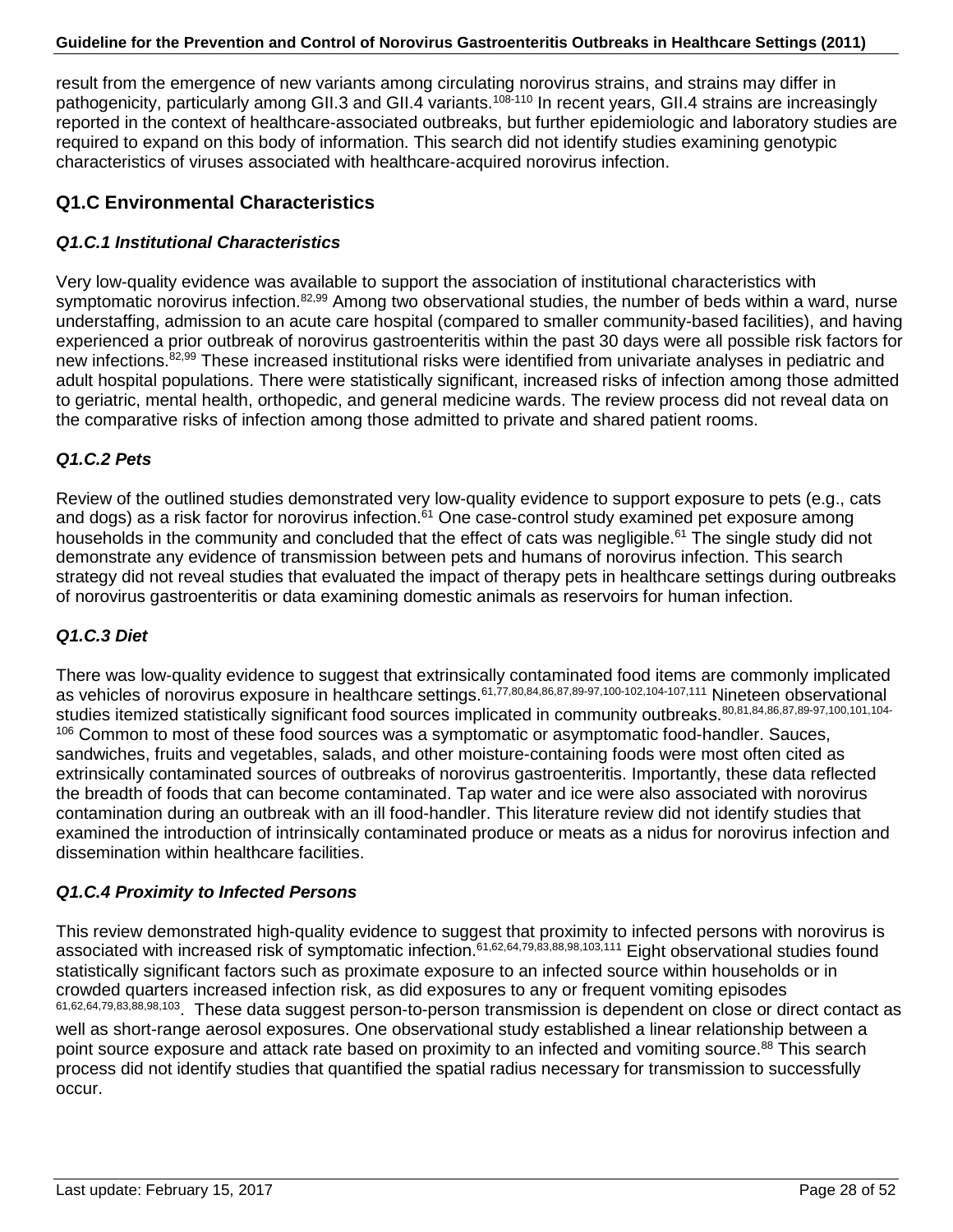### **Q1 Recommendations**

- 1.A.1 Avoid exposure to vomitus or diarrhea. Place patients on Contact Precautions in a single occupancy room if they have symptoms consistent with norovirus gastroenteritis. (Category IB) (Key Question 1A)
- 1.A.2.a Consider longer periods of isolation or cohorting precautions for complex medical patients (e.g., those with cardiovascular, autoimmune, immunosuppressive, or renal disorders) as they can experience protracted episodes of diarrhea and prolonged viral shedding. Patients with these or other comorbidities have the potential to relapse and facilities may choose longer periods of isolation based on clinical judgment. (Category II) (Key Question 1A)
- 1.C.1 Consider the development and adoption of facility policies to enable rapid clinical and virological confirmation of suspected cases of symptomatic norovirus infection while implementing prompt control measures to reduce the magnitude of a potential norovirus outbreak. (Category II) (Key Question 1C)
- 1.C.3.a To prevent food-related outbreaks of norovirus gastroenteritis in healthcare settings, food handlers must perform hand hygiene prior to contact with or the preparation of food items and beverages [\(FDA Food Code \(http://www.fda.gov/Food/GuidanceRegulation/RetailFoodProtection/FoodCode/\)](http://www.fda.gov/Food/GuidanceRegulation/RetailFoodProtection/FoodCode/) Current version of this document may differ from original.). (Category IC) (Key Question 1C)
- 1.C.3.b Personnel who work with, prepare or distribute food must be excluded from duty if they develop symptoms of acute gastroenteritis. Personnel should not return to these activities until a minimum of 48 hours after the resolution of symptoms or longer as required by local health regulations [\(FDA](http://www.fda.gov/Food/GuidanceRegulation/RetailFoodProtection/FoodCode/)  [Food Code \(http://www.fda.gov/Food/GuidanceRegulation/RetailFoodProtection/FoodCode/\)](http://www.fda.gov/Food/GuidanceRegulation/RetailFoodProtection/FoodCode/) Current version of this document may differ from original.). (Category IC) (Key Question 1C)
- 1.C.4 If norovirus infection is suspected, adherence to PPE use according to Contact and Standard Precautions is recommended for individuals entering the patient care area (i.e., gowns and gloves upon entry) to reduce the likelihood of exposure to infectious vomitus or fecal material. (Category IB) (Key Question 1C)

### **Question 2: What are the best methods to identify an outbreak of norovirus gastroenteritis in a healthcare setting?**

To address this question, studies that provided test characteristics for the diagnosis of norovirus or outbreaks of norovirus gastroenteritis were critically reviewed. The available data examined the use of clinical criteria for the diagnosis of an outbreak of norovirus, methods of specimen collection for the diagnosis of a norovirus outbreak, and characteristics of tests used to diagnose norovirus. The evidence consisted of 33 diagnostic studies.<sup>17,18,116-146</sup> The findings from the evidence review and the grades of evidence for clinically relevant outcomes are shown in Evidence and Grade Table 2.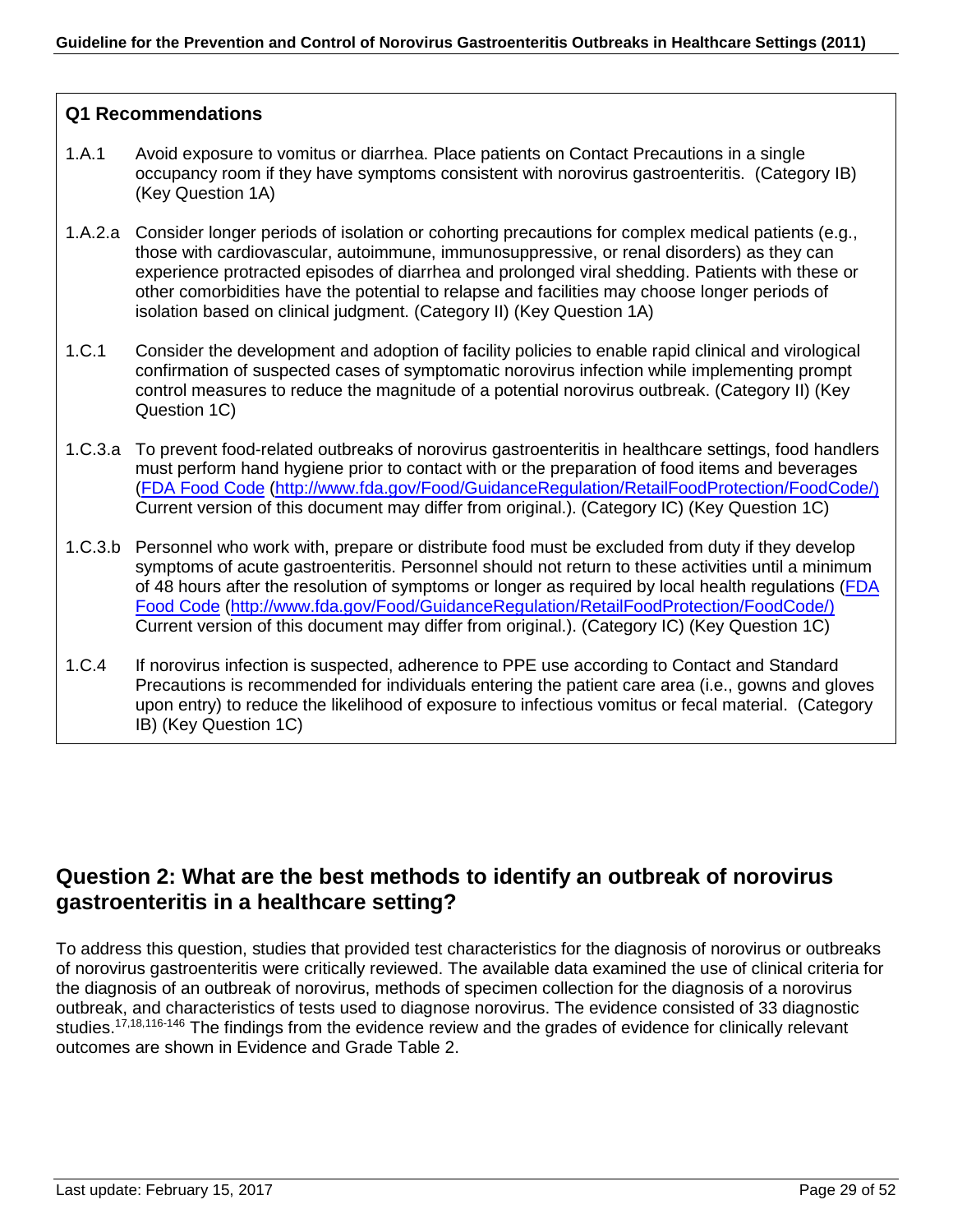### **Q2.A Clinical Criteria**

There was moderate quality evidence from a single diagnostic study supporting the use of the Kaplan criteria to detect outbreaks of norovirus gastroenteritis.<sup>16,116</sup> Of 362 confirmed gastroenteritis outbreaks with complete clinical or laboratory data, the sensitivity of the Kaplan Criteria to detect an outbreak of norovirus gastroenteritis without an identified bacterial pathogen was 68.2%, with a specificity of 98.6%. The positive predictive value (PPV) was 97.1% and the negative predictive value was 81.8%. Individual criteria, such as vomiting among >50% of a patient cohort, brief duration of illness (12-60 hours), or mean incubation time of 24-48 hours, demonstrated high sensitivities (85.8-89.2%), but specificities were low (60.7-69.6%). The use of additional criteria, such as the ratios of fever-to-vomiting and diarrhea-to-vomiting, provided sensitivities of 90.1% and 96.6%, and specificities of 46.6% and 44.5%, respectively. Applied to the 1141 outbreaks of unconfirmed etiology, suspected norovirus or bacterial sources with complete data, the Kaplan criteria estimated that 28% of all 1998-2000 CDC-reported *foodborne* outbreaks might be attributable to norovirus. The search strategy did not identify studies that have assessed the utility of the Kaplan criteria in healthcare-associated outbreaks of norovirus gastroenteritis.

### **Q2.B Specimen Collection**

There was low-quality evidence from three diagnostic studies outlining the minimum number of stool samples from symptomatic patients required to confirm an outbreak of norovirus gastroenteritis.<sup>117,119,120,122,123</sup> In modeling analyses using a hypothetical test demonstrating 100% sensitivity and 100% specificity, obtaining a positive EIA result from two or more submitted samples demonstrated a sensitivity of 52.2-57%, with a peak in sensitivity when at least one from a total of six submitted samples was positive for norovirus (71.4-92%). Specificity was 100% when at least one positive EIA was obtained from a minimum of two submitted stool samples.

Using a reverse transcriptase polymerase chain reaction (RT-PCR) method, if at least one positive test was identified among 2 to 4 submitted stool specimens from symptomatic persons, the test sensitivity was greater than 84%. When 5-11 stool samples were submitted and at least 2 were confirmed as positive, the sensitivity of PCR was greater than 92%. When at least one stool specimen was submitted for identification, PCR confirmed norovirus as the causative agent in a larger proportion of outbreaks than those using EM or ELISA methods, and is currently the Gold Standard. This evaluation was unable to determine how diagnostic test characteristics are affected by the timing of specimen collection relative to the disease process.

### **Q2.C Diagnostic Methods**

28 diagnostic studies<sup>17,18,118-120,122,124-139,141-145,147</sup> and 1 descriptive study<sup>121</sup> that evaluated the test characteristics of EIA such as ELISA, EM, reverse transcriptase PCR, and nucleic acid sequence-based amplification (NASBA) in the detection of norovirus in human fecal specimens were summarized. Test characteristics for the most common or commercially-available norovirus diagnostics are summarized in the following Box.

### **Q2 Recommendations**

- 2.A.1 In the absence of clinical laboratory diagnostics or in the case of delay in obtaining laboratory results, use Kaplan's clinical and epidemiologic criteria to identify a norovirus gastroenteritis outbreak (see Table 3 for Kaplan's criteria). **(Category IA**) (Key Question 2A)
- 2.A.2 Further research is needed to compare the Kaplan criteria with other early detection criteria for outbreaks of norovirus gastroenteritis in healthcare settings, and to assess whether additional clinical or epidemiologic criteria can be applied to detect norovirus clusters or outbreaks in healthcare settings. **(No recommendation/unresolved issue)** (Key Question 2A)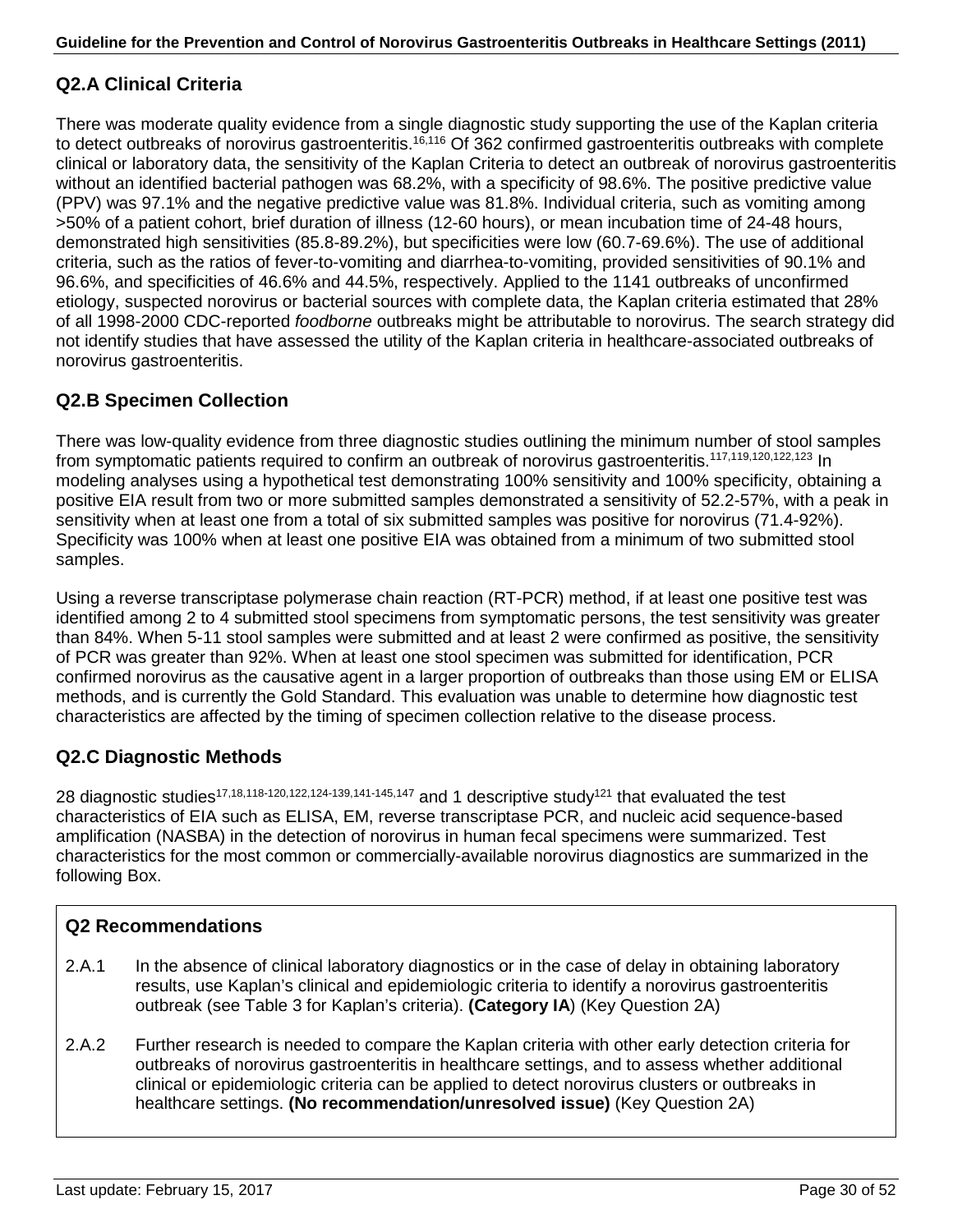- 2.B Consider submitting stool specimens as early as possible during a suspected norovirus gastroenteritis outbreak and ideally from individuals during the acute phase of illness (within 2-3 days of onset). It is suggested that healthcare facilities consult with state or local public health regarding the types of and number of specimens to obtain for testing. **(Category II**) (Key Question 2B)
- 2.C Use effective laboratory diagnostic protocols for testing of suspected cases of viral gastroenteritis (e.g., refer to the Centers for Disease Control and Prevention (CDC)'s [Updated Norovirus Outbreak](http://www.cdc.gov/mmwr/pdf/rr/rr6003.pdf)  [Management and Disease Prevention Guidelines](http://www.cdc.gov/mmwr/pdf/rr/rr6003.pdf) [https://www.cdc.gov/mmwr/pdf/rr/rr6003.pdf]). **(Category IB)** (Key Question 2C)

### **Table 2. Test Characteristics for Norovirus in Fecal Specimens**

| Diagnostic Reference<br>method | standard   | <b>Quantity and</b><br>type of<br>evidence | <b>Findings</b> * | <b>Findings</b> * | <b>Findings</b> *<br>(%) Positive<br>(%) Sensitivity (%) Specificity Predictive Value | <b>Findings</b> *<br>(%) Negative<br><b>Predictive Value</b> |
|--------------------------------|------------|--------------------------------------------|-------------------|-------------------|---------------------------------------------------------------------------------------|--------------------------------------------------------------|
| Kaplan<br>criteria             | <b>PCR</b> | 1 DIAG <sup>116</sup>                      | 68                | 99                | 97                                                                                    | 82                                                           |
| EIA/ELISA                      | <b>PCR</b> | 10 DIAG<br>17,118-120,<br>123-128,139      | $31 - 90$         | 65-100            | 52-100                                                                                | 56-97                                                        |
| EM                             | <b>PCR</b> | 2 DIAG $17,119$                            | 24-58             | 98-99             | 88-94                                                                                 | 71-91                                                        |
| <b>NASBA</b>                   | <b>PCR</b> | 1 DIAG $144$                               | 100               | 50                | n/a                                                                                   | n/a                                                          |

\* Range from studies that reported test characteristics

### **Table 3. Kaplan Criteria16**

- 1. Vomiting in more than half of symptomatic cases
- 2. Mean (or median) incubation period of 24 to 48 hours
- 3. Mean (or median) duration of illness of 12 to 60 hours
- 4. No bacterial pathogen isolated in stool culture

### **Question 3: What interventions best prevent or contain outbreaks of norovirus gastroenteritis in the healthcare setting?**

To address this question, 69 studies58,63,66,79,83-85,87,89,92,102,103,112,148-203 were critically reviewed for evidence of interventions that might prevent or attenuate an outbreak of norovirus. The available data dealt with viral shedding, recovery of norovirus, and components of an outbreak prevention or containment program, including the use of medications. The evidence consisted of 1 randomized controlled trial,<sup>202</sup> 1 systematic review,<sup>153</sup> 20 basic science studies,<sup>112,162,163,185-201</sup> 43 descriptive studies,<sup>58,63,79,83-85,87,89,92,102,103,149-152,154-161,165-184 and 4</sup> observational studies.66,148,164,203 The findings from the evidence review and the grades of evidence for clinically relevant outcomes are shown in Evidence and Grade Tables for Question 3 in the Appendix.

### **Q3.A Viral Shedding**

This review did not identify studies demonstrating direct associations between viral shedding and infectivity. However, there was low-quality evidence to support an association between age and duration of viral shedding.<sup>149,150</sup> One observational study suggested that children under the age of six months may be at an increased risk of prolonged viral shedding (greater than two weeks), even after the resolution of symptoms.<sup>148</sup> Other findings suggest that infants can shed higher titers of virus than levels reported in other age groups.<sup>149</sup>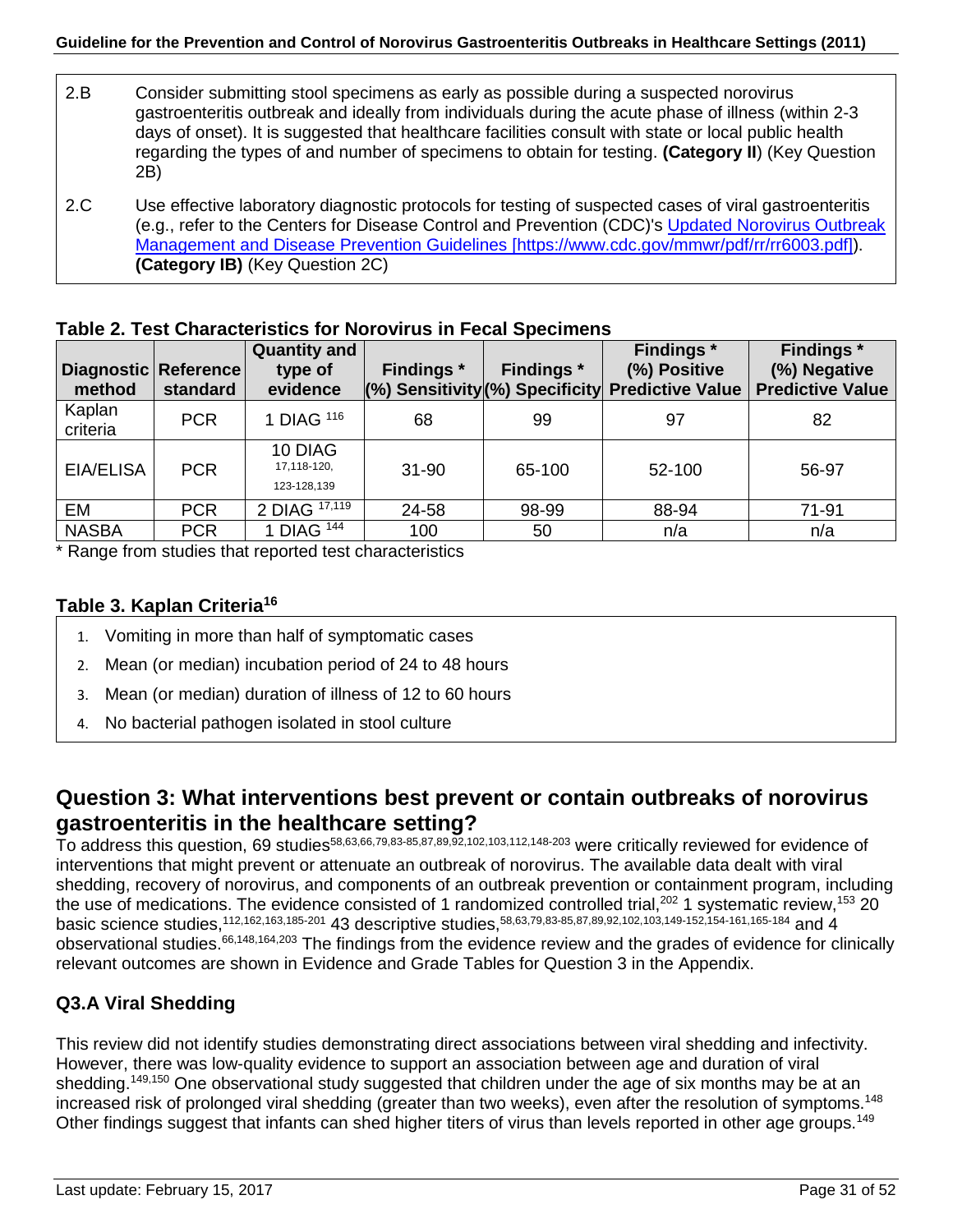High-quality evidence was available to demonstrate the presence of viral shedding in asymptomatic subjects, and low-quality evidence demonstrating that shedding can persist for up to 22 days following infection and 5 days after the resolution of symptoms.<sup>150-152</sup> The search strategy employed did not identify studies that correlated other clinical factors to duration of viral shedding.

### **Q3.B Recovery of Norovirus**

### *Q3.B.1 Fomites*

There was low-quality evidence positively associating fomite contamination with norovirus infection.<sup>153-</sup> 159,161,163,194 Similarly, there was low-quality evidence demonstrating transfer of norovirus from fomites to hands.194 One basic science study demonstrated that norovirus on surfaces can be readily transferred to other fomites (telephones, taps, door handles) via fingertips in 30-50% of opportunities even when virus has been left to dry for 15 minutes.<sup>194</sup> There was moderate quality evidence examining the norovirus contamination of the environment.153-159,161,163 A single systematic review evaluated 5 outbreaks with environmental sampling data.153 Three of those outbreaks confirmed environmental contamination with norovirus. Of the over 200 swabs examined from the 5 outbreaks in this review, 36% identified norovirus contamination on various fomites such as curtains, carpets, cushions, commodes and toilets, furnishings and equipment within 3-4 feet of the patient, handrails, faucets, telephones, and door handles. However, in two outbreaks from which 47 environmental samples were collected, norovirus was not detected. Additional studies detected norovirus on kitchen surfaces, elevator buttons, and other patient equipment. 154-157, 194

There was low-quality evidence regarding the duration of norovirus persistence.154,155,157-159,161 Norovirus can persist in a dried state at room temperature for up to 21-28 days and, in a single observational study, was undetectable in areas of previously known contamination after 5 months had elapsed.<sup>159</sup> Laboratory studies comparing FCV and MNV-1 also demonstrated persistence of virus in both dried and in fecal suspensions for a minimum of seven days on stainless steel preparations at 4°C and at room temperature.<sup>20</sup> Within a systematic review, it was observed that norovirus may remain viable in carpets up to 12 days, despite regular vacuuming.153 Similarly, a cultivable surrogate for human strains of norovirus (FCV) was detected on computer keyboards and mice, as well as telephone components up to 72 hrs from its initial inoculation.<sup>156</sup> This search strategy did not find studies in which the recovery of norovirus from fomites, food, and water sources was directly associated with transmission of infection in healthcare settings; however transmission from these sources has been well documented in other settings.

### *Q3.B.2 Foods and Food Preparation Surfaces*

There was low-quality evidence suggesting that foods and food-preparation surfaces are significant sources of norovirus transmission in healthcare settings.112,162,163 There was moderate quality evidence among three basic science studies to suggest that norovirus can be recovered from foods such as meats and produce as well as from utensils and non-porous surfaces (e.g., stainless steel, laminate, ceramics) upon which foods are prepared.112,162,163 Two of these studies, comprised of low-quality evidence, suggested that the transfer of diluted aliquots of norovirus from stainless steel surfaces to wet and dry food, and through contaminated gloves was detectable using PCR methods. Norovirus transfer was statistically more efficient when it was inoculated onto moist surfaces compared to dry ones.<sup>162,163</sup>

There was low-quality evidence to suggest that norovirus persists for longer periods in meats compared to other foods and non-porous surfaces, both at 4°C and at room temperature.<sup>112</sup> There was moderate quality evidence demonstrating that over a period of 7 days after application, both human norovirus genogroup I and a surrogate (FCV) could be detected among all surfaces tested.<sup>112,162</sup> Within the first hour, the log10 of FCV titers declined by 2-3, with an additional drop of 2-4 after 48 hours elapsed.<sup>162</sup> Food and food-preparation areas can serve as a common source of contamination with norovirus in the absence of cleaning and disinfection.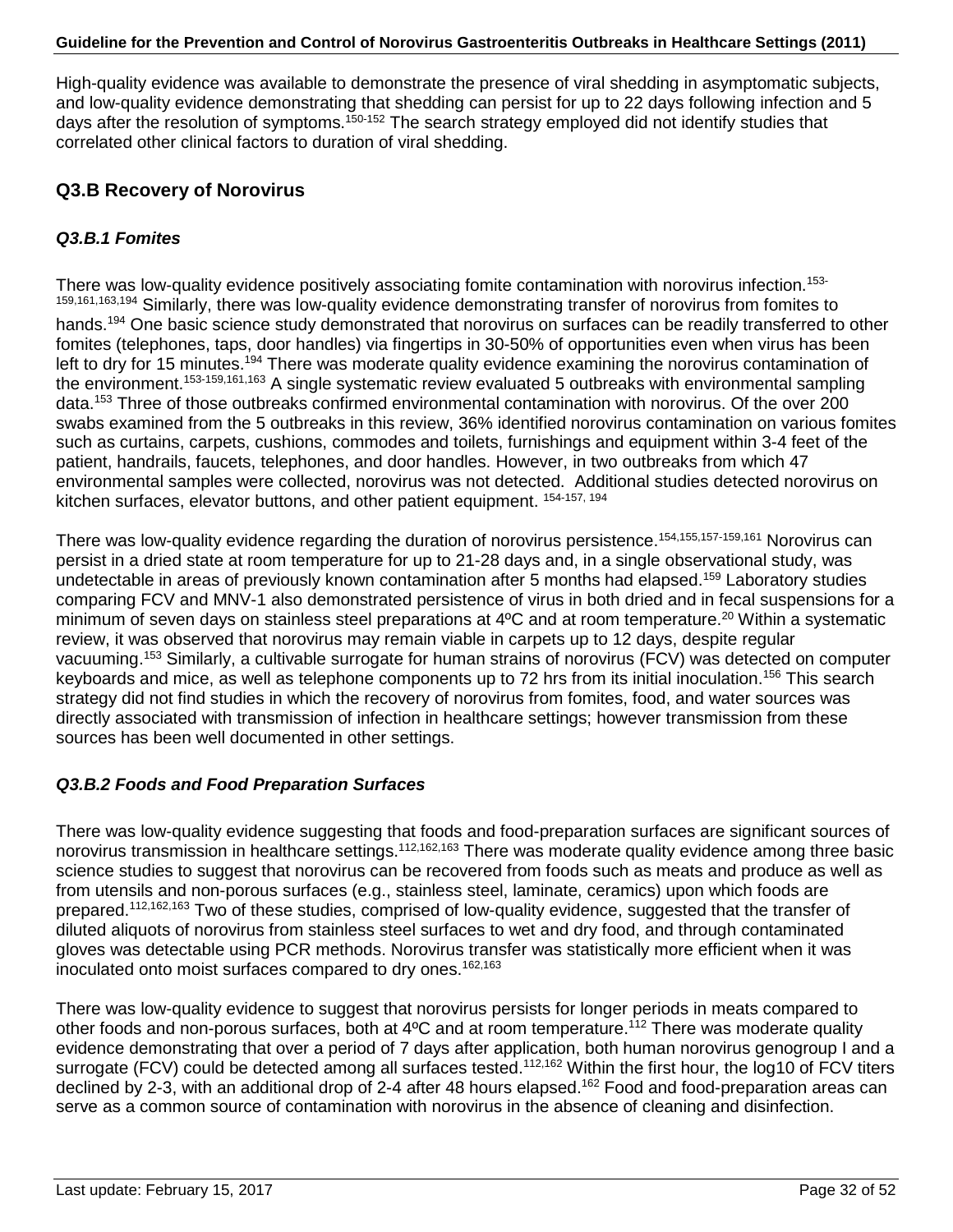### *Q3.B.3 Water*

This search strategy did not identify studies that measured the contribution of norovirus-contaminated water to outbreaks in the healthcare setting. However, there was moderate quality evidence to suggest that norovirus could be recovered from water.155,158,160 Among three outbreaks that examined water as a source, one identified norovirus in 3 of 7 water samples.<sup>160</sup> In outbreaks in the community, which were outside the scope of this review, contaminated surface water sources, well water, and recreational water venues have been associated with outbreaks of norovirus gastroenteritis.<sup>204</sup>

### **Q3.C Components of an Outbreak Prevention/Containment Program**

As with most infection-prevention and control activities, multiple strategies are instituted simultaneously during outbreaks in healthcare settings. Thus, it is difficult to single out particular interventions that may be more influential than others, as it is normally a combination of prudent interventions that reduce disease transmission. Numerous studies cite the early recognition of cases and the rapid implementation of infection control measures as key to controlling disease transmission. The following interventions represent a summary of key components in light of published primary literature and addressed in seminal guidelines on outbreaks of norovirus gastroenteritis.

### *Q3.C.1 Hand Hygiene*

#### *Q3.C.1.a Handwashing with soap and water*

Very low-quality evidence was available to confirm that handwashing with soap and water prevents symptomatic norovirus infections.63,66,79,85,89,102,103,165,166,168-171,173-177,183 Several descriptive studies emphasized hand hygiene as a primary prevention behavior and promoted it simultaneously with other practical interventions. Several outbreaks centered in healthcare augmented or reinforced hand hygiene behavior as an early intervention and considered it an effective measure aimed at outbreak control.<sup>103,165,168,170,174,176,177,183</sup> The protocols for hand hygiene that were reviewed included switching to the exclusive use of handwashing with soap and water, and a blend of handwashing with the adjunct use of alcohol-based hand sanitizers. Additional guidance is available in the 2002 HICPAC [Guideline for Hand Hygiene in Health-Care Settings](http://www.cdc.gov/mmwr/PDF/rr/rr5116.pdf) [\(https://www.cdc.gov/mmwr/PDF/rr/rr5116.pdf\)](https://www.cdc.gov/mmwr/PDF/rr/rr5116.pdf).

#### *Q3.C.1.b Alcohol-based hand sanitizers*

Very low-quality evidence was available to suggest that hand hygiene using alcohol-based hand sanitizers may reduce the likelihood of symptomatic norovirus infection.<sup>66,87,169,171,205</sup> Several studies used FDA-compliant alcohol-based hand antiseptics during periods of norovirus activity as an adjunct measure of hand hygiene.<sup>66,87,168,169,171,205,206</sup> Two studies used a commercially available 95% ethanol-based hand sanitizer along with handwashing with soap and water; but without a control group and with hand hygiene comprising one of several interventions, the relative contribution of hand hygiene to attenuating transmission was difficult to evaluate.<sup>169,171</sup> In the laboratory, even with 95% ethanol products, the maximum mean reduction in log10 titer reduction was 2.17.<sup>193</sup> Evidence to evaluate the efficacy of alcohol-based hand disinfectants consisted of basic science studies using FCV as a surrogate for norovirus. Moderate quality evidence supported ethanol as a superior active ingredient in alcohol-based hand disinfectants compared to 1-propanol, particularly when simulated organic loads (e.g. fecal material) were used in conjunction with exposure to norovirus.<sup>189,191,193,196</sup> The use of hand sanitizers with mixtures of ethanol and propanol have shown effectiveness against FCV compared to products with single active ingredients (70% ethanol or propanol) under controlled conditions.189 There were no studies available to evaluate the effect of non-alcohol based hand sanitizers on norovirus persistence on skin surfaces.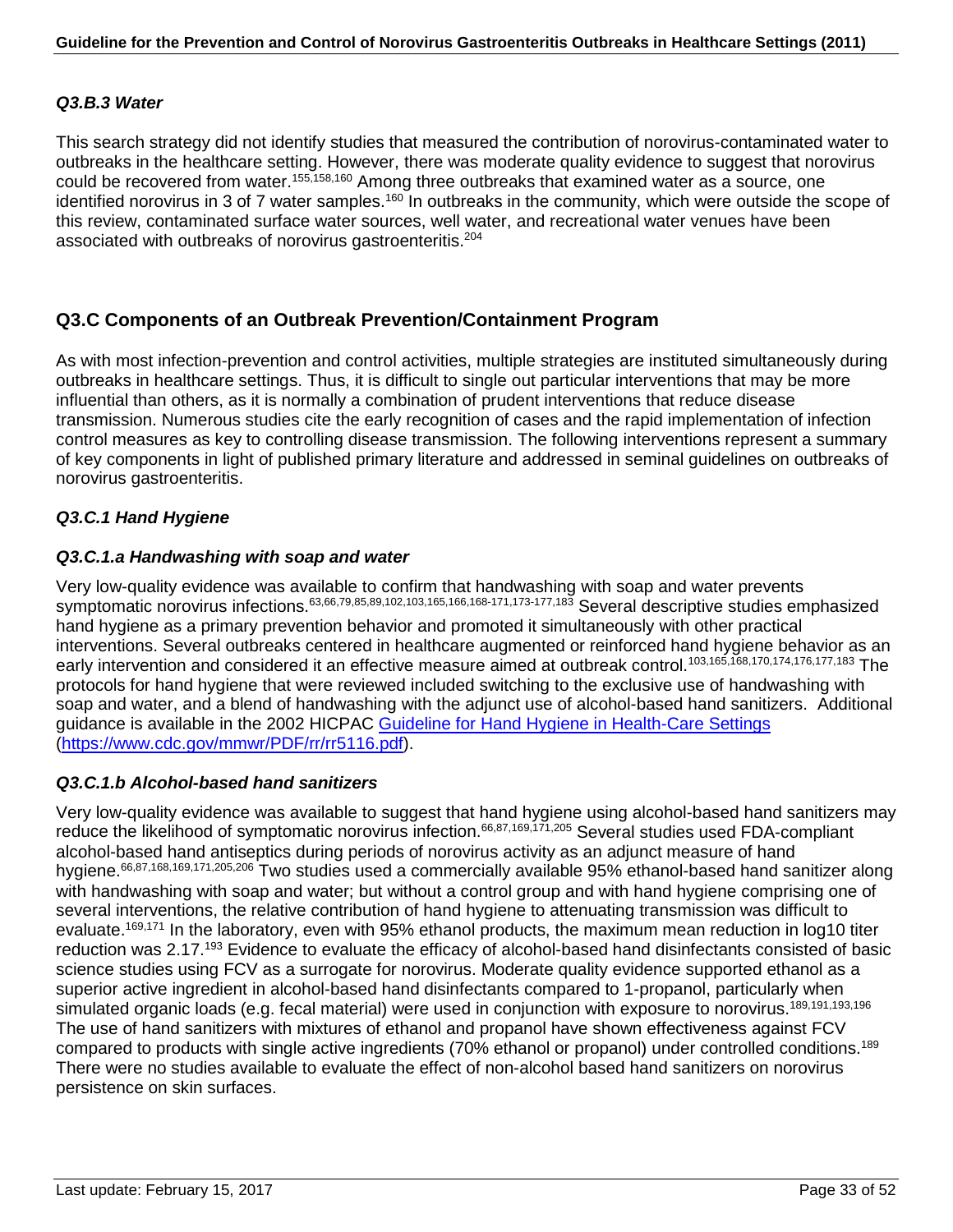### *Q3.C.1.c Role of artificial nails*

Very low-quality evidence suggested that the magnitude in reduction of a norovirus surrogate (FCV) using a spectrum of soaps and hand disinfectants was significantly greater among volunteers with natural nails compared to those with artificial nails.197 A subanalysis showed that longer fingernails were associated with consistently greater hand contamination. Further evidence summarizing the impact of artificial and long fingernails in healthcare settings can be found in the HICPAC [Guideline for Hand Hygiene in Health-Care](http://www.cdc.gov/mmwr/PDF/rr/rr5116.pdf)  [Settings](http://www.cdc.gov/mmwr/PDF/rr/rr5116.pdf) [\(https://www.cdc.gov/mmwr/PDF/rr/rr5116.pdf\)](https://www.cdc.gov/mmwr/PDF/rr/rr5116.pdf).

### *Q3.C.2 Personal Protective Equipment*

Very low-quality evidence among 1 observational<sup>66</sup> and 13 descriptive studies<sup>167-173,176-179,181,183</sup> support the use of personal protective equipment (PPE) as a prevention measure against symptomatic norovirus infection. A single retrospective study failed to support the use of gowns as a significantly protective measure against norovirus infection during the outbreak among staff but did not consider the role of wearing gowns in avoiding patient-to-patient transmission.<sup>66</sup> Mask or glove use was not evaluated in the self-administered questionnaire used in the study. Several observational and descriptive studies emphasized the use of gloves and isolation gowns for routine care of symptomatic patients, with the use of masks recommended when staff anticipated exposure to emesis or circumstances where virus may be aerosolized.<sup>167-173,176-179,181,183</sup> The use of PPE was advocated for both staff and visitors in two outbreak studies.<sup>169,179</sup>

### *Q3.C.3 Leave Policies for Staff*

There was very low-quality evidence among several studies to support the implementation of staff exclusion policies to prevent symptomatic norovirus infections in healthcare settings. 84,85,92,165,167-169,172,174,176,177,179-181,183,184 Fifteen descriptive studies emphasized granting staff sick time from the time of symptom onset to a minimum of 24 hours after symptom resolution.84,85,92,167-169,172,176,177,179,180,183,184 The majority of studies opted for 48 hours after symptom resolution before staff could return to the workplace.<sup>84,92,167,169,172,176,177,179,180,183,184</sup> One study instituted a policy to exclude symptomatic staff from work until they had remained symptom-free for 72 hours.<sup>168</sup> While selected studies have identified the ability of persons to shed virus for protracted periods postinfection, it is not well understood whether virus detection translates to norovirus infectivity. The literature search was unable to determine whether return to work policies were effective in reducing secondary transmission of norovirus in healthcare facilities.

### *Q3.C.4 Isolation/Cohorting of Symptomatic Patients*

There was very low-quality evidence among several descriptive studies to support patient cohorting or placing patients on Contact Precautions as an intervention to prevent symptomatic norovirus infections in healthcare settings.<sup>87,166-171,173,176,177,179-182,184</sup> No evidence was available to encourage the use of Contact Precautions for sporadic cases, and the standard of care in these circumstances is to manage such cases with Standard Precautions (See [2007 Guideline for Isolation Precautions: Preventing Transmission of Infectious Agents in](http://www.cdc.gov/hicpac/pdf/isolation/Isolation2007.pdf)  [Healthcare Settings](http://www.cdc.gov/hicpac/pdf/isolation/Isolation2007.pdf) [\(https://www.cdc.gov/infectioncontrol/guidelines/isolation/\)](https://www.cdc.gov/infectioncontrol/guidelines/isolation/)). Fifteen descriptive studies used isolation precautions or cohorting practices as a primary means of outbreak management.<sup>87,166-</sup> 171,173,176,177,179-182,184 Patients were cared for in single occupancy (e.g., private) rooms, physically grouped into cohorts of symptomatic, exposed but asymptomatic, or unexposed within a ward, or alternatively, with entire wards placed under Contact Precautions. Exposure status typically was based on a person's symptoms and/or physical and temporal proximity to norovirus activity. A few studies cited restricting patient movements within the ward, suspending group activities, and special considerations for therapy or other medical appointments during outbreak periods as adjunct measures to control the spread of norovirus.<sup>63,169,182,183</sup>

#### *Q3.C.5 Staff Cohorting*

Very low-quality evidence supported the implementation of staff cohorting and the exclusion of non-essential staff and volunteers to prevent symptomatic norovirus infections.87,103,165,168-170,172,173,177,179,180,182,183 All studies addressing this topic were descriptive. Staff was designated to care for one cohort of patients (symptomatic,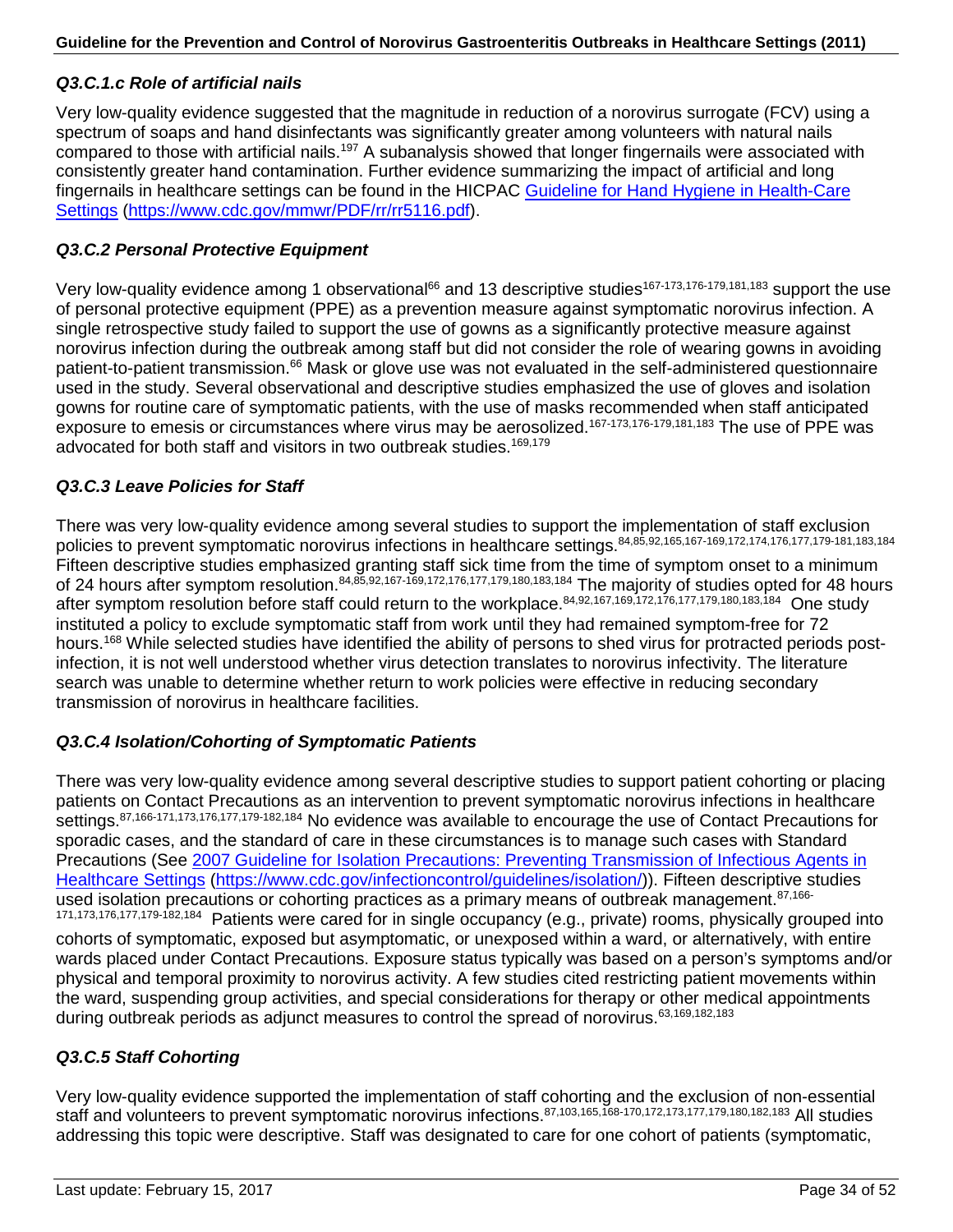exposed but asymptomatic, or unexposed). Exposed staff was discouraged from working in unaffected clinical areas and from returning to care for unexposed patients before, at a minimum, allowing 48 hours from their last putative exposure to elapse.<sup>177</sup> The search strategy did not identify healthcare personnel other than nursing, medical, environmental services, and paramedical staff who were assigned to staff cohorting. There were no identified studies that evaluated the infectious risk of assigning recovered staff as caregivers for asymptomatic patients.

### *Q3.C.6 Ward Closure*

Low-quality evidence was available to support ward closure as an intervention to prevent symptomatic norovirus infections.85,164-166,168,173,176-179,183,184 Ward closure focused on temporarily suspending transfers in or out of the ward, and discouraged or disallowed staff from working in clinical areas outside of the closed ward. One prospective controlled study evaluating 227 ward-level outbreaks between 2002 and 2003 demonstrated that outbreaks were significantly shorter (7.9 vs. 15.4 days, p<0.01) when wards were closed to new admissions.164 The mean duration of ward closure was 9.65 days, with a loss of 3.57 bed-days for each day the ward was closed. The duration of ward closure in the descriptive studies examined was dependent on facility resources and magnitude of the outbreaks. Allowing at least 48 hours from the resolution of the last case, followed by thorough environmental cleaning and disinfection was common before re-opening a ward. Other community-based studies have used closures as an opportunity to perform thorough environmental cleaning and disinfection before re-opening. Two studies moved all patients with symptoms of norovirus infection to a closed infectious disease ward and then performed thorough terminal cleaning of the vacated area.<sup>170,172</sup> In most instances, studies defended that it was preferable to minimize patient movements and transfers in an effort to contain environmental contamination.

### *Q3.C.7 Visitor Policies*

There was very low-quality evidence demonstrating the impact of restriction and/or screening of visitors for symptoms consistent with norovirus infection.<sup>168,170,173,182,183</sup> In two studies, visitors were screened for symptoms of gastroenteritis using a standard questionnaire or evaluated by nursing staff prior to ward entry as part of multi-faceted outbreak control measures.<sup>168,170</sup> Other studies restricted visitors to immediate family, suspended all visitor privileges, or curtailed visitors from accessing multiple clinical areas.<sup>182,183</sup> The reviewed literature failed to identify research that considered the impact of different levels of visitor restrictions on outbreak containment.

### *Q3.C.8 Education*

There was very low-quality evidence on the impact of staff and/or patient education on symptomatic norovirus infections.166,168,169,172,173,182 Six studies simply described education promoted during outbreaks.166,168,169,172,173,182 Content for education included recognizing symptoms of norovirus, understanding basic principles of disease transmission, understanding the components of transmission-based precautions, patient discharges and transfer policies, as well as cleaning and disinfection procedures. While many options are available, the studies that were reviewed used posters to emphasize hand hygiene and conducted one-on-one teaching with patients and visitors, as well as holding departmental seminars for staff. The literature reviewed failed to identify research that examined the impact of educational measures on the magnitude and duration of outbreaks of norovirus gastroenteritis, or what modes of education were most effective in promoting adherence to outbreak measures.

### *Q3.C.9 Surveillance*

There was very low-quality evidence to suggest that surveillance for norovirus activity was an important measure in preventing symptomatic infection.<sup>58,84,166,170</sup> Four descriptive studies identified surveillance as a component of outbreak measurement and containment. Establishing a working case definition and performing active surveillance through contact tracing, admission screening, and patient chart review were suggested as actionable items during outbreaks. There was no available literature to determine whether active case-finding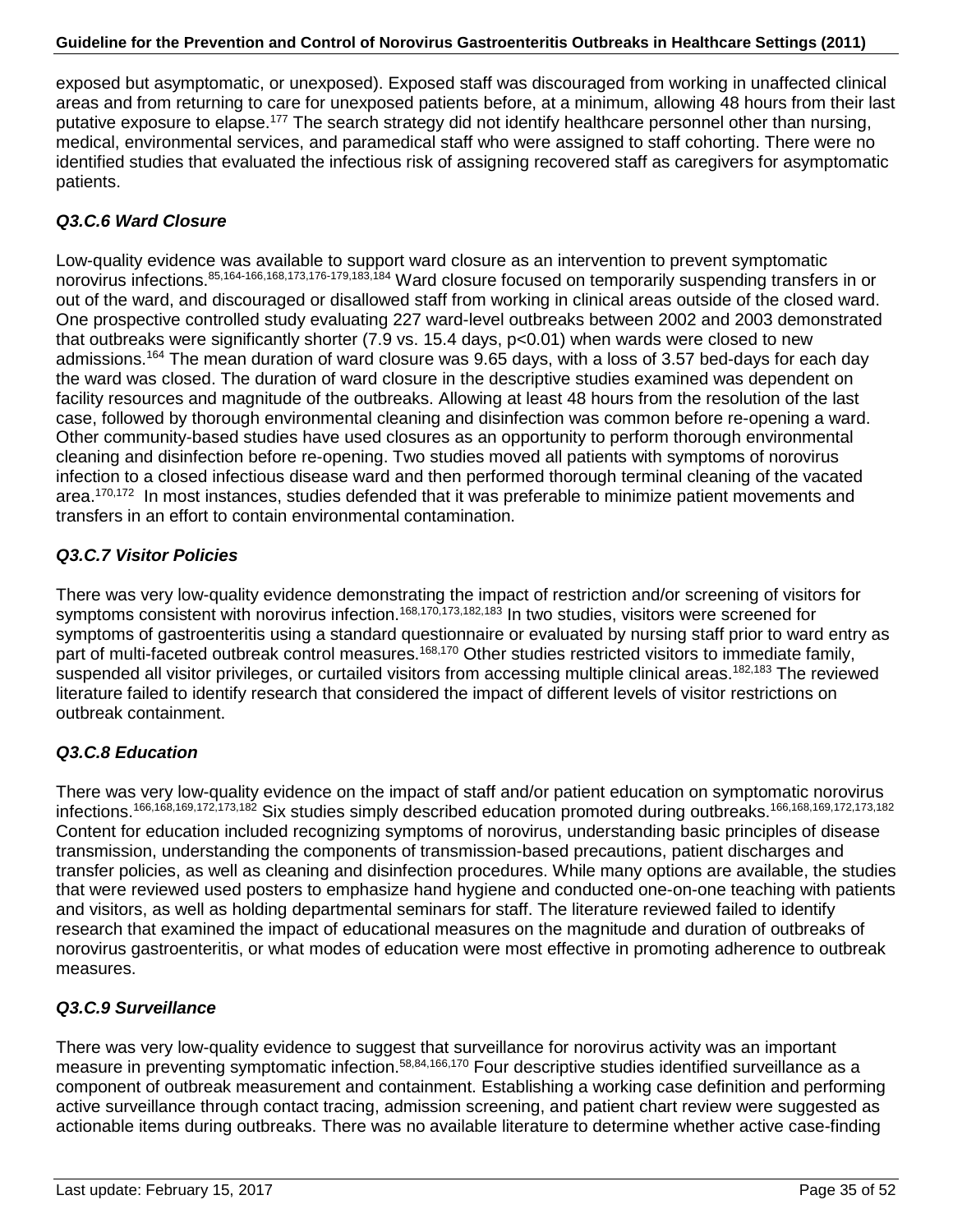and tracking of new norovirus cases were directly associated with shorter outbreaks or more efficient outbreak containment.

### *Q3.C.10 Policy Development and Communication*

Very low-quality evidence was available to support the benefits of having established written policies and a pre-arranged communication framework in facilitating the prevention and management of symptomatic norovirus infections.63,84,172,182-184 Six descriptive studies outlined the need for mechanisms to disseminate outbreak information and updates to staff, laboratory liaisons, healthcare facility administration, and public health departments. 63,84,172,182-184 The search of the literature did not yield any studies to demonstrate that facilities with written norovirus policies already in place had fewer or shorter outbreaks of norovirus gastroenteritis.

### *Q3.C.11 Patient Transfers and Discharges*

There was very low-quality evidence examining the benefit of delayed discharge or transfer for patients with symptomatic norovirus infection.<sup>172,179,183,184</sup> Transfer of patients after symptom resolution was supported in one study but discouraged unless medically necessary in three others. Discharge home was supported once a minimum of 48 hours had elapsed since the patient's symptoms had resolved. For transfers to long-term care or assisted living, patients were held for five days after symptom resolution before transfer occurred. The literature search was unable to identify studies that compared the impact of conservative patient discharge policies for recovered, asymptomatic patients.

### *Q3.C.12 Environmental Disinfection*

### *Q3.C.12.a Targeted surface disinfection*

Very low-quality evidence was available to support cleaning and disinfection of frequently touched surfaces to prevent symptomatic norovirus infection.79,153,168,183 One systematic review153 and three descriptive studies<sup>79,168,183</sup> highlighted the need to routinely clean and disinfect frequently touched surfaces (e.g., patient and staff bathrooms and clean and dirty utility rooms, tables, chairs, commodes, computer keyboards and mice, and items in close proximity to symptomatic patients). One systematic review<sup>153</sup> and two descriptive studies<sup>102,177,183,184</sup> supported-steam cleaning carpets once an outbreak was declared over. Within the review, a single case report suggested that contaminated carpets may contain viable virus for a minimum of twelve days even after routine dry vacuuming.<sup>153</sup> Routine cleaning and disinfection of non-porous flooring were supported by several studies, with particular attention to prompt cleaning of visible soiling from emesis or fecal material.<sup>153,168</sup> There were no studies directly addressing the impact of surface disinfection of frequently touched areas on outbreak prevention or containment.

### *Q3.C.12.b Process of environmental disinfection*

There was very low-quality evidence supportive of enhanced cleaning during an outbreak of norovirus gastroenteritis.<sup>168,170,177,179</sup> Several studies cited increasing the frequency of cleaning and disinfection during outbreaks of norovirus gastroenteritis.168,170,177,179 Ward-level cleaning was performed once to twice per day, with frequently touched surfaces and bathrooms cleaned and disinfected more frequently (e.g., hourly, once per shift, or three times daily). Studies also described enhancements to the process of environmental cleaning. Environmental services staff wore PPE while cleaning patient-care areas during outbreaks of norovirus gastroenteritis.176,177,179,205 Personnel first cleaned the rooms of unaffected patients and then moved to the symptomatic patient areas <sup>159</sup>. Adjunct measures to minimize environmental contamination from two descriptive studies included labeling patient commodes and expanding the cleaning radius for enhanced cleaning within the immediate patient area to include other proximal fixtures and equipment.170,177 In another study, mop heads were changed at an interval of once every three rooms.<sup>168</sup> This literature search was not able to identify whether there was an association with enhanced cleaning regimens during outbreaks of norovirus gastroenteritis and the attenuation in outbreak magnitude or duration.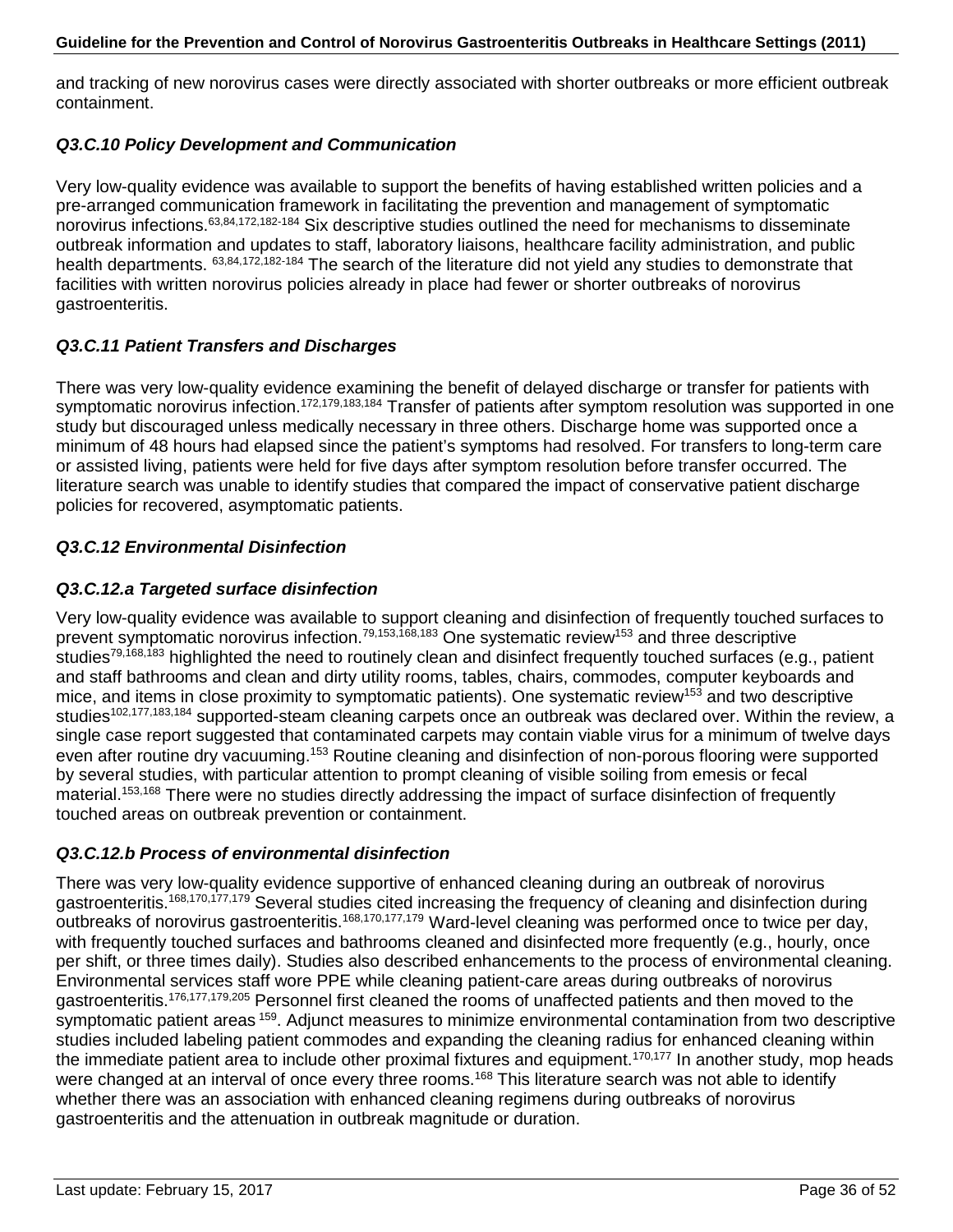### *Q3.C.12.c Patient-service items*

There was very low-quality evidence to support the cleaning of patient equipment or service items to reduce symptomatic norovirus infections.<sup>168,172,177</sup> Three descriptive studies suggested that patient equipment/service items be cleaned and disinfected after use, with disposable patient care items discarded from patient rooms upon discharge.<sup>168,172,177</sup> A single descriptive study used disposable dishware and cutlery for symptomatic patients.172 There were no identified studies that directly examined the impact of disinfection of patient equipment on outbreaks of norovirus gastroenteritis.

### *Q3.C.12.d Fabrics*

Very low-quality evidence was available to examine the impact of fabric disinfection on norovirus infections.<sup>153,168,177,183</sup> One systematic review<sup>153</sup> and three descriptive studies<sup>168,177,183</sup> suggested changing patient privacy curtains if they are visibly soiled or upon patient discharge. One descriptive study suggested that soiled, upholstered patient equipment should be steam cleaned<sup>135, 159</sup>. If this was not possible, those items were discarded. Two descriptive studies emphasized careful handling of soiled linens to minimize reaerosolization of virus.<sup>177,183</sup> Wheeling hampers to the bedside or using hot soluble hamper bags (e.g., disposable) were suggested mechanisms to reduce self-contamination. This literature search did not identify studies that examined the direct impact of disinfection of fabrics on outbreaks of norovirus gastroenteritis or whether self- contamination with norovirus was associated with new infection.

### *Q.3.C.12.e Cleaning and disinfection agents*

The overall quality of evidence on cleaning and disinfection agents was very low.63,83,87,89,153,167,168,170,174,176- 179,182,184 The outcomes examined were symptomatic norovirus infection, inactivation of human norovirus, and inactivation of FCV. Evidence for efficacy against norovirus was usually based on studies using FCV as a surrogate. However, FCV and norovirus exhibit different physiochemical properties and it is unclear whether inactivation of FCV reflects efficacy against human strains of norovirus. One systematic review<sup>153</sup> and 14 descriptive studies<sup>63,83,87,89,167,168,170,174,176-179,182,184</sup> outlined strategies for containing environmental bioburden. The majority of outbreaks were managed with sodium hypochlorite in various concentrations as the primary disinfectant. The concentrations for environmental cleaning among these studies ranged from 0.1% to 6.15% sodium hypochlorite.

There was found moderate quality evidence to examine the impact of disinfection agents on human norovirus inactivation.187,194,201 Three basic science studies evaluated the virucidal effects of select disinfectants against norovirus.<sup>187,194,201</sup> A decline of 3 in the log10 of human norovirus exposed to disinfectants in the presence of fecal material, a fetal bovine serum protein load, or both was achieved with 5% organic acid after 60 minutes of contact time, 6000 ppm free chlorine with 15 minutes of contact time, or a 1 or 2% peroxide solution for 60 minutes.<sup>187</sup> This study also demonstrated that the range of disinfectants more readily inactivated FCV than human norovirus samples, suggesting that FCV may not have equivalent physical properties to those of human norovirus. One basic science study demonstrated a procedure to eliminate norovirus (genogroup II) from a melamine substrate using a two step process - a cleaning step to remove gross fecal material, followed by a 5000-ppm hypochlorite product with a one minute contact time.<sup>194</sup> Cleaning with a detergent, or using a disinfectant alone failed to eliminate the virus.

Moderate quality evidence was available on the impact of disinfection agents on the human norovirus surrogate, FCV.<sup>185,187,188,190-192,198-200</sup> Nine basic science studies evaluated the activity of several disinfectants agents against FCV.185,187,188,190-192,198-200 Only a single study showed equivalent efficacy between a quaternary ammonium compound and 1000 ppm hypochlorite on non-porous surfaces.<sup>188</sup> In contrast, selected quaternary ammonium based-products, ethanol, and a 1% anionic detergent were all unable to inactivate FCV beyond a reduction of 1.25 in the log10 of virus, compared to 1000 ppm and 5000 ppm hypochlorite, 0.8% iodine, and 0.5% glutaraldehyde products.<sup>200</sup> 4% organic acid, 1% peroxide, and >2% aldehyde products showed inactivation of FCV but only with impractical contact times exceeding 1 hour.<sup>187</sup>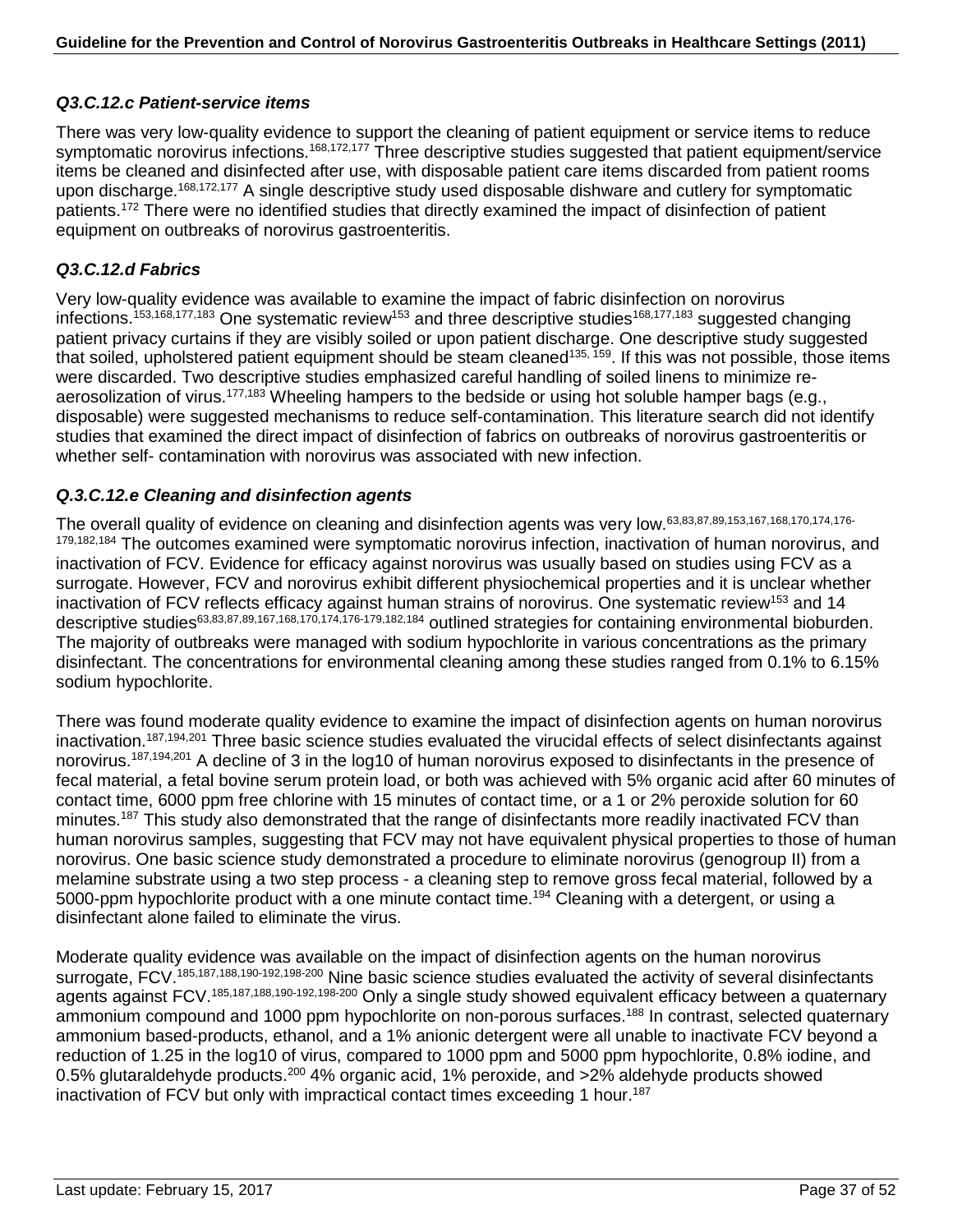Studies of disinfecting non-porous surfaces and hands evaluated the efficacy of varying dilutions of ethanol and isopropanol and determined that 70-90% ethanol was more efficacious at inactivating FCV compared to isopropanol, but unable to achieve a reduction of 3 in the log10 of the viral titer (99.9%), even after 10 minutes of contact.<sup>191</sup> Other studies have shown that combinations of phenolic and quaternary ammonium compounds and peroxyacetic acid were only effective against FCV if they exceeded the manufacturers' recommended concentrations by a factor of 2 to  $4.199$  The included basic science studies agents demonstrating complete inactivation of FCV were those containing hypochlorite, glutaraldehyde, hydrogen peroxide, iodine, or >5% sodium bicarbonate active ingredients. Not all of these products are feasible for use in healthcare settings.

In applications to various fabrics (100% cotton, 100% polyester, and cotton blends), FCV was inactivated completely by 2.6% glutaraldehyde, and showed >90% reductions of FCV titers when phenolics, 2.5% or 10% sodium bicarbonate, or 70% isopropanol were evaluated.<sup>190</sup> In carpets consisting of olefin, polyester, nylon, or blends, 2.6% glutaraldehyde demonstrated >99.7% inactivation of FCV, with other disinfectants showing moderate to modest reductions in FCV titers.<sup>190</sup> The experimental use of monochloramine as an alternative disinfectant to free chlorine in water treatment systems only demonstrated modest reductions in viral titer after 3 hours of contact time. The literature search did not evaluate publications using newer methods for environmental disinfection, such as ozone mist from a humidifying device, fumigation, UV irradiation, and fogging.

This search strategy was unable to find well-designed studies that compared virucidal efficacy of products on human norovirus, FCV, or other surrogate models among commonly used hospital disinfectants agents to establish practical standards, conditions, concentrations, and contact times. Ongoing laboratory studies are now exploring murine models as a surrogate that may exhibit greater similarity to human norovirus than FCV. Forthcoming research using this animal model may provide clearer direction regarding which disinfectants reduce norovirus environmental contamination from healthcare environments, while balancing occupational safety issues with the practicality of efficient and ready-to-use products.

### **Q3.D Medications**

There was very low-quality evidence suggesting that select medications may reduce the risk of illness or attenuate symptoms of norovirus.202,203 Among elderly psychiatric patients, those on antipsychotic drugs plus trihexyphenidyl or benztropine were less likely to become symptomatic, as were those taking psyllium hydrophilic mucilloid.<sup>203</sup> The pharmacodynamics to explain this outcome are unknown, and it is likely that these medications may either be a surrogate marker for another biologically plausible protective factor, or may impact norovirus through central or local effects on gastrointestinal motility. Those who received nitazoxanide, an anti-protozoal drug, were more likely to exhibit longer periods of norovirus illness than those patients who received placebo.<sup>202</sup> The search strategy used in this review did not identify research that considered the effect of anti-peristaltics on the duration or outcomes of norovirus infection.

### **Q3 Recommendations**

- 3.A.1 Consider extending the duration of isolation or cohorting precautions for outbreaks among infants and young children (e.g., under 2 years), even after resolution of symptoms, as there is a potential for prolonged viral shedding and environmental contamination. Among infants, there is evidence to consider extending contact precautions for up to 5 days after the resolution of symptoms. **(Category II)** (Key Question 3A)
- 3.A.2 Further research is needed to understand the correlation between prolonged shedding of norovirus and the risk of infection to susceptible patients **(No recommendation/unresolved issue)** (Key Question 3A)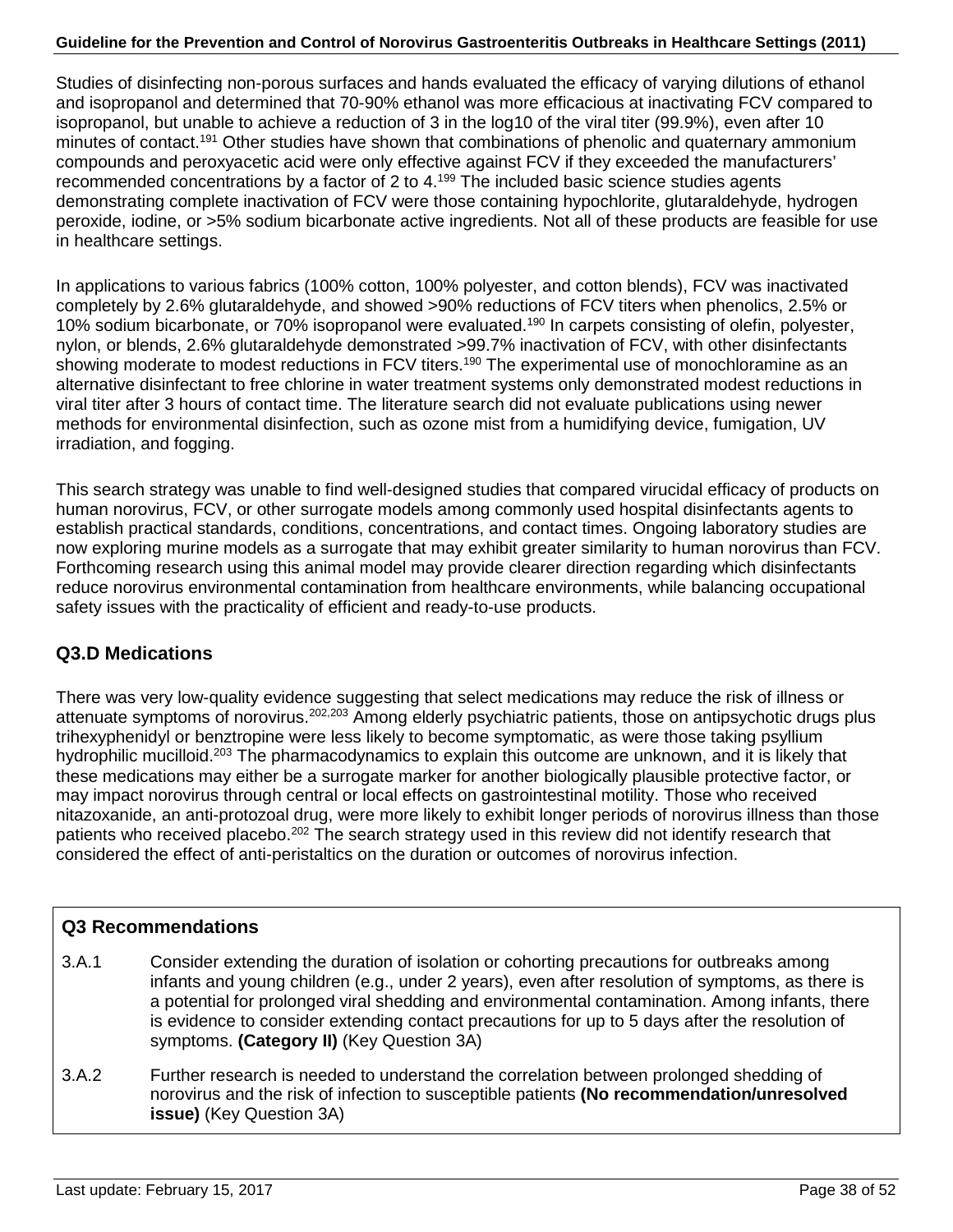- 3.B.1 Perform routine cleaning and disinfection of frequently touched environmental surfaces and equipment in isolation and cohorted areas, as well as high-traffic clinical areas. Frequently touched surfaces include, but are not limited to, commodes, toilets, faucets, hand/bedrailing, telephones, door handles, computer equipment, and kitchen preparation surfaces. **(Category IB)** (Key Question 3B)
- 3.B.2 Remove all shared or communal food items for patients or staff from clinical areas for the duration of the outbreak. **(Category IB)** (Key Question 3B)
- 3.C.1.a. Actively promote adherence to hand hygiene among healthcare personnel, patients, and visitors in patient care areas affected by outbreaks of norovirus gastroenteritis. **(Category IB)** (Key Question 3C)
- 3.C.1.b. During outbreaks, use soap and water for hand hygiene after providing care or having contact with patients suspected or confirmed with norovirus gastroenteritis. **(Category IB)** (Key Question 3C)
- 3.C.1.b.1. For all other hand hygiene indications (e.g., when hands are not visibly soiled and have not been in contact with diarrheal patients, contaminated surfaces, or other body fluids) refer to the 2002 HICPAC [Guideline for Hand Hygiene in Health-Care Settings](http://www.cdc.gov/mmwr/PDF/rr/rr5116.pdf) [\(https://www.cdc.gov/mmwr/PDF/rr/rr5116.pdf\)](https://www.cdc.gov/mmwr/PDF/rr/rr5116.pdf), which includes the indications for use of FDAcompliant alcohol based hand sanitizer. **(Category IB)** (Key Question 3C)
- 3.C.1.b.2. Consider ethanol-based hand sanitizers (60-95%) as the preferred active agent compared to other alcohol or non-alcohol based hand sanitizer products during outbreaks of norovirus gastroenteritis. **(Category II)** (Key Question 3C)
- 3.C.1.b.3. Further research is required to directly evaluate the efficacy of alcohol-based hand sanitizers against human strains of norovirus, or against a surrogate virus with properties convergent with human strains of norovirus. **(No recommendation/unresolved issue)** (Key Question 3C)
- 3.C.2.a Use a surgical or procedure mask and eye protection or a full face shield if there is an anticipated risk of splashes to the face during the care of patients, particularly among those who are vomiting. **(Category IB)** (Key Question 3C)
- 3.C.3 Develop and adhere to sick leave policies for healthcare personnel who have symptoms consistent with norovirus infection. **(Category IB)** (Key Question 3C)
- 3.C.3.a Exclude ill personnel from work for a minimum of 48 hours after the resolution of symptoms. Once personnel return to work, the importance of performing frequent hand hygiene should be reinforced, especially before and after each patient contact. **(Category IB)** (Key Question 3C)
- 3.C.4.a During outbreaks, place patients with norovirus gastroenteritis on Contact Precautions for a minimum of 48 hours after the resolution of symptoms to prevent further transmission. **(Category IB)** (Key Question 3C)
- 3.C.4.b When patients with norovirus gastroenteritis cannot be accommodated in single occupancy rooms, efforts should be made to separate them from asymptomatic patients. Dependent upon facility characteristics, approaches for cohorting patients during outbreaks may include placing patients in multi-occupancy rooms, or designating patient care areas or contiguous sections within a facility for patient cohorts. **(Category IB)** (Key Question 3C)
- 3.C.4.c Consider minimizing patient movements within a ward or unit during norovirus gastroenteritis outbreaks. **(Category II)** (Key Question 3C)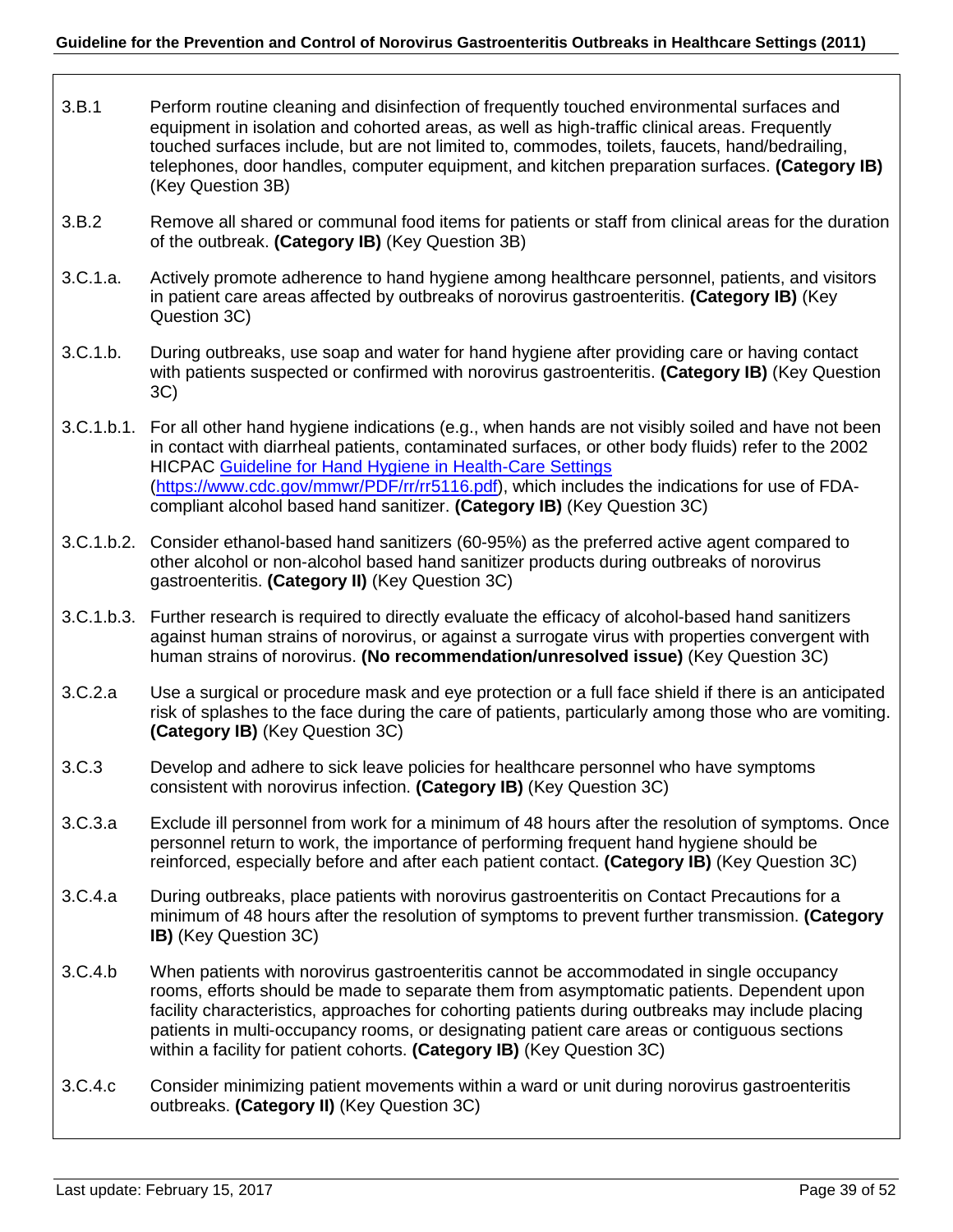- 3.C.4.c.1 Consider restricting symptomatic and recovering patients from leaving the patient-care area unless it is for essential care or treatment to reduce the likelihood of environmental contamination and transmission of norovirus in unaffected clinical areas. **(Category II)** (Key Question 3C)
- 3.C.4.d Consider suspending group activities (e.g., dining events) for the duration of a norovirus outbreak. **(Category II)** (Key Question 3C)
- 3.C.5.a Establish protocols for staff cohorting in the event of an outbreak of norovirus gastroenteritis. Ensure staff care for one patient cohort on their ward and do not move between patient cohorts (e.g., patient cohorts may include symptomatic, asymptomatic exposed, or asymptomatic unexposed patient groups). **(Category IB)** (Key Question 3C)
- 3.C.5.b Staff who have recovered from recent suspected norovirus infection associated with this outbreak may be best suited to care for symptomatic patients until the outbreak resolves. **(Category II)** (Key Question 3C)
- 3.C.5.c Exclude non-essential staff, students, and volunteers from working in areas experiencing outbreaks of norovirus gastroenteritis. **(Category IB)** (Key Question 3C)
- 3.C.6 Consider the closure of wards to new admissions or transfers as a measure to attenuate the magnitude of an outbreak of norovirus gastroenteritis. The threshold for ward closure varies and depends on risk assessments by infection prevention personnel and facility leadership. **(Category II)** (Key Question 3C)
- 3.C.7.a Establish visitor policies for acute gastroenteritis (e.g., norovirus) outbreaks. **(Category IB)** (Key Question 3C)
- 3.C.7.b Restrict non-essential visitors from affected areas of the facility during outbreaks of norovirus gastroenteritis. **(Category IB)** (Key Question 3C)
- 3.C.7.b.1 For those affected areas where it is necessary to have continued visitor privileges during outbreaks, screen and exclude visitors with symptoms consistent with norovirus infection and ensure that they comply with hand hygiene and Contact Precautions. **(Category IB)** (Key Question 3C)
- 3.C.8.a Provide education to staff, patients, and visitors, including recognition of norovirus symptoms, preventing infection, and modes of transmission upon the recognition and throughout the duration of a norovirus gastroenteritis outbreak. **(Category IB)** (Key Question 3C)
- 3.C.8.b Consider providing educational sessions and making resources available on the prevention and management of norovirus before outbreaks occur, as part of annual trainings, and when sporadic cases are detected. **(Category II)** (Key Question 3C)
- 3.C.9.a Begin active case-finding when a cluster of acute gastroenteritis cases is detected in the healthcare facility. Use a specified case definition, and implement line lists to track both exposed and symptomatic patients and staff. Collect relevant epidemiological, clinical, and demographic data as well as information on patient location and outcomes. **(Category IB)** (Key Question 3C)
- 3.C.9.b As with all outbreaks, notify appropriate local and state health departments, as required by state and local public health regulations, if an outbreak of norovirus gastroenteritis is suspected. **(Category IC)** (Key Question 3C)
- 3.C.10 Develop written policies that specify the chains of communication needed to manage and report outbreaks of norovirus gastroenteritis. Key stakeholders such as clinical staff, environmental services, laboratory administration, healthcare facility administration and public affairs, as well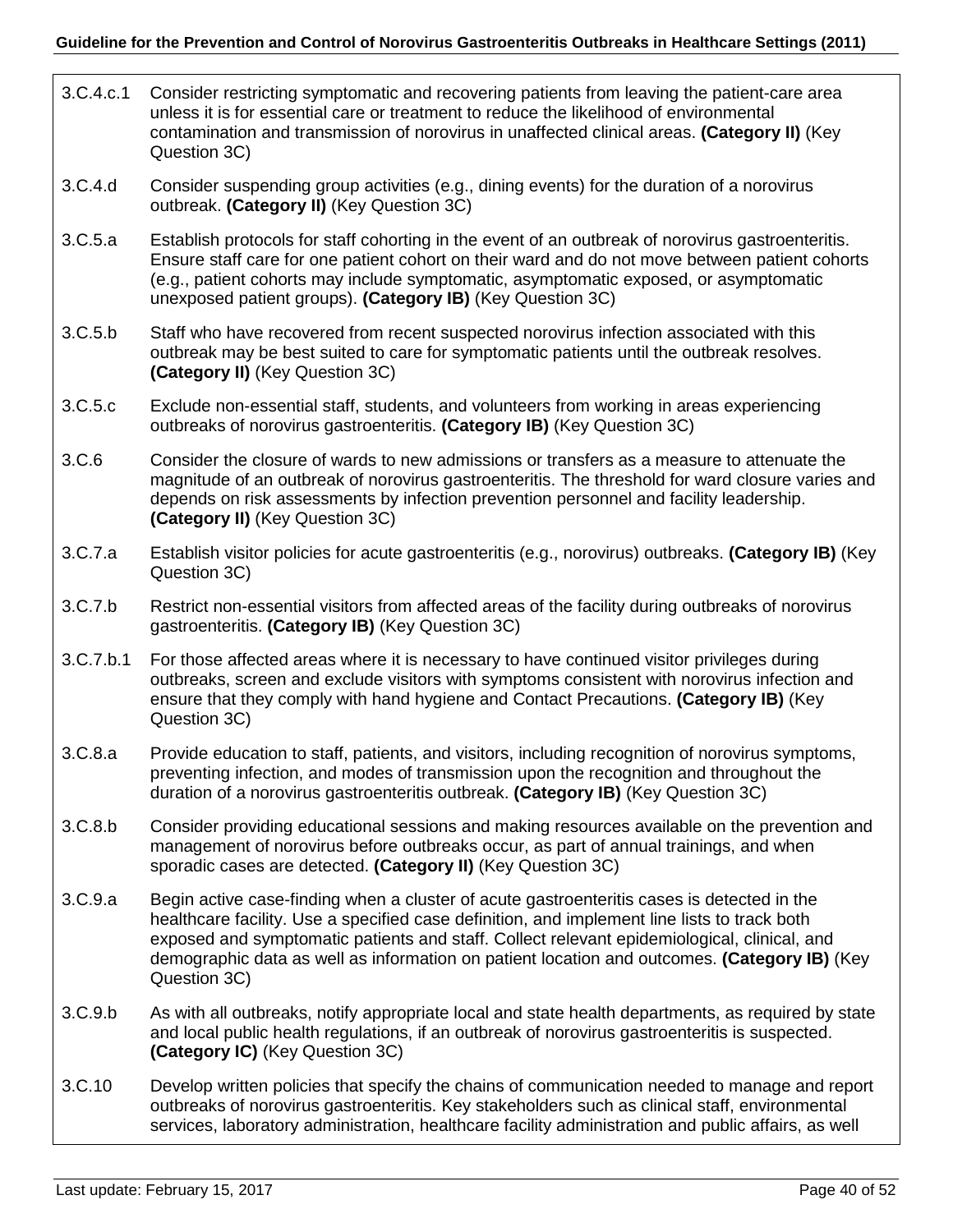as state or local public health authorities, should be included in the framework. **(Category IB)**  (Key Question 3C)

- 3.C.10.a Provide timely communication to personnel and visitors when an outbreak of norovirus gastroenteritis is identified and outline what policies and provisions need to be followed to prevent further transmission **(Category IB)** (Key Question 3C)
- 3.C.11 Consider limiting transfers to those for which the receiving facility is able to maintain Contact Precautions; otherwise, it may be prudent to postpone transfers until patients no longer require Contact Precautions. During outbreaks, medically suitable individuals recovering from norovirus gastroenteritis can be discharged to their place of residence. **(Category II)** (Key Question 3C)
- 3.C.12.a Clean and disinfect shared equipment between patients using EPA-registered products with label claims for use in healthcare. Follow the manufacturer's recommendations for application and contact times. The EPA lists products with activity against norovirus on their website [\(Selected](https://www.epa.gov/pesticide-registration/selected-epa-registered-disinfectants)  [EPA-registered Disinfectants \(https://www.epa.gov/pesticide-registration/selected-epa-registered](https://www.epa.gov/pesticide-registration/selected-epa-registered-disinfectants)[disinfectants\)](https://www.epa.gov/pesticide-registration/selected-epa-registered-disinfectants) [Current version of this document may differ from original.]). **(Category IC)** (Key Question 3C)
- 3.C.12.b.1 Increase the frequency of cleaning and disinfection of patient care areas and frequently touched surfaces during outbreaks of norovirus gastroenteritis (e.g., consider increasing ward/unit level cleaning to twice daily to maintain cleanliness, with frequently touched surfaces cleaned and disinfected three times daily using EPA-approved products for healthcare settings). **(Category IB)** (Key Question 3C)
- 3.C.12.b.2 Clean and disinfect surfaces starting from the areas with a lower likelihood of norovirus contamination (e.g., tray tables, counter tops) to areas with highly contaminated surfaces (e.g., toilets, bathroom fixtures). Change mop heads when a new bucket of cleaning solution is prepared, or after cleaning large spills of emesis or fecal material. **(Category IB)** (Key Question 3C)
- 3.C.12.c.1 Consider discarding all disposable patient-care items and laundering unused linens from patient rooms after patients on isolation for norovirus gastroenteritis are discharged or transferred. Facilities can minimize waste by limiting the number of disposable items brought into rooms/areas on Contact Precautions. **(Category II)** (Key Question 3C)
- 3.C.12.c.2 No additional provisions for using disposable patient service items such as utensils or dishware are suggested for patients with symptoms of norovirus infection. Silverware and dishware may undergo normal processing and cleaning using standard procedures. **(Category II)** (Key Question 3C)
- 3.C.12.c.3 Use Standard Precautions for handling soiled patient-service items or linens, including the use of appropriate PPE. **(Category IB)** (Key Question 3C)
- 3.C.12.d.1 Consider avoiding the use of upholstered furniture and rugs or carpets in patient care areas, as these objects are difficult to clean and disinfect completely. If this option is not possible, immediately clean soilage, such as emesis or fecal material, from upholstery, using a manufacturer-approved cleaning agent or detergent. Opt for seating in patient-care areas that can withstand routine cleaning and disinfection. **(Category II)** (Key Question 3C)
- 3.C.12.d.2 Consider steam cleaning of upholstered furniture in patient rooms upon discharge. Consult with manufacturer's recommendations for cleaning and disinfection of these items. Consider discarding items that cannot be appropriately cleaned/disinfected. **(Category II)**(Key Question 3C)
- 3.C.12.d.3 During outbreaks, change privacy curtains when they are visibly soiled and upon patient discharge or transfer. **(Category IB)** (Key Question 3C)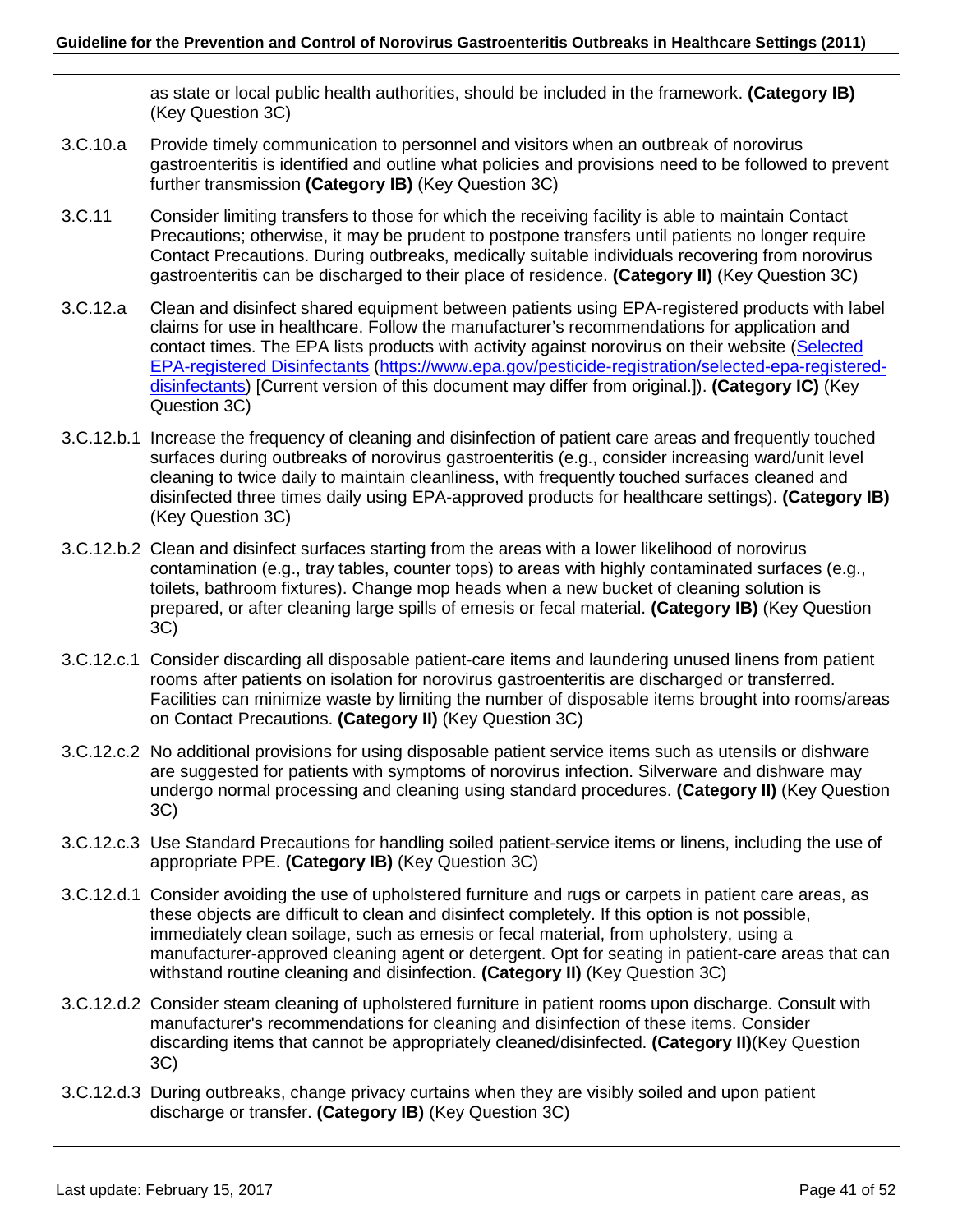- 3.C.12.d.4 Handle soiled linens carefully, without agitating them, to avoid dispersal of virus. Use Standard Precautions, including the use of appropriate PPE (e.g., gloves and gowns), to minimize the likelihood of cross-contamination. **(Category IB)** (Key Question 3C)
- 3.C.12.d.5 Double bagging, incineration, or modifications for laundering are not indicated for handling or processing soiled linen. **(Category II)** (Key Question 3C)
- 3.C.12.e.1 Clean surfaces and patient equipment prior to the application of a disinfectant. Follow the manufacturer's recommendations for optimal disinfectant dilution, application, and surface contact time with an EPA-approved product with claims against norovirus. **(Category IC)** (Key Question 3C)
- 3.C.12.e.2 More research is required to clarify the effectiveness of cleaning and disinfecting agents against norovirus, either through the use of surrogate viruses or the development of human norovirus culture system. **(No recommendation/unresolved issue)** (Key Question 3C)
- 3.C.12.e.3 More research is required to clarify the effectiveness and reliability of fogging, UV irradiation, and ozone mists to reduce norovirus environmental contamination. **(No recommendation/unresolved issue)** (Key Question 3C)
- 3.C.12.e.4 More research is required to evaluate the virucidal capabilities of alcohol-based as well as nonalcohol based hand sanitizers against norovirus. **(No recommendation/unresolved issue)**  (Key Question 3C)
- 3.D Further research is required to evaluate the utility of medications that may attenuate the duration and severity of norovirus illness. **(No recommendation/unresolved issue )**(Key Question 3D)

# <span id="page-41-0"></span>**References**

- 1. Green KY, Ando T, Balayan, et al. Taxonomy of the caliciviruses. J Infect Dis. 2000;181 (Supplement 2):S322-30.
- 2. Atmar RL, Estes MK. The epidemiologic and clinical importance of norovirus infection. Gastroenterol Clin North Am. 2006;35(2):275-290.
- 3. Kaplan JE, Schonberger LB, Varano G, Jackman N, Bied J, Gary GW. An outbreak of acute nonbacterial gastroenteritis in a nursing home. Demonstration of person-to-person transmission by temporal clustering of cases. Am J Epidemiol. 1982;116(6):940-948.
- 4. Mead PS, Slutsker L, Dietz V, et al. Food-related illness and death in the United States. Emerg Infect Dis. 1999;5(5):607-625.
- 5. Widdowson MA, Meltzer MI, Zhang X, Bresee JS, Parashar UD, Glass RI. Cost-effectiveness and potential impact of rotavirus vaccination in the United States. Pediatrics. 2007;119(4):684-697.
- 6. Patel MM, Widdowson MA, Glass RI, Akazawa K, Vinje J, Parashar UD. Systematic literature review of role of noroviruses in sporadic gastroenteritis. Emerg Infect Dis. 2008;14(8):1224-1231.
- 7. Fankhauser RL, Monroe SS, Noel JS, et al. Epidemiologic and molecular trends of "Norwalk-like viruses" associated with outbreaks of gastroenteritis in the United States. J Infect Dis. 2002;186(1):1-7.
- 8. Widdowson MA, Cramer EH, Hadley L, et al. Outbreaks of acute gastroenteritis on cruise ships and on land: identification of a predominant circulating strain of norovirus--United States, 2002. J Infect Dis. 2004;190(1):27-36.
- 9. Siebenga JJ, Vennema H, Zheng DP, et al. Norovirus illness is a global problem: emergence and spread of norovirus GII.4 variants, 2001-2007. J Infect Dis. 2009;200(5):802-812.
- 10. Centers for Disease Control and Prevention (CDC). Norovirus activity--United States, 2006-2007. MMWR. 2007;56(33):842-846.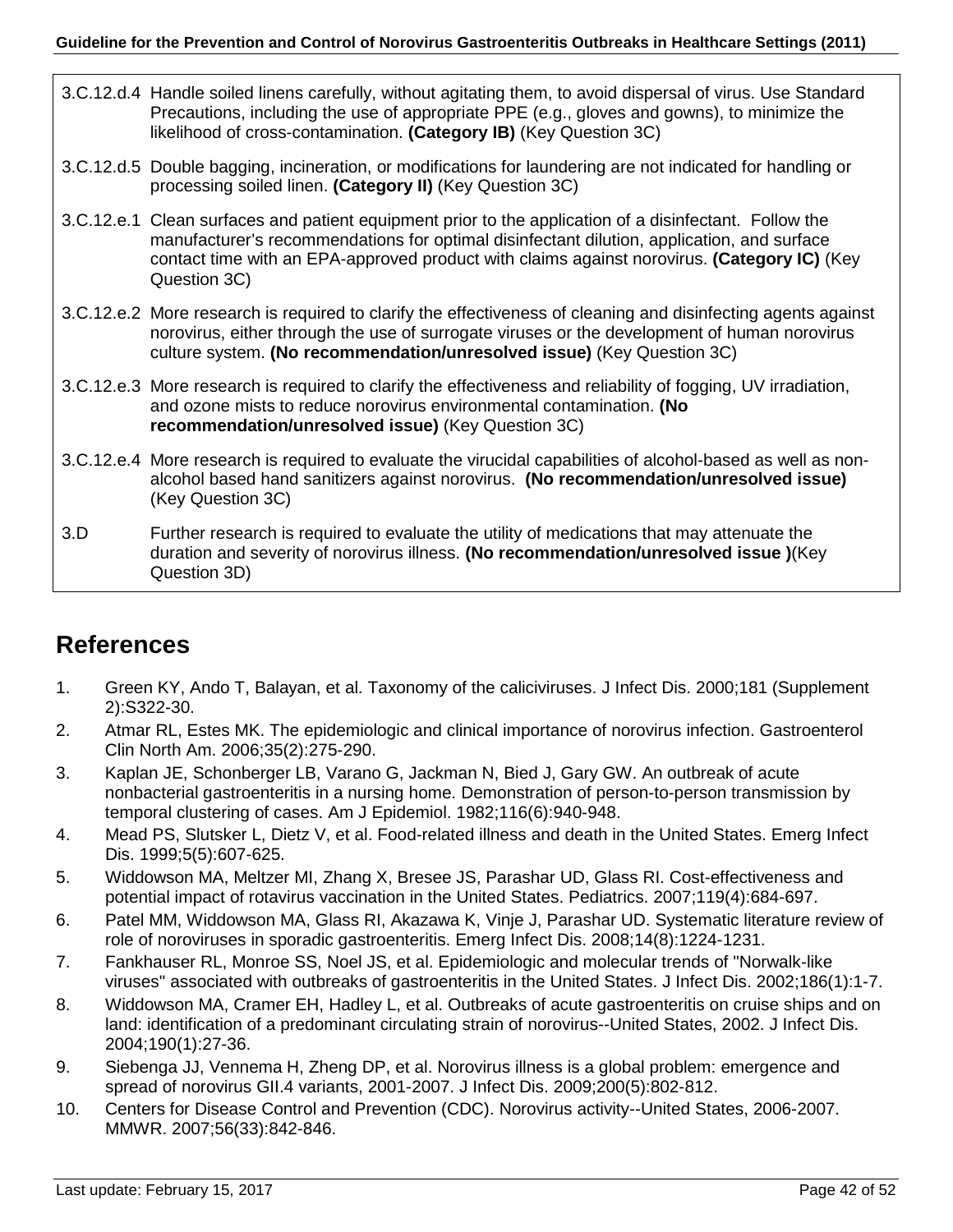- 11. Centers for Disease Control and Prevention (CDC). Surveillance for foodborne disease outbreaks United States, 2006. MMWR. 2009;58(22):609-615.
- 12. Caul EO. Small round structured viruses: airborne transmission and hospital control. Lancet. 1994;343(8908):1240-1242.
- 13. Hutson AM, Atmar RL, Estes MK. Norovirus disease: changing epidemiology and host susceptibility factors. Trends Microbiol. 2004;12(6):279-287.
- 14. Donaldson EF, Lindesmith LC, Lobue AD, Baric RS. Norovirus pathogenesis: mechanisms of persistence and immune evasion in human populations. Immunol Rev. 2008;225:190-211.
- 15. Widerlite L, Trier JS, Blacklow NR, Schreiber DS. Structure of the gastric mucosa in acute infectious bacterial gastroenteritis. Gastroenterology. 1975;68(3):425-430.
- 16. Kaplan JE, Feldman R, Campbell DS, Lookabaugh C, Gary GW. The frequency of a Norwalk-like pattern of illness in outbreaks of acute gastroenteritis. Am J Public Health. 1982;72(12):1329-1332.
- 17. Rabenau HF, Sturmer M, Buxbaum S, Walczok A, Preiser W, Doerr HW. Laboratory diagnosis of norovirus: which method is the best?. Intervirology. 2003;46(4):232-238.
- 18. Trujillo A, McCaustland K, Zheng D, et al. Use of TaqMan real-time reverse transcription-PCR for rapid detection, quantification, and typing of norovirus. Journal of Clinical Microbiology.American Society for Microbiology (ASM), Washington, USA. 2006;44(4):1405-1412. http://dx.doi.org/10.1128/JCM.44.4.1405-1412.2006.
- 19. Said MA, Perl TM, Sears CL. Healthcare epidemiology: gastrointestinal flu: norovirus in health care and long-term care facilities. Clin Infect Dis. 2008;47(9):1202-1208.
- 20. Cannon JL, Papafragkou E, Park GW, Osborne J, Jaykus LA, Vinje J. Surrogates for the study of norovirus stability and inactivation in the environment: aA comparison of murine norovirus and feline calicivirus. J Food Prot. 2006;69(11):2761-2765.
- 21. Guyatt GH, Oxman AD, Vist GE, et al. GRADE: an emerging consensus on rating quality of evidence and strength of recommendations. BMJ. 2008;336(7650):924-926.
- 22. Guyatt GH, Oxman AD, Kunz R, et al. What is "quality of evidence" and why is it important to clinicians? BMJ. 2008;336(7651):995-998.
- 23. Guyatt GH, Oxman AD, Kunz R, et al. Going from evidence to recommendations. BMJ. 2008;336(7652):1049-1051.
- 24. Schunemann HJ, Oxman AD, Brozek J, et al. Grading quality of evidence and strength of recommendations for diagnostic tests and strategies. BMJ. 2008;336(7653):1106-1110.
- 25. [Vessel Sanitation Program Construction Guideline, July 2005.](http://www.cdc.gov/nceh/vsp/ConstructionGuidelines/ConstructionGuidelines2005.pdf) [\(https://www.cdc.gov/nceh/vsp/ConstructionGuidelines/ConstructionGuidelines2005.pdf\)](https://www.cdc.gov/nceh/vsp/ConstructionGuidelines/ConstructionGuidelines2005.pdf) Accessed September 24, 2007.
- 26. [Vessel Sanitation Program Operations Manual, August 2005.](http://www.cdc.gov/nceh/vsp/operationsmanual/OPSManual2005.pdf) [\(https://www.cdc.gov/nceh/vsp/operationsmanual/OPSManual2005.pdf\)](https://www.cdc.gov/nceh/vsp/operationsmanual/OPSManual2005.pdf) Accessed September 24, 2007.
- 27. [Guidance for the Management of Norovirus Infection in Cruise Ships. July 2007.](https://www.gov.uk/government/publications/norovirus-managing-infection-in-cruise-ships) [\(https://www.gov.uk/government/publications/norovirus-managing-infection-in-cruise-ships\)](https://www.gov.uk/government/publications/norovirus-managing-infection-in-cruise-ships) Accessed September 24, 2007.
- 28. Viral Gastroenteritis: Leeds Teaching Hospitals Trust Infection Control Policies. 2008. Available at: [This link is no longer active: http://www.leedsteachinghospitals.com/sites/infection\_control/documents/ VGrevisedJan08.pdf.] Accessed September 24, 2007.
- 29. [National Guidelines on the Management of Outbreaks of Norovirus Infection in Healthcare Settings.](http://www.hpsc.ie/A-Z/Gastroenteric/ViralGastroenteritis/Publications/File,1194,en.pdf) 2003. [\(https://www.gov.uk/government/publications/norovirus-managing-infection-in-cruise-ships\)](https://www.gov.uk/government/publications/norovirus-managing-infection-in-cruise-ships) Accessed September 24, 2007.
- 30. Netherlands: Norovirus Guidelines for Cruiseships and Hotels. 2007. Accessed September 24, 2007.
- 31. Gastroenteritis in an Institution Response Protocol for New South Wales Public Health Units, NSW Health 2005. (updated 2010). Available at: [This link is no longer active: http://www.health.nsw.gov.au/factsheets/guideline/gastro.html]. Accessed September 24, 2007.
- 32. Guidelines for the Management of Norovirus Outbreaks in Hospitals and Elderly Care Institutions, July
- 2007, Auckland Regional Public Health Service, New Zealand. (updated 2008). Available at: [This link is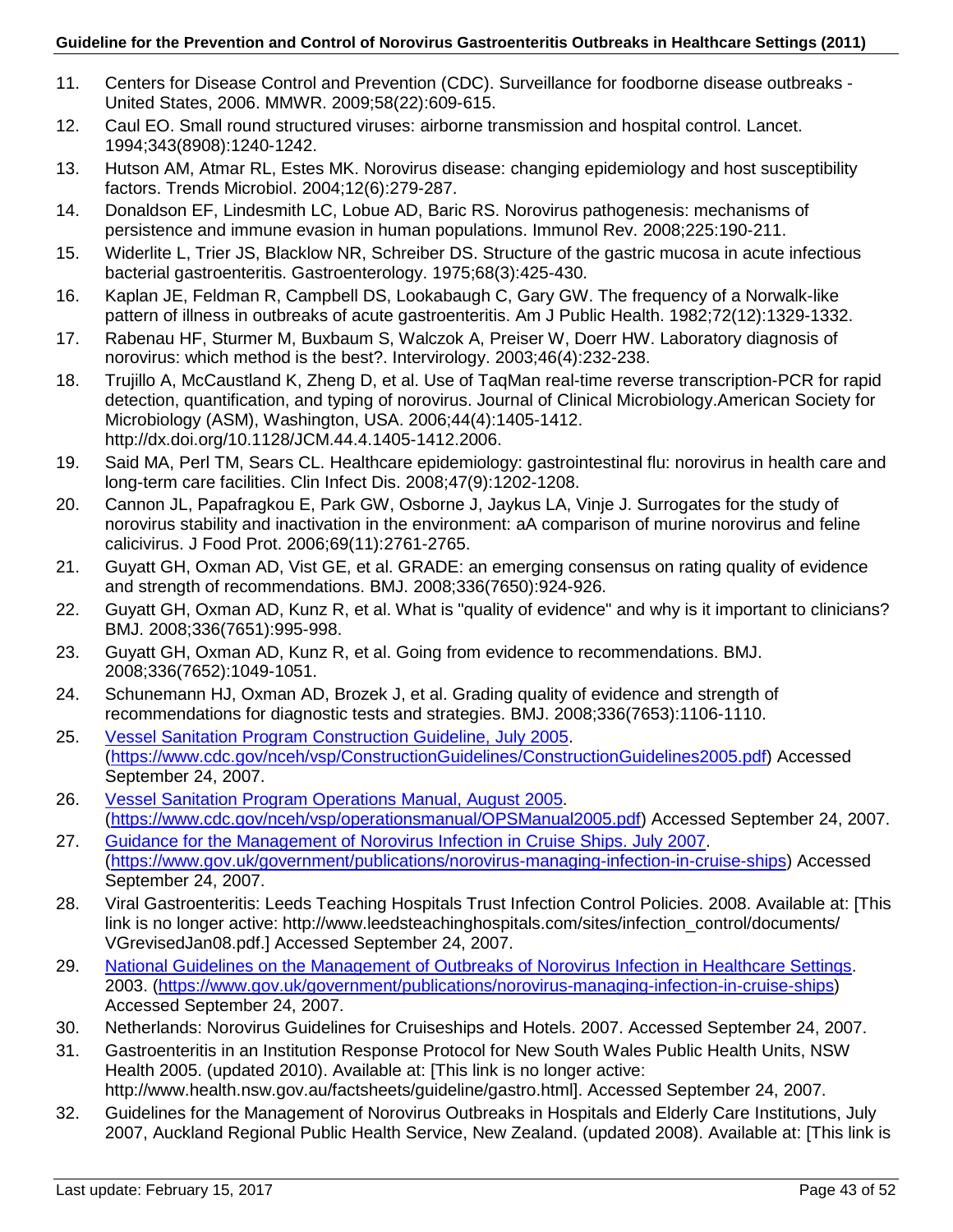no longer active: http://www.arphs.govt.nz/notifiable/downloads/Norovirus\_Guidelines\_2008.pdf.] Accessed September 24, 2007.

- 33. Viral Gastroenteritis Outbreaks: Information for Supervisors in the Child Care and Hospitality Industries. Queensland Health, Australia. (updated 2010). Available at: [This link is no longer active: http://www.health.qld.gov.au/ph/documents/cdb/26888.pdf.] Accessed September 24, 2007.
- 34. [Aide-Memoire for Managing Norovirus Outbreaks in Healthcare Settings Scottish Centre for Infection](http://www.hps.scot.nhs.uk/giz/publicationsdetail.aspx?id=22582)  [and Environmental Health, National Services Scotland.](http://www.hps.scot.nhs.uk/giz/publicationsdetail.aspx?id=22582) 2004. [\(http://www.hps.scot.nhs.uk/giz/publications.aspx\)](http://www.hps.scot.nhs.uk/giz/publications.aspx) Accessed September 24, 2007.
- 35. The Identification and Management of Outbreaks of Norovirus Infection in Tourists and Leisure Industry Settings. 2005. Available at: [This link is no longer active: http://www.sefton.gov.uk/pdf/epd\_norovirusguide.pdf.] Accessed September 24, 2007.
- 36. Guidelines for the Management of Infectious Gastroenteritis in Aged Care Facilities in South Australia. 2005. Available at: [This link is no longer active: http://www.publications.health.sa.gov.au/cgi/viewcontent.cgi?article=1014&context=cdc.] Accessed September 24, 2007.
- 37. General Guidelines for the Management of Viral Gastroenteritis, Community Infection Prevention and Control Policy and Procedure, Gloucestershire Primary Care Trust, 2008. Available at: [This link is no longer active:

http://www.glospct.nhs.uk/pdf/policies/infectioncontrol/gpct%20viral%20gastroenteritis.pdf.] Accessed September 24, 2007.

- 38. Recommendations for the [Prevention and Control of Viral Gastroenteritis Outbreaks in California Long-](http://www.cdph.ca.gov/pubsforms/Guidelines/Documents/PCofViralGastroenteritisOutbreaks.pdf)[Term Care Facilities.](http://www.cdph.ca.gov/pubsforms/Guidelines/Documents/PCofViralGastroenteritisOutbreaks.pdf) 2006. [\(http://www.cdph.ca.gov/pubsforms/Guidelines/Documents/PCofViralGastroenteritisOutbreaks.pdf\)](http://www.cdph.ca.gov/pubsforms/Guidelines/Documents/PCofViralGastroenteritisOutbreaks.pdf) Accessed September 24, 2007.
- 39. Control of Viral Gastroenteritis Outbreaks in Illinois Long-Term Care Facilities. Illinois Department of Public Health. 2006. Available at: [This link is no longer active: http://www.co.mchenry.il.us/departments/health/pdfDocs/PHS/CD/NoroLongFacGuide.pdf.] Accessed September 24, 2007.
- 40. [Norovirus Prevention Guidance for Institutions/Facilities. Virginia Department of Health, January 2007.](http://www.flpic.com/Norovirus_Prev_Guidance_Institutions_2007.pdf) [\(http://www.flpic.com/Norovirus\\_Prev\\_Guidance\\_Institutions\\_2007.pdf\)](http://www.flpic.com/Norovirus_Prev_Guidance_Institutions_2007.pdf) Accessed September 24, 2007.
- 41. [Viral Gastroenteritis Outbreak Guidelines for Child Care Facilities.](http://www.co.washoe.nv.us/repository/files/4/Childcare_guidelines_for_norovirus.pdf) Washoe County District Health Department, Reno, Nevada. [\(https://www.washoecounty.us/repository/files/4/Childcare\\_guidelines\\_for\\_norovirus.pdf\)](https://www.washoecounty.us/repository/files/4/Childcare_guidelines_for_norovirus.pdf) Accessed September 24, 2007.
- 42. [Viral Gastroenteritis Outbreak Guidelines for Community Living Facilities.](http://www.co.washoe.nv.us/repository/files/4/Guidelines%20for%20Norovirus%20in%20ECFs.pdf) Washoe County District Health Department, Reno, Nevada. 2005. [\(https://www.washoecounty.us/repository/files/4/Guidelines%20for%20Norovirus%20in%20ECFs.pdf\)](https://www.washoecounty.us/repository/files/4/Guidelines%20for%20Norovirus%20in%20ECFs.pdf) Accessed September 24, 2007.
- 43. Guidelines for the Epidemiological Investigation of Gastroenteritis Outbreaks in Long Term Care Facilities, Maryland Department of Health and Mental Hygiene. Revised 2001. Available at: [This link is no longer active: http://ideha.dhmh.maryland.gov/pdf/guidelines/gastroenteritis.aspx.] Accessed September 24, 2007.
- 44. Recommendations for the Control of Viral Gastroenteritis Outbreaks in Long-Term Care Facilities and Viral Gastroenteritis Outbreaks in Nursing Homes or Long-Term Care Facilities Guidelines for Environmental Decontamination. Georgia Department of Community Health. Available at: [This link is no longer active:

http://health.state.ga.us/pdfs/epi/notifiable/outbreaks/Norovirus%20cleaning%20guidelines\_LTC.pdf]. Accessed September 24, 2007.

45. Recommendations for the Prevention and Control of Viral Gastroenteritis Outbreaks in Wisconsin Long-Term Care Facilities. Wisconsin Division of Public Health. (updated 2009). Available at: [This link is no longer active: http://www.dhs.wisconsin.gov/rl\_dsl/Providers/norovirusRecoLTCF09.pdf.] Accessed September 24, 2007.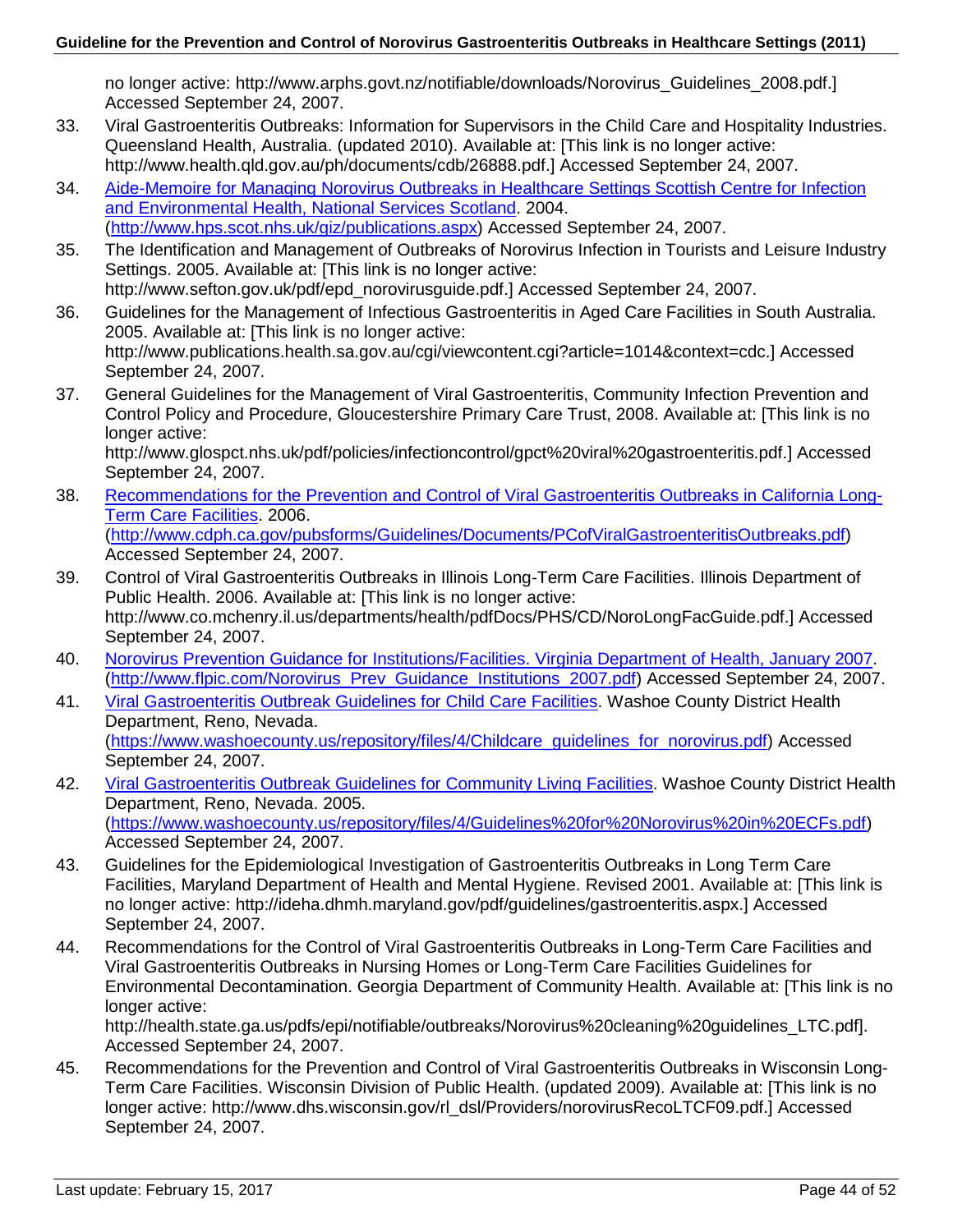- 46. [Norovirus \(Viral Gastroenteritis\) Control Measures for Skilled Nursing Facilities.](http://www.publichealth.lacounty.gov/acd/docs/Norovirus/NorovirusControlMeasures_12_1_06.pdf) Los Angeles County Public Health. 2006. [\(http://www.publichealth.lacounty.gov/acd/docs/Norovirus/NorovirusControlMeasures\\_12\\_1\\_06.pdf\)](http://www.publichealth.lacounty.gov/acd/docs/Norovirus/NorovirusControlMeasures_12_1_06.pdf) Accessed September 24, 2007.
- 47. [Norovirus \(Viral Gastroenteritis\): Information Packet for Nursing Facilities.](http://www.co.thurston.wa.us/health/personalhealth/communicabledisease/pdf/noro_packet.pdf) Washington State Department of Health, May 2005. [\(http://www.co.thurston.wa.us/health/personalhealth/communicabledisease/pdf/noro\\_packet.pdf\)](http://www.co.thurston.wa.us/health/personalhealth/communicabledisease/pdf/noro_packet.pdf) Accessed September 24, 2007.
- 48. Viral Gastroenteritis Guidance. Royal Devon and Exeter. NHS, August 2007. (revised July 2009). Available at: [This link is no longer active: http://www.rdehospital.nhs.uk/docs/patients/services/infection\_control/Viral%20gastroenteritis-Aug2009.pdf.] Accessed September 24, 2007.
- 49. [Norovirus Infections. Public Health Importance and Outbreak Management.](http://www.kingcounty.gov/healthservices/health/communicable/diseases/NorovirusControl.aspx) Public Health-Seattle and King County. Updated March 2010. [\(http://www.kingcounty.gov/depts/health/communicable](http://www.kingcounty.gov/depts/health/communicable-diseases/disease-control/norovirus/management.aspx)[diseases/disease-control/norovirus/management.aspx\)](http://www.kingcounty.gov/depts/health/communicable-diseases/disease-control/norovirus/management.aspx) Accessed September 24, 2007.
- 50. von Elm E, Altman DG, Egger M, et al. The Strengthening the Reporting of Observational Studies in Epidemiology (STROBE) statement: guidelines for reporting observational studies. Ann Intern Med. 2007;147(8):573-577.
- 51. Shea BJ, Grimshaw JM, Wells GA, et al. Development of AMSTAR: a measurement tool to assess the methodological quality of systematic reviews. BMC Med Res Methodol. 2007;7:10.
- 52. Sanderson S, Tatt ID, Higgins JP. Tools for assessing quality and susceptibility to bias in observational studies in epidemiology: a systematic review and annotated bibliography. Int J Epidemiol. 2007;36(3):666-676.
- 53. Moher D, Schulz KF, Altman D, CONSORT Group (Consolidated Standards of Reporting Trials). The CONSORT statement: revised recommendations for improving the quality of reports of parallel-group randomized trials. JAMA. 2001;285(15):1987-1991.
- 54. Jadad AR, Moore RA, Carroll D, et al. Assessing the quality of reports of randomized clinical trials: is blinding necessary? Control Clin Trials. 1996;17(1):1-12.
- 55. [Yale Center for Medical Informatics.](http://ycmi.med.yale.edu/) [Current version of this document may differ from original.] [\(http://ycmi.yale.edu/\)](http://ycmi.yale.edu/) Accessed April 27, 2011.
- 56. Mattner F, Mattner L, Borck HU, Gastmeier P. Evaluation of the impact of the source (patient versus staff) on nosocomial norovirus outbreak severity. Infect Control Hosp Epidemiol. 2005;26(3):268-272.
- 57. Mattner F, Sohr D, Heim A, Gastmeier P, Vennema H, Koopmans M. Risk groups for clinical complications of norovirus infections: an outbreak investigation. Clin Microbiol Infect. 2006;12(1):69-74.
- 58. Lopman BA, Reacher MH, Vipond IB, Sarangi J, Brown DW. Clinical manifestation of norovirus gastroenteritis in health care settings. Clin Infect Dis. 2004;39(3):318-324.
- 59. Lee N, Chan MCW, Wong B, et al. [Fecal viral concentration and diarrhea in norovirus gastroenteritis.](http://wwwnc.cdc.gov/eid/article/13/9/06-1535_article) Emerg Infect Dis. 2007;13(9):1399-1401. [\(http://wwwnc.cdc.gov/eid/article/13/9/06-1535\\_article\)](http://wwwnc.cdc.gov/eid/article/13/9/06-1535_article)
- 60. Rodriguez-Guillen L, Vizzi E, Alcala AC, Pujol FH, Liprandi F, Ludert JE. Calicivirus infection in human immunodeficiency virus seropositive children and adults. J Clin Virol. 2005;33(2):104-109.
- 61. de Wit MA, Koopmans MP, van Duynhoven YT. Risk factors for norovirus, Sapporo-like virus, and group A rotavirus gastroenteritis. Emerg Infect Dis. 2003;9(12):1563-1570.
- 62. Gotz H, Ekdahl K, Lindback J, de Jong B, Hedlund KO, Giesecke J. Clinical spectrum and transmission characteristics of infection with Norwalk-like virus: findings from a large community outbreak in Sweden. Clin Infect Dis. 2001;33(5):622-628.
- 63. Oppermann H, Mueller B, Takkinen J, Klauditz W, Schreier E, Ammon A. An outbreak of viral gastroenteritis in a mother-and-child health clinic. Int J Hyg Environ Health. 2001;203(4):369-373.
- 64. Sharp TW, Hyams KC, Watts D, et al. Epidemiology of Norwalk virus during an outbreak of acute gastroenteritis aboard a US aircraft carrier. J Med Virol. 1995;45(1):61-67.
- 65. Thea DM, Glass R, Grohmann GS, et al. Prevalence of enteric viruses among hospital patients with AIDS in Kinshasa, Zaire. Trans R Soc Trop Med Hyg. 1993;87(3):263-266.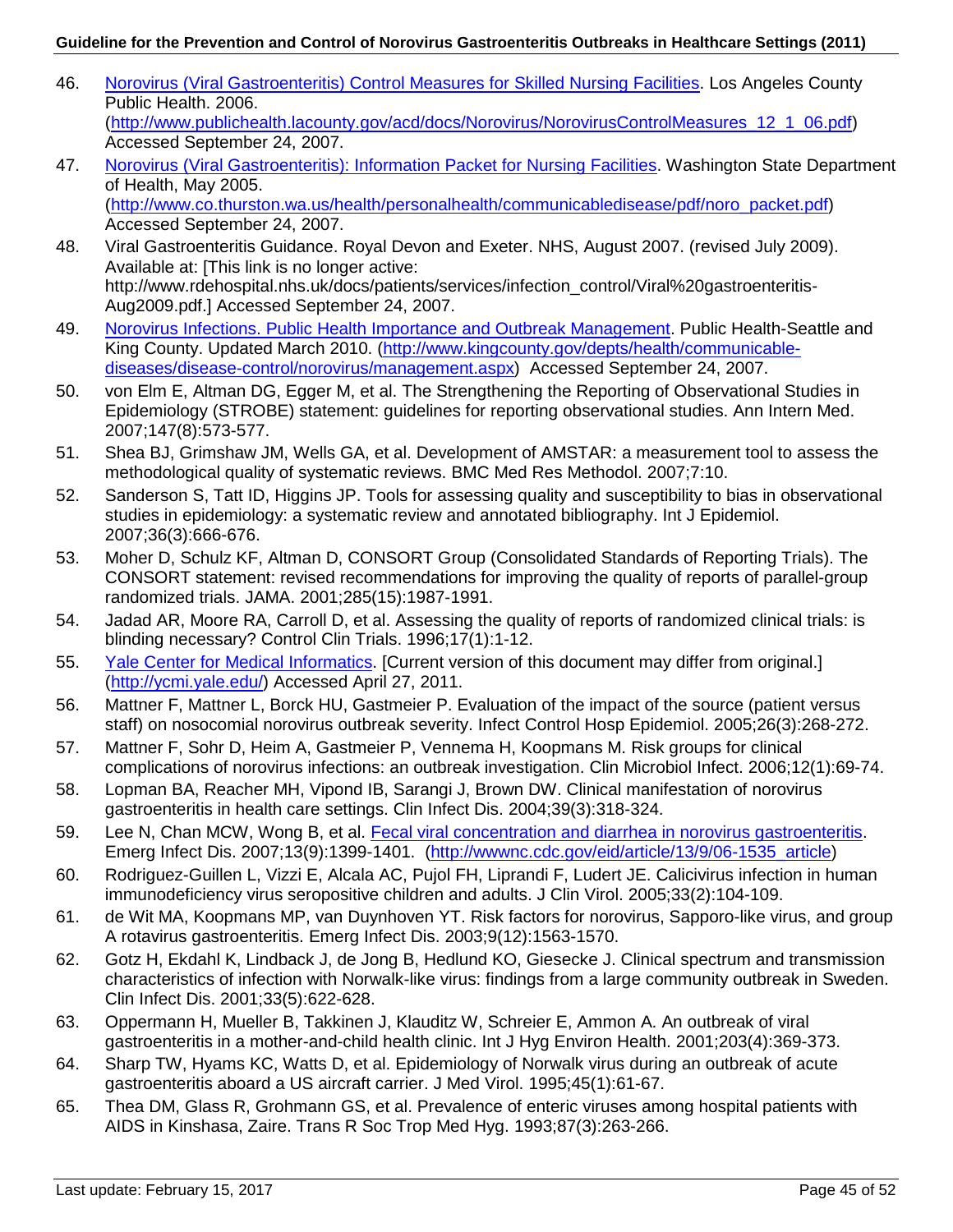- 66. Marx A, Shay DK, Noel JS, et al. An outbreak of acute gastroenteritis in a geriatric long-term-care facility: combined application of epidemiological and molecular diagnostic methods. Infect Control Hosp Epidemiol. 1999;20(5):306-311.
- 67. Caceres VM, Kim DK, Bresee JS, et al. A viral gastroenteritis outbreak associated with person-to-person spread among hospital staff. Infect Control Hosp Epidemiol. 1998;19(3):162-167.
- 68. Cegielski JP, Msengi AE, Miller SE. Enteric viruses associated with HIV infection in Tanzanian children with chronic diarrhea. Pediatr AIDS HIV Infect. 1994;5(5):296-299.
- 69. Halperin T, Vennema H, Koopmans M, et al. No association between histo-blood group antigens and susceptibility to clinical infections with genogroup II norovirus. J Infect Dis. 2008;197(1):63-65.
- 70. Hutson AM, Airaud F, LePendu J, Estes MK, Atmar RL. Norwalk virus infection associates with secretor status genotyped from sera. J Med Virol. 2005;77(1):116-120.
- 71. Thorven M, Grahn A, Hedlund KO, et al. A homozygous nonsense mutation (428G-->A) in the human secretor (FUT2) gene provides resistance to symptomatic norovirus (GGII) infections. J Virol. 2005;79(24):15351-15355.
- 72. Lindesmith L, Moe C, Marionneau S, et al. Human susceptibility and resistance to Norwalk virus infection. Nat Med. 2003;9(5):548-553.
- 73. Hutson AM, Atmar RL, Graham DY, Estes MK. Norwalk virus infection and disease is associated with ABO histo-blood group type. J Infect Dis. 2002;185(9):1335-1337.
- 74. Graham DY, Jiang X, Tanaka T, Opekun AR, Madore HP, Estes MK. Norwalk virus infection of volunteers: new insights based on improved assays. J Infect Dis. 1994;170(1):34-43.
- 75. Nakata S, Chiba S, Terashima H, Yokoyama T, Nakao T. Humoral immunity in infants with gastroenteritis caused by human calicivirus. J Infect Dis. 1985;152(2):274-279.
- 76. Parrino TA, Schreiber DS, Trier JS, Kapikian AZ, Blacklow NR. Clinical immunity in acute gastroenteritis caused by Norwalk agent. N Engl J Med. 1977;297(2):86-89.
- 77. Fretz R, Svoboda P, Schorr D, Tanner M, Baumgartner A. Risk factors for infections with Norovirus gastrointestinal illness in Switzerland. Eur J Clin Microbiol Infect Dis. 2005;24(4):256-261.
- 78. Meyer E, Ebner W, Scholz R, Dettenkofer M, Daschner FD. Nosocomial outbreak of norovirus gastroenteritis and investigation of ABO histo-blood group type in infected staff and patients. J Hosp Infect. 2004;56(1):64-66.
- 79. Centers for Disease Control and Prevention (CDC). Norovirus outbreak in an elementary school--District of Columbia, February 2007. MMWR. 2008;56(51-52):1340-1343.
- 80. Centers for Disease Control and Prevention (CDC). Multistate outbreak on norovirus gastroenteritis among attendees at a family reunion -- Grant County, West Virginia, October 2006. MMWR. 2007;56(27):673-678.
- 81. Costas L, Vilella A, Llupia A, Bosch J, Jimenez de Anta MT, Trilla A. Outbreak of norovirus gastroenteritis among staff at a hospital in Barcelona, Spain, September 2007. Euro Surveill. 2007;12(11):E071122.5.
- 82. Lopman BA, Andrews N, Sarangi J, Vipond IB, Brown DW, Reacher MH. Institutional risk factors for outbreaks of nosocomial gastroenteritis: survival analysis of a cohort of hospital units in South-west England, 2002-2003. J Hosp Infect. 2005;60(2):135-143.
- 83. Evans MR, Meldrum R, Lane W, et al. An outbreak of viral gastroenteritis following environmental contamination at a concert hall. Epidemiol Infect. 2002;129(2):355-360.
- 84. Lachlan M, Licence K, Oates K, Vaughan S, Hill R. Practical lessons from the management of an outbreak of small round structured virus (Norwalk-like virus) gastroenteritis. Commun Dis Public Health. 2002;5(1):43-47.
- 85. Love SS, Jiang X, Barrett E, Farkas T, Kelly S. A large hotel outbreak of Norwalk-like virus gastroenteritis among three groups of guests and hotel employees in Virginia. Epidemiol Infect. 2002;129(1):127-132.
- 86. Anderson AD, Garrett VD, Sobel J, et al. Multistate outbreak of Norwalk-like virus gastroenteritis associated with a common caterer. Am J Epidemiol. 2001;154(11):1013-1019.
- 87. Cunney RJ, Costigan P, McNamara EB, et al. Investigation of an outbreak of gastroenteritis caused by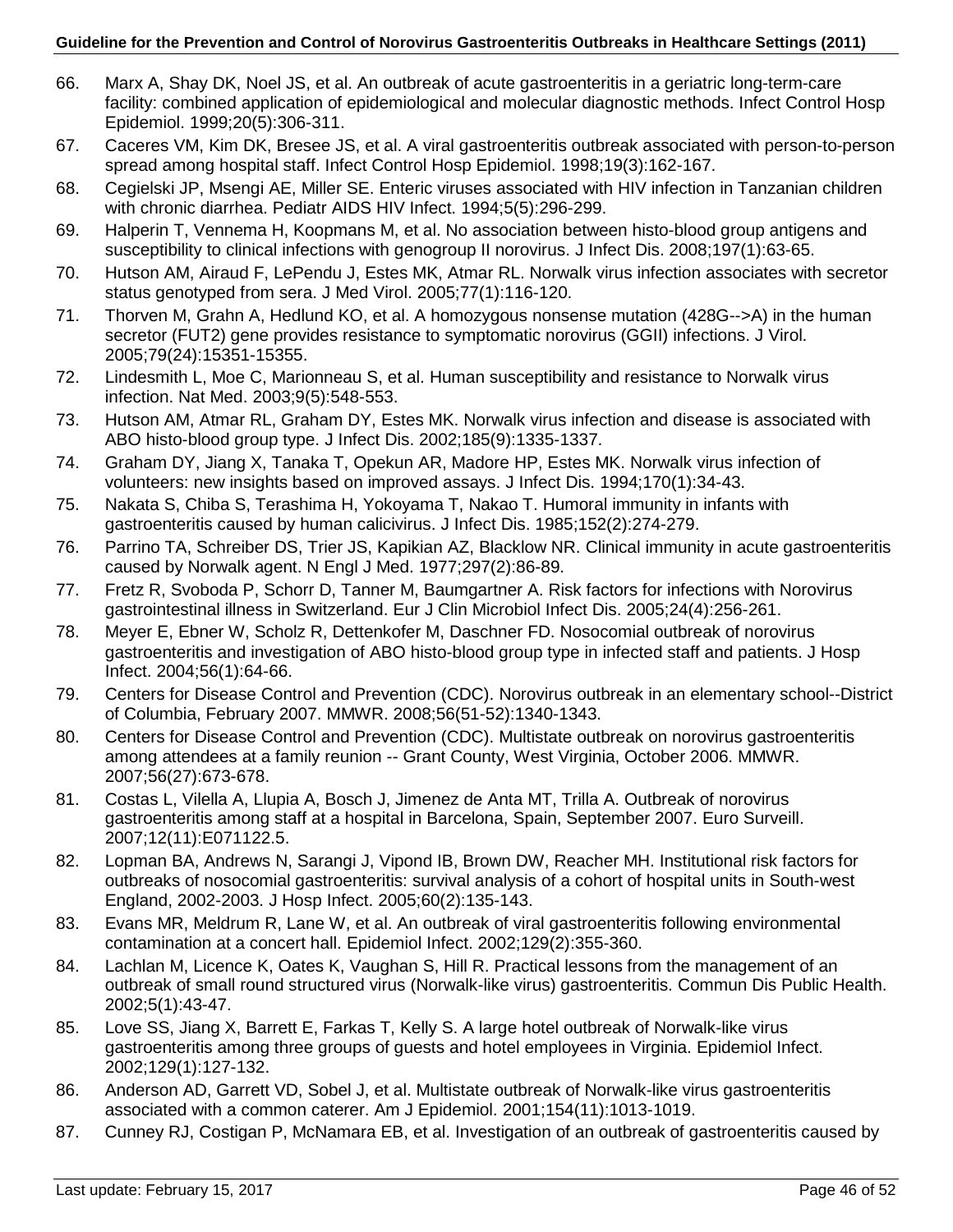Norwalk-like virus, using solid phase immune electron microscopy. J Hosp Infect. 2000;44(2):113-118.

- 88. Marks PJ, Vipond IB, Carlisle D, Deakin D, Fey RE, Caul EO. Evidence for airborne transmission of Norwalk-like virus (NLV) in a hotel restaurant. Epidemiol Infect. 2000;124(3):481-487.
- 89. Lo SV, Connolly AM, Palmer SR, Wright D, Thomas PD, Joynson D, The role of the pre-symptomatic food handler in a common source outbreak of food-borne SRSV gastroenteritis in a group of hospitals. Epidemiol Infect. 1994;113(3):513-521.
- 90. Patterson T, Hutchings P, Palmer S. Outbreak of SRSV gastroenteritis at an international conference traced to food handled by a post-symptomatic caterer. Epidemiol Infect. 1993;111(1):157-162.
- 91. Alexander WJ, Holmes JR, Shaw JF, Riley WE, Roper WL. Norwalk virus outbreak at a college campus. South Med J. 1986;79(1):33-36.
- 92. Wit MA, Widdowson V, H., Bruin Ed, Fernandes T, Koopmans M. Large outbreak of norovirus: the baker who should have known better. Journal of Infection. Elsevier, Amsterdam, Netherlands. 2007;55(2):188- 193.
- 93. Centers for Disease Control and Prevention (CDC). Norovirus outbreak associated with ill food-service workers--Michigan, January-February 2006. MMWR. 2007;56(46):1212-1216.
- 94. Rizzo C, Di Bartolo I, Santantonio M, et al. Epidemiological and virological investigation of a Norovirus outbreak in a resort in Puglia, Italy. BMC Infect Dis. 2007;7:135.
- 95. Schmid D, Stuger HP, Lederer I, et al. A foodborne norovirus outbreak due to manually prepared salad, Austria 2006. Infection. 2007;35(4):232-239.
- 96. Payne J, Hall M, Lutzke M, Armstrong C, King J. Multisite outbreak of norovirus associated with a franchise restaurant - Kent County, Michigan, May 2005. MMWR. 2006;55(14):395-397.
- 97. Grotto I, Huerta M, Balicer RD, et al. An outbreak of norovirus gastroenteritis on an Israeli military base. Infection. 2004;32(6):339-343.
- 98. Marks PJ, Vipond IB, Regan FM, Wedgwood K, Fey RE, Caul EO. A school outbreak of Norwalk-like virus: evidence for airborne transmission. Epidemiol Infect. 2003;131(1):727-736.
- 99. Stegenga J, Bell E, Matlow A. The role of nurse understaffing in nosocomial viral gastrointestinal infections on a general pediatrics ward. Infect Control Hosp Epidemiol. 2002;23(3):133-136.
- 100. Becker KM, Moe CL, Southwick KL, MacCormack JN. Transmission of Norwalk virus during football game. N Engl J Med. 2000;343(17):1223-1227.
- 101. Parashar UD, Dow L, Fankhauser RL, et al. An outbreak of viral gastroenteritis associated with consumption of sandwiches: implications for the control of transmission by food handlers. Epidemiol Infect. 1998;121(3):615-621.
- 102. McEvoy M, Blake W, Brown D, Green J, Cartwright R. An outbreak of viral gastroenteritis on a cruise ship. Commun Dis Rep CDR Rev. 1996;6(13):R188-92.
- 103. Chadwick PR, McCann R. Transmission of a small round structured virus by vomiting during a hospital outbreak of gastroenteritis. J Hosp Infect. 1994;26(4):251-259.
- 104. Reid JA, Caul EO, White DG, Palmer SR. Role of infected food handler in hotel outbreak of Norwalk-like viral gastroenteritis: implications for control. Lancet. 1988;2(8606):321-323.
- 105. Iversen AM, Gill M, Bartlett CL, Cubitt WD, McSwiggan DA. Two outbreaks of foodborne gastroenteritis caused by a small round structured virus: evidence of prolonged infectivity in a food handler. Lancet. 1987;2(8558):556-558.
- 106. White KE, Osterholm MT, Mariotti JA, et al. A foodborne outbreak of Norwalk virus gastroenteritis. Evidence for post-recovery transmission. Am J Epidemiol. 1986;124(1):120-126.
- 107. Kaplan JE, Gary GW, Baron RC, et al. Epidemiology of Norwalk gastroenteritis and the role of Norwalk virus in outbreaks of acute nonbacterial gastroenteritis. Ann Intern Med. 1982;96(6 Pt 1):756-761.
- 108. Tu ETV, Bull RA, Greening GE, et al. Epidemics of gastroenteritis during 2006 were associated with the spread of norovirus GII.4 variants 2006a and 2006b. Clinical Infectious Diseases. 2008;46(3):413-420.
- 109. Adamson WE, Gunson RN, Maclean A, Carman WF. Emergence of a new norovirus variant in Scotland in 2006. J Clin Microbiol. 2007;45(12):4058-4060.
- 110. Gallimore CI, Cubitt D, du Plessis N, Gray JJ. Asymptomatic and symptomatic excretion of noroviruses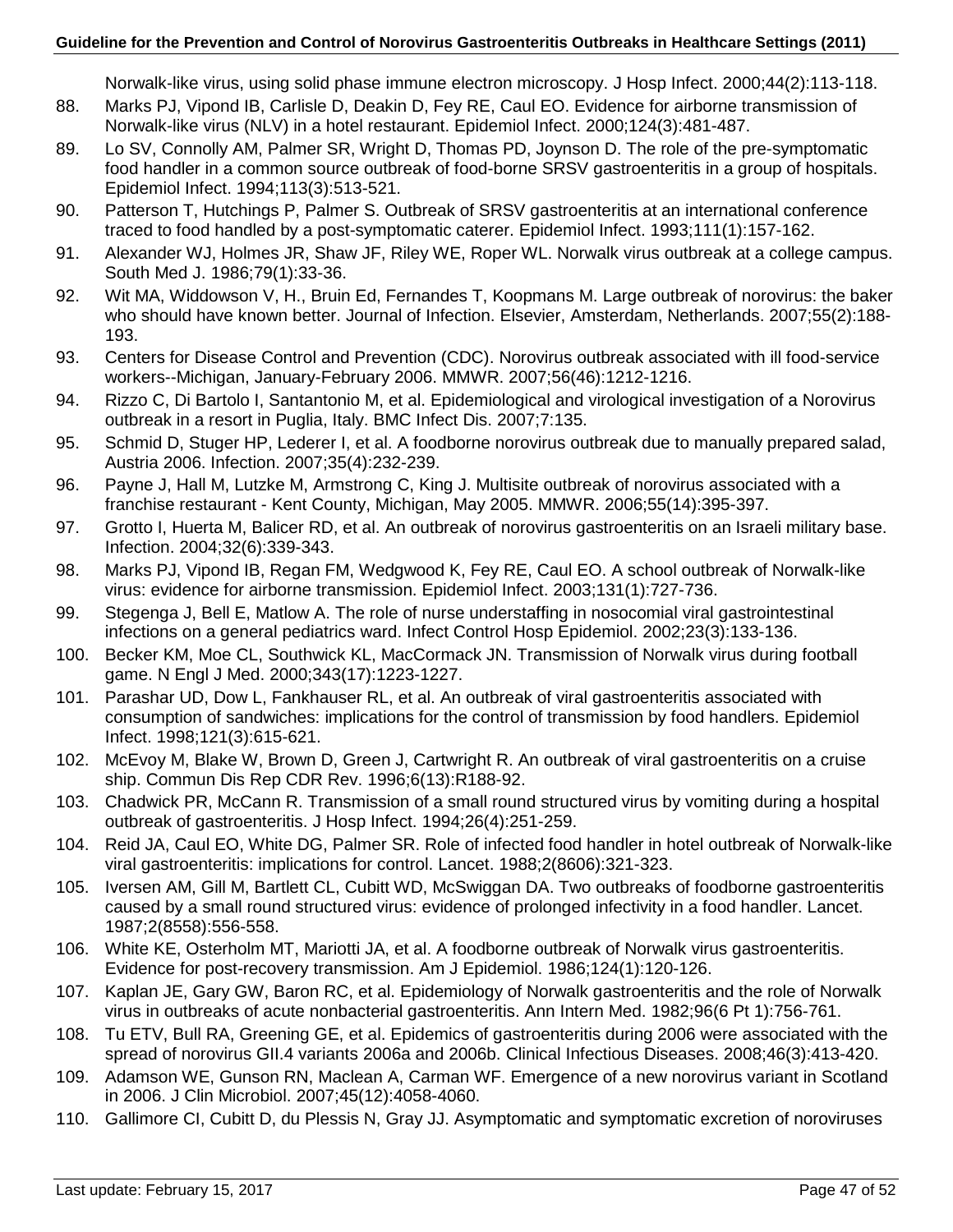during a hospital outbreak of gastroenteritis. J Clin Microbiol. 2004;42(5):2271-2274.

- 111. Blanton LH, Adams SM, Beard RS, et al. Molecular and epidemiologic trends of caliciviruses associated with outbreaks of acute gastroenteritis in the United States, 2000-2004. J Infect Dis. 2006;193(3):413- 421.
- 112. Mattison K, Karthikeyan K, Abebe M, et al. Survival of calicivirus in foods and on surfaces: experiments with feline calicivirus as a surrogate for norovirus. J Food Prot. 2007;70(2):500-503.
- 113. Lindesmith L, Moe C, Lependu J, Frelinger JA, Treanor J, Baric RS. Cellular and humoral immunity following Snow Mountain virus challenge. J Virol. 2005;79(5):2900-2909.
- 114. Fretz R, Herrmann L, Christen A, et al. Frequency of Norovirus in stool samples from patients with gastrointestinal symptoms in Switzerland. Eur J Clin Microbiol Infect Dis. 2005;24(3):214-216.
- 115. Fretz R, Svoboda P, Luthi TM, Tanner M, Baumgartner A. Outbreaks of gastroenteritis due to infections with Norovirus in Switzerland, 2001-2003. Epidemiol Infect. 2005;133(3):429-437.
- 116. Turcios RM, Widdowson MA, Sulka AC, Mead PS, Glass RI. Reevaluation of epidemiological criteria for identifying outbreaks of acute gastroenteritis due to norovirus: United States, 1998-2000. Clin Infect Dis. 2006;42(7):964-969.
- 117. Duizer E, Pielaat A, Vennema H, Kroneman A, Koopmans M. Probabilities in norovirus outbreak diagnosis. J Clin Virol. 2007;40(1):38-42.
- 118. Gray JJ, Kohli E, Ruggeri FM, et al. European multicenter evaluation of commercial enzyme immunoassays for detecting norovirus antigen in fecal samples. Clin Vaccine Immunol. 2007;14(10):1349-1355.
- 119. Richards AF, Lopman B, Gunn A, et al. Evaluation of a commercial ELISA for detecting Norwalk-like virus antigen in faeces. J Clin Virol. 2003;26(1):109-115.
- 120. Khamrin P, Nguyen TA, Phan TG, et al. Evaluation of immunochromatography and commercial enzymelinked immunosorbent assay for rapid detection of norovirus antigen in stool samples. J Virol Methods. 2008;147(2):360-363.
- 121. Wiechers C, Bissinger AL, Hamprecht K, Kimmig P, Jahn G, Poets CF. Apparently non-specific results found using a norovirus antigen immunoassay for fecal specimens from neonates. Journal of Perinatology. 2008;28(1):79-81.
- 122. Castriciano S, Luinstra K, Petrich A, et al. Comparison of the RIDASCREEN norovirus enzyme immunoassay to IDEIA NLV GI/GII by testing stools also assayed by RT-PCR and electron microscopy. J Virol Methods. 2007;141(2):216-219.
- 123. Wilhelmi de Cal I, Revilla A, del Alamo JM, Roman E, Moreno S, Sanchez-Fauquier A. Evaluation of two commercial enzyme immunoassays for the detection of norovirus in faecal samples from hospitalised children with sporadic acute gastroenteritis. Clin Microbiol Infect. 2007;13(3):341-343.
- 124. de Bruin E, Duizer E, Vennema H, Koopmans MP. Diagnosis of Norovirus outbreaks by commercial ELISA or RT-PCR. J Virol Methods. 2006;137(2):259-264.
- 125. Okitsu-Negishi S, Okame M, Shimizu Y, et al. Detection of norovirus antigens from recombinant viruslike particles and stool samples by a commercial norovirus enzyme-linked immunosorbent assay kit. J Clin Microbiol. 2006;44(10):3784-3786.
- 126. Burton-MacLeod JA, Kane EM, Beard RS, Hadley LA, Glass RI, Ando T. Evaluation and comparison of two commercial enzyme-linked immunosorbent assay kits for detection of antigenically diverse human noroviruses in stool samples. J Clin Microbiol. 2004;42(6):2587-2595.
- 127. Christen A, Fretz R, Tanner M, Svoboda P. Evaluation of a commercial ELISA kit for the detection of Norovirus antigens in human stool specimens. Mitteilungen aus Lebensmitteluntersuchung und Hygiene.Bundesamt fur Gesundheit. 2003;94(6):594-602.
- 128. Gunson RN, Miller J, Carman WF. Comparison of real-time PCR and EIA for the detection of outbreaks of acute gastroenteritis caused by norovirus. Commun Dis Public Health. 2003;6(4):297-299.
- 129. Nordgren J, Bucardo F, Dienus O, Svensson L, Lindgren PE. Novel light-upon-extension real-time PCR assays for detection and quantification of genogroup I and II noroviruses in clinical specimens. J Clin Microbiol. 2008;46(1):164-170.
- 130. De Medici D, Suffredini E, Crudeli S, Ruggeri FM. Effectiveness of an RT-booster-PCR method for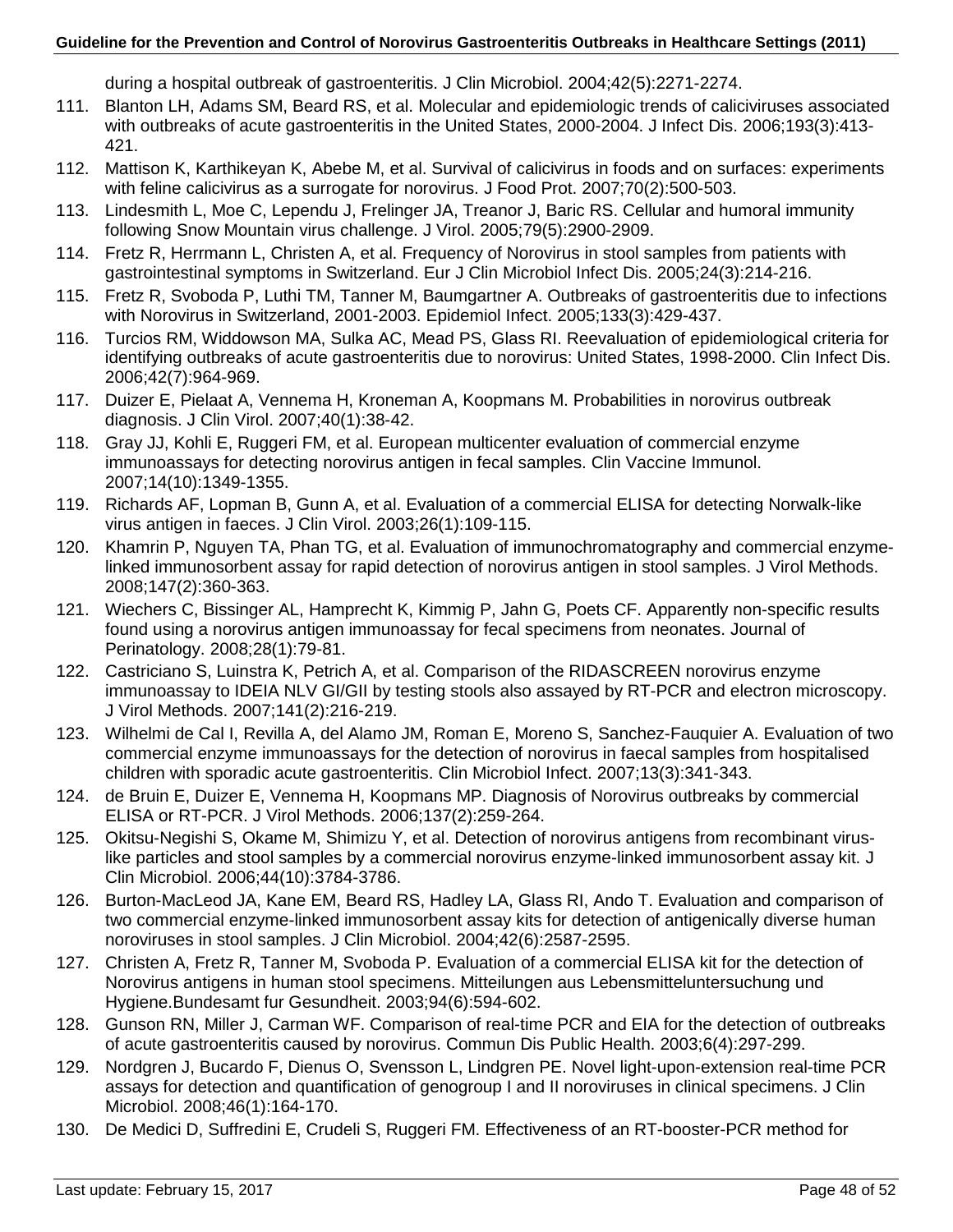detection of noroviruses in stools collected after an outbreak of gastroenteritis. J Virol Methods. 2007;144(1-2):161-164.

- 131. Hymas W, Atkinson A, Stevenson J, Hillyard D. Use of modified oligonucleotides to compensate for sequence polymorphisms in the real-time detection of norovirus. J Virol Methods. 2007;142(1-2):10-14.
- 132. Logan C, O'Leary JJ, O'Sullivan N. Real-time reverse transcription PCR detection of norovirus, sapovirus and astrovirus as causative agents of acute viral gastroenteritis. J Virol Methods. 2007;146(1- 2):36-44.
- 133. Menton JF, Kearney K, Morgan JG. Development of a real-time RT-PCR and Reverse Line probe Hybridisation assay for the routine detection and genotyping of Noroviruses in Ireland. Virol J. 2007;4:86.
- 134. Wolf S, Williamson WM, Hewitt J, et al. Sensitive multiplex real-time reverse transcription-PCR assay for the detection of human and animal noroviruses in clinical and environmental samples. Appl Environ Microbiol. 2007;73(17):5464-5470.
- 135. Yoda T, Suzuki Y, Yamazaki K, et al. Evaluation and application of reverse transcription loop-mediated isothermal amplification for detection of noroviruses. J Med Virol. 2007;79(3):326-334.
- 136. Antonishyn NA, Crozier NA, McDonald RR, Levett PN, Horsman GB. Rapid detection of Norovirus based on an automated extraction protocol and a real-time multiplexed single-step RT-PCR. J Clin Virol. 2006;37(3):156-161.
- 137. Hohne M, Schreier E. Detection and Characterization of Norovirus Outbreaks in Germany: Application of a One-Tube RT-PCR Using a Fluorogenic Real-Time Detection System. J Med Virol. 2004;72(2):312- 319.
- 138. Rohayem J, Berger S, Juretzek T, et al. A simple and rapid single-step multiplex RT-PCR to detect Norovirus, Astrovirus and Adenovirus in clinical stool samples. J Virol Methods. 2004;118(1):49-59.
- 139. Schmid M, Oehme R, Schalasta G, Brockmann S, Kimmig P, Enders G. Fast detection of Noroviruses using a real-time PCR assay and automated sample preparation. BMC Infect Dis. 2004;4:15.
- 140. Vinje J, Vennema H, Maunula L, et al. International collaborative study to compare reverse transcriptase PCR assays for detection and genotyping of noroviruses. J Clin Microbiol. 2003;41(4):1423-1433.
- 141. Tatsumi M, Nakata S, Sakai Y, Honma S, Numata-Kinoshita K, Chiba S. Detection and differentiation of Norwalk virus by reverse transcription-polymerase chain reaction and enzyme-linked immunosorbent assay. J Med Virol. 2002;68(2):285-290.
- 142. O'Neill HJ, McCaughey C, Wyatt DE, Mitchell F, Coyle PV. Gastroenteritis outbreaks associated with Norwalk-like viruses and their investigation by nested RT-PCR. BMC Microbiol. 2001;1:14.
- 143. Jean J, D'Souza D, Jaykus LA. Transcriptional enhancement of RT-PCR for rapid and sensitive detection of Noroviruses. FEMS Microbiol Lett. 2003;226(2):339-345.
- 144. Greene SR, Moe CL, Jaykus LA, Cronin M, Grosso L, Aarle P. Evaluation of the NucliSens Basic Kit assay for detection of Norwalk virus RNA in stool specimens. J Virol Methods. 2003;108(1):123-131.
- 145. Tian P, Mandrell R. Detection of norovirus capsid proteins in faecal and food samples by a real time immuno-PCR method. Journal of Applied Microbiology. 2006;100(3):564-574.
- 146. Beuret C. A simple method for isolation of enteric viruses (noroviruses and enteroviruses) in water. J Virol Methods. 2003;107(1):1-8.
- 147. Vinje J, Hamidjaja RA, Sobsey MD. Development and application of a capsid VP1 (region D) based reverse transcription PCR assay for genotyping of genogroup I and II noroviruses. J Virol Methods. 2004;116(2):109-117.
- 148. Murata T, Katsushima N, Mizuta K, Muraki Y, Hongo S, Matsuzaki Y. Prolonged norovirus shedding in infants <or=6 months of age with gastroenteritis. Pediatr Infect Dis J. 2007;26(1):46-49.
- 149. Rockx B, De Wit M, Vennema H, et al. Natural history of human calicivirus infection: a prospective cohort study. Clin Infect Dis. 2002;35(3):246-253.
- 150. Marshall JA, Salamone S, Yuen L, Catton MG, Wright JP. High level excretion of Norwalk-like virus following resolution of clinical illness. Pathology. 2001;33(1):50-52.
- 151. Hedlund K-, Bennet R, Eriksson M, Ehrnst A. Norwalk-like virus as a cause of diarrhea in a pediatric hospital. Clinical Microbiology and Infection. 1998;4(8):417-421.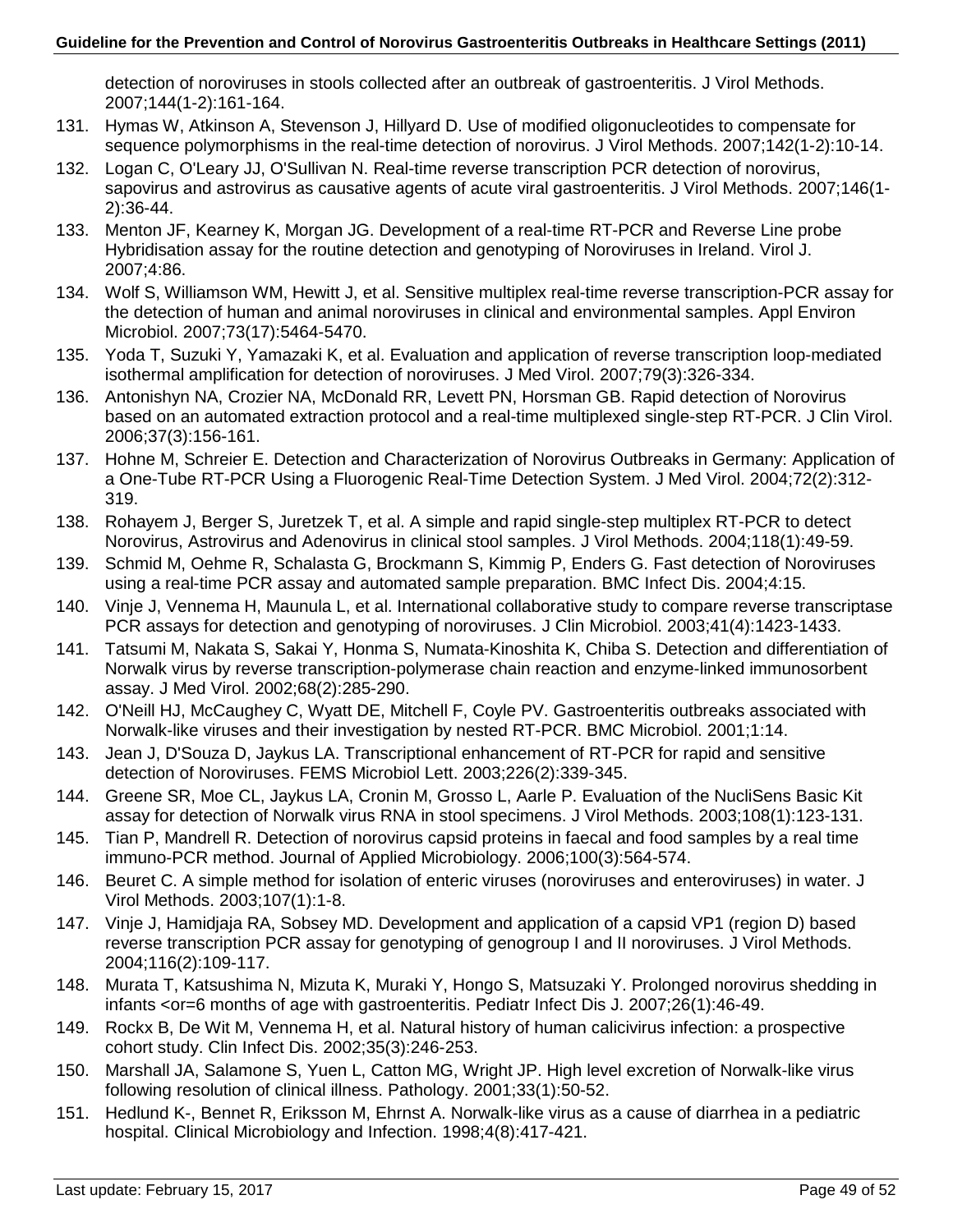- 152. Chiba S, Sakuma Y, Kogasaka R, et al. Fecal shedding of virus in relation to the days of illness in infantile gastroenteritis due to calicivirus. J Infect Dis. 1980;142(2):247-249.
- 153. Dalling J. A review of environmental contamination during outbreaks of Norwalk-like virus. Br J Infect Control. 2004;5(2):9-13.
- 154. Wu HM, Fornek M, Schwab KJ, et al. A norovirus outbreak at a long-term-care facility: the role of environmental surface contamination. Infect Control Hosp Epidemiol. 2005;26(10):802-810.
- 155. Jones EL, Kramer A, Gaither M, Gerba CP. Role of fomite contamination during an outbreak of norovirus on houseboats. Int J Environ Health Res. 2007;17(2):123-131.
- 156. Clay S, Maherchandani S, Malik YS, Goyal SM. Survival on uncommon fomites of feline calicivirus, a surrogate of noroviruses. Am J Infect Control. 2006;34(1):41-43.
- 157. Gallimore CI, Taylor C, Gennery AR, et al. Environmental monitoring for gastroenteric viruses in a pediatric primary immunodeficiency unit. J Clin Microbiol. 2006;44(2):395-399.
- 158. Kuusi M, Nuorti JP, Maunula L, et al. A prolonged outbreak of Norwalk-like calicivirus (NLV) gastroenteritis in a rehabilitation centre due to environmental contamination. Epidemiol Infect. 2002;129(1):133-138.
- 159. Cheesbrough JS, Green J, Gallimore CI, Wright PA, Brown DW. Widespread environmental contamination with Norwalk-like viruses (NLV) detected in a prolonged hotel outbreak of gastroenteritis. Epidemiol Infect. 2000;125(1):93-98.
- 160. Schvoerer E, Bonnet F, Dubois V, et al. A hospital outbreak of gastroenteritis possibly related to the contamination of tap water by a small round structured virus. J Hosp Infect. 1999;43(2):149-154.
- 161. Green J, Wright PA, Gallimore CI, Mitchell O, Morgan-Capner P, Brown DW. The role of environmental contamination with small round structured viruses in a hospital outbreak investigated by reversetranscriptase polymerase chain reaction assay. J Hosp Infect. 1998;39(1):39-45.
- 162. D'Souza DH, Sair A, Williams K, et al. Persistence of caliciviruses on environmental surfaces and their transfer to food. Int J Food Microbiol. 2006;108(1):84-91.
- 163. Paulson DS. The transmission of surrogate Norwalk virus from inanimate surfaces to gloved hands: is it a threat? Food Protection Trends.International Association for Food Protection. 2005;25(6):450-454.
- 164. Lopman BA, Reacher MH, Vipond IB, et al. Epidemiology and cost of nosocomial gastroenteritis, Avon, England, 2002-2003. Emerg Infect Dis. 2004;10(10):1827-1834.
- 165. Billgren M, Christenson B, Hedlund KO, Vinje J. Epidemiology of Norwalk-like human caliciviruses in hospital outbreaks of acute gastroenteritis in the Stockholm area in 1996. J Infect. 2002;44(1):26-32.
- 166. Hansen S, Stamm-Balderjahn S, Zuschneid I, et al. Closure of medical departments during nosocomial outbreaks: data from a systematic analysis of the literature. J Hosp Infect. 2007;65(4):348-353.
- 167. Zingg W, Colombo C, Jucker T, Bossart W, Ruef C. Impact of an outbreak of norovirus infection on hospital resources. Infect Control Hosp Epidemiol. 2005;26(3):263-267.
- 168. Johnston CP, Qiu H, Ticehurst JR, et al. Outbreak management and implications of a nosocomial norovirus outbreak. Clin Infect Dis. 2007;45(5):534-540.
- 169. Leuenberger S, Widdowson MA, Feilchenfeldt J, Egger R, Streuli RA. Norovirus outbreak in a district general hospital--new strain identified. Swiss Med Wkly. 2007;137(3-4):57-81.
- 170. Cheng FW, Leung TF, Lai RW, Chan PK, Hon EK, Ng PC. Rapid control of norovirus gastroenteritis outbreak in an acute paediatric ward. Acta Paediatr. 2006;95(5):581-586.
- 171. Simon A, Schildgen O, Maria Eis-Hubinger A, et al. Norovirus outbreak in a pediatric oncology unit. Scand J Gastroenterol. 2006;41(6):693-699.
- 172. Conway R, Bunt S, Mathias E, Said H. The Norovirus experience: an exercise in outbreak management at a tertiary referral hospital. Aust Infect Control. 2005;10(3):95, 97-102.
- 173. Cooper E, Blamey S. A nopwvmus gastroenter-itis epidemic in a long-term-carefacility. Infection Control and Hospital Epidemiology. 2005;26(3):256-258.
- 174. Navarro G, Sala RM, Segura F, et al. An outbreak of norovirus infection in a long-term-care unit in Spain. Infect Control Hosp Epidemiol. 2005;26(3):259-262.
- 175. Schmid D, Lederer I, Pichler AM, Berghold C, Schreier E, Allerberger F. An outbreak of Norovirus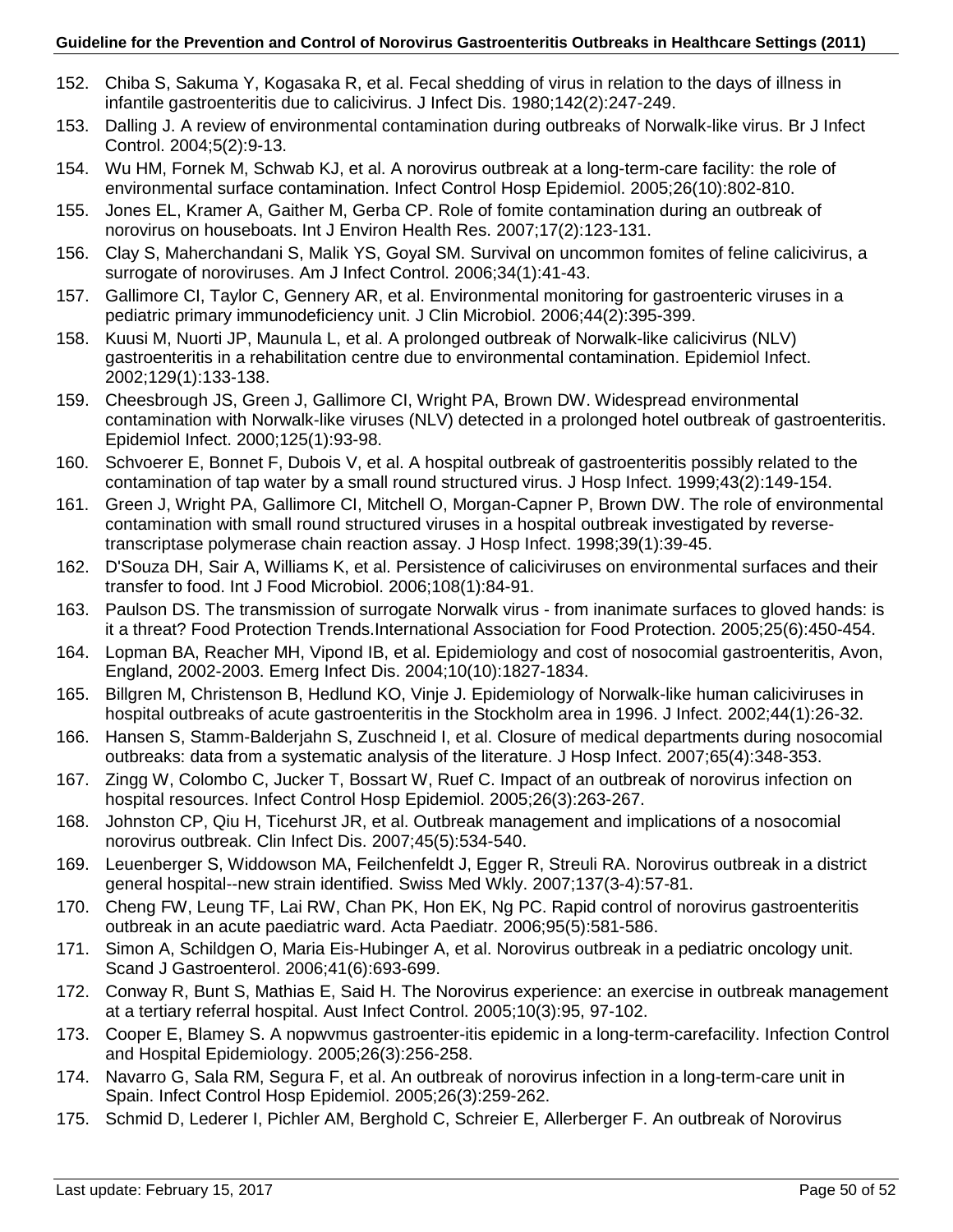infection affecting an Austrian nursing home and a hospital. Wien Klin Wochenschr. 2005;117(23- 24):802-808.

- 176. Weber DJ, Sickbert-Bennett EE, Vinje J, et al. Lessons learned from a norovirus outbreak in a locked pediatric inpatient psychiatric unit. Infect Control Hosp Epidemiol. 2005;26(10):841-843.
- 177. Lynn S, Toop J, Hanger C, Millar N. Norovirus outbreaks in a hospital setting: the role of infection control. N Z Med J. 2004;117(1189):U771.
- 178. Khanna N, Goldenberger D, Graber P, Battegay M, Widmer AF. Gastroenteritis outbreak with norovirus in a Swiss university hospital with a newly identified virus strain. J Hosp Infect. 2003;55(2):131-136.
- 179. McCall J, Smithson R. Rapid response and strict control measures can contain a hospital outbreak of Norwalk-like virus. Commun Dis Public Health. 2002;5(3):243-246.
- 180. Milazzo A, Tribe IG, Ratcliff R, Doherty C, Higgins G, Givney R. A large, prolonged outbreak of human calicivirus infection linked to an aged-care facility. Commun Dis Intell. 2002;26(2):261-264.
- 181. Miller M, Carter L, Scott K, Millard G, Lynch B, Guest C. Norwalk-like virus outbreak in Canberra: implications for infection control in aged care facilities. Commun Dis Intell. 2002;26(4):555-561.
- 182. Hoyle J. Managing the challenge of an acute gastroenteritis outbreak caused by a Norwalk-like virus in a 239 bed long-term care facility. Aust Infect Control. 2001;6(4):128-133.
- 183. Russo PL, Spelman DW, Harrington GA, et al. Concise communications. Hospital outbreak of Norwalklike virus. Infect Control Hosp Epidemiol. 1997;18(8):576-579.
- 184. Stevenson P, McCann R, Duthie R, Glew E, Ganguli L. A hospital outbreak due to Norwalk virus. J Hosp Infect. 1994;26(4):261-272.
- 185. Hudson JB, Sharma M, Petric M. Inactivation of Norovirus by ozone gas in conditions relevant to healthcare. J Hosp Infect. 2007;66(1):40-45.
- 186. Park GW, Boston DM, Kase JA, Sampson MN, Sobsey MD. Evaluation of liquid- and fog-based application of Sterilox hypochlorous acid solution for surface inactivation of human norovirus. Appl Environ Microbiol. 2007;73(14):4463-4468.
- 187. Poschetto LF, Ike A, Papp T, Mohn U, Bohm R, Marschang RE. Comparison of the sensitivities of noroviruses and feline calicivirus to chemical disinfection under field-like conditions. Appl Environ Microbiol. 2007;73(17):5494-5500.
- 188. Jimenez L, Chiang M. Virucidal activity of a quaternary ammonium compound disinfectant against feline calicivirus: a surrogate for norovirus. Am J Infect Control. 2006;34(5):269-273.
- 189. Kramer A, Galabov AS, Sattar SA, et al. Virucidal activity of a new hand disinfectant with reduced ethanol content: comparison with other alcohol-based formulations. J Hosp Infect. 2006;62(1):98-106.
- 190. Malik YS, Allwood PB, Hedberg CW, Goyal SM. Disinfection of fabrics and carpets artificially contaminated with calicivirus: relevance in institutional and healthcare centres. J Hosp Infect. 2006;63(2):205-210.
- 191. Malik YS, Maherchandani S, Goyal SM. Comparative efficacy of ethanol and isopropanol against feline calicivirus, a norovirus surrogate. Am J Infect Control. 2006;34(1):31-35.
- 192. Malik YS, Goyal SM. Virucidal efficacy of sodium bicarbonate on a food contact surface against feline calicivirus, a norovirus surrogate. International Journal of Food Microbiology. 2006;109(1/2):160-163.
- 193. Kampf G, Grotheer D, Steinmann J. Efficacy of three ethanol-based hand rubs against feline calicivirus, a surrogate virus for norovirus. J Hosp Infect. 2005;60(2):144-149.
- 194. Barker J, Vipond IB, Bloomfield SF. Effects of cleaning and disinfection in reducing the spread of Norovirus contamination via environmental surfaces. J Hosp Infect. 2004;58(1):42-49.
- 195. Duizer E, Bijkerk P, Rockx B, De Groot A, Twisk F, Koopmans M. Inactivation of caliciviruses. Appl Environ Microbiol. 2004;70(8):4538-4543.
- 196. Gehrke C, Steinmann J, Goroncy-Bermes P. Inactivation of feline calicivirus, a surrogate of norovirus (formerly Norwalk-like viruses), by different types of alcohol in vitro and in vivo. J Hosp Infect. 2004;56(1):49-55.
- 197. Lin CM, Wu FM, Kim HK, Doyle MP, Michael BS, Williams LK. A comparison of hand washing techniques to remove Escherichia coli and caliciviruses under natural or artificial fingernails. J Food Prot. 2003;66(12):2296-2301.